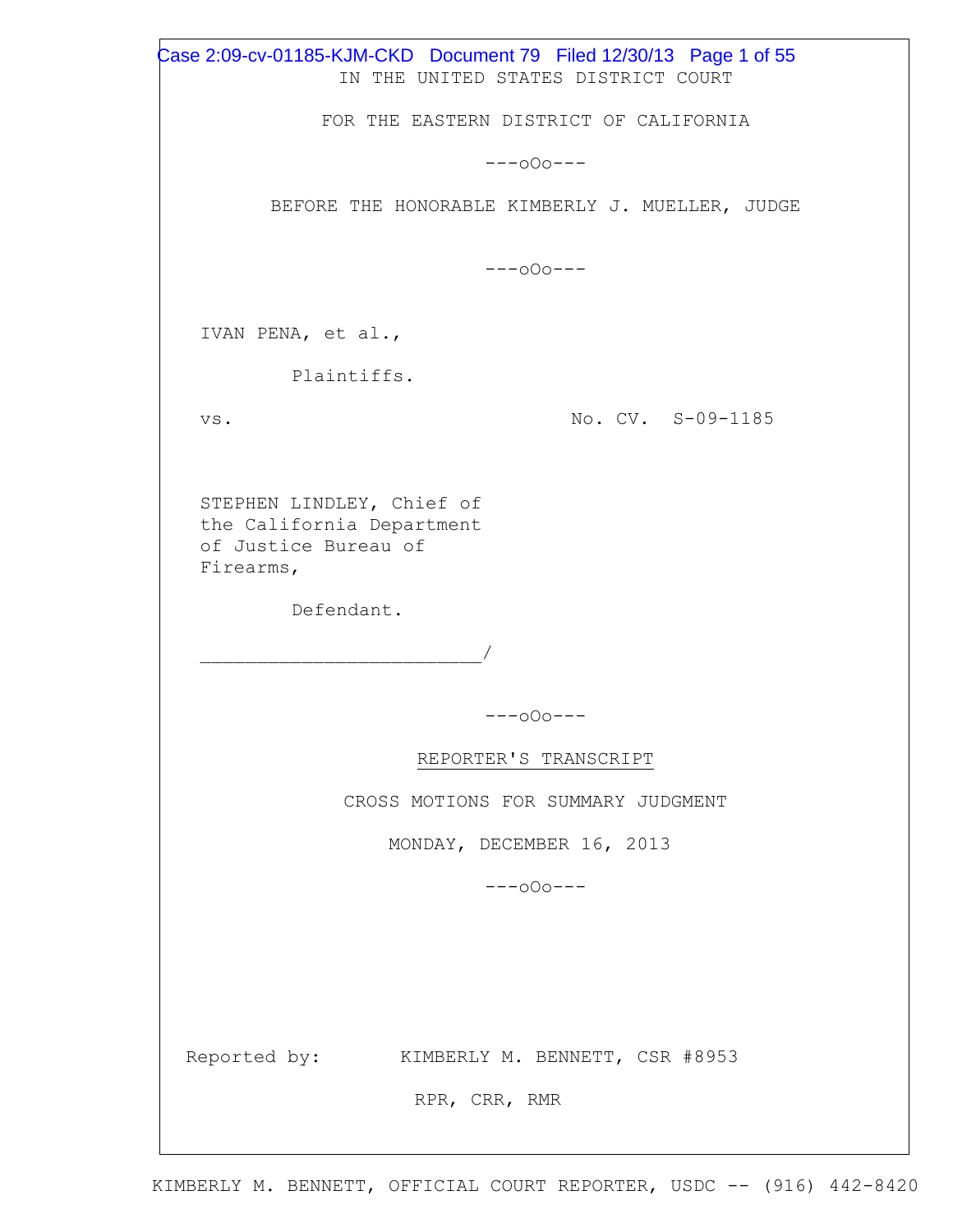For the Plaintiffs:

Gura & Possessky PLLC 105 Oronoco Street Suite 305 Alexandria, Virginia 22314 BY: Alan Gura Attorney at Law

Law Offices of Donald Kilmer, APC 1645 Willow Street San Jose, California 95125 BY: Donald E. J. Kilmer, Jr. Attorney at Law

For the Defendant:

United States Department Of Justice 1300 I Street PO Box 255200 Sacramento, California 95814 BY: Anthony R Hakl, III Deputy Attorney General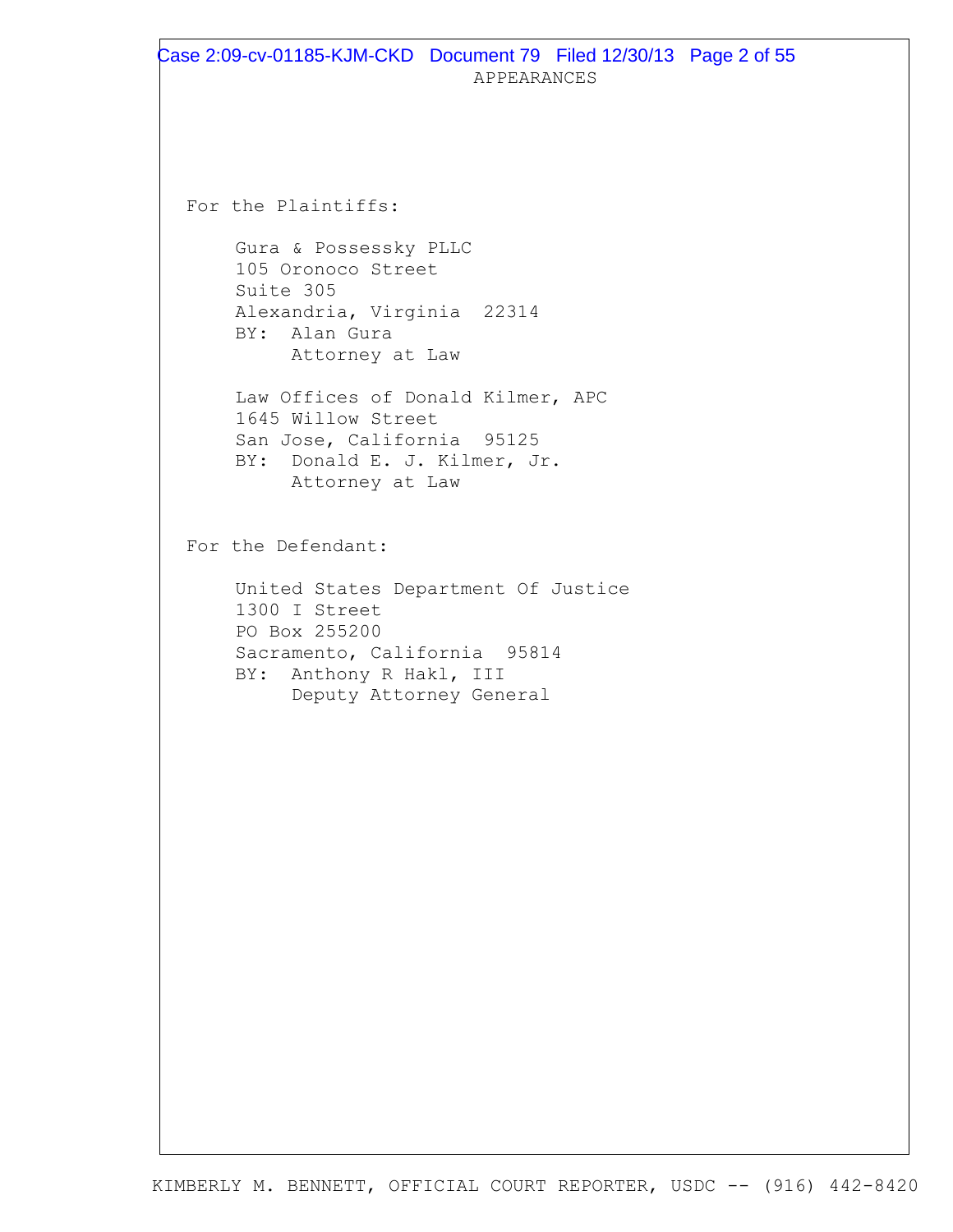|             | 3<br>Case 2:09-cv-01185-KJM-CKD Document 79 Filed 12/30/13 Page 3 of 55 |
|-------------|-------------------------------------------------------------------------|
| $\mathbf 1$ | SACRAMENTO, CALIFORNIA                                                  |
| 2           | DECEMBER 16, 2013, 10:05 A.M.                                           |
| 3           | $--000--$                                                               |
| 4           | THE CLERK: Calling Civil Case 09-1185; Pena, et al.                     |
| 5           | versus Cid. This is on for cross-motions for summary                    |
| 6           | judgment.                                                               |
| 7           | THE COURT: Good morning. Appearances, please.                           |
| 8           | MR. GURA: Good morning, Your Honor. Alan Gura for                       |
| 9           | plaintiffs.                                                             |
| 10          | THE COURT: Good morning, Mr. Gura.                                      |
| 11          | MR. KILMER: Don Kilmer for the plaintiffs, Your                         |
| 12          | Honor.                                                                  |
| 13          | THE COURT: Good morning, Mr. Kilmer.                                    |
| 14          | MR. HAKL: Good morning, Your Honor. Anthony Hakl,                       |
| 15          | Deputy Attorney General, on behalf of defendants. And I've              |
| 16          | got a throat lozenge in this morning, I'm working on a cold.            |
| 17          | THE COURT: Good morning, Mr. Hakl.                                      |
| 18          | The Court has hot tea for that reason as well. We'll                    |
| 19          | take breaks as needed.                                                  |
| 20          | I have several questions. I think we can get through                    |
| 21          | what we need to in an hour at the outside. Let me ask all of            |
| 22          | my questions, and then if there is something you think not              |
| 23          | fully covered by the briefing or our discussion, then you               |
| 24          | could briefly argue at the end, a few minutes each.                     |
| 25          | First, Mr. Gura, Mr. Kilmer, are you dividing the                       |
|             |                                                                         |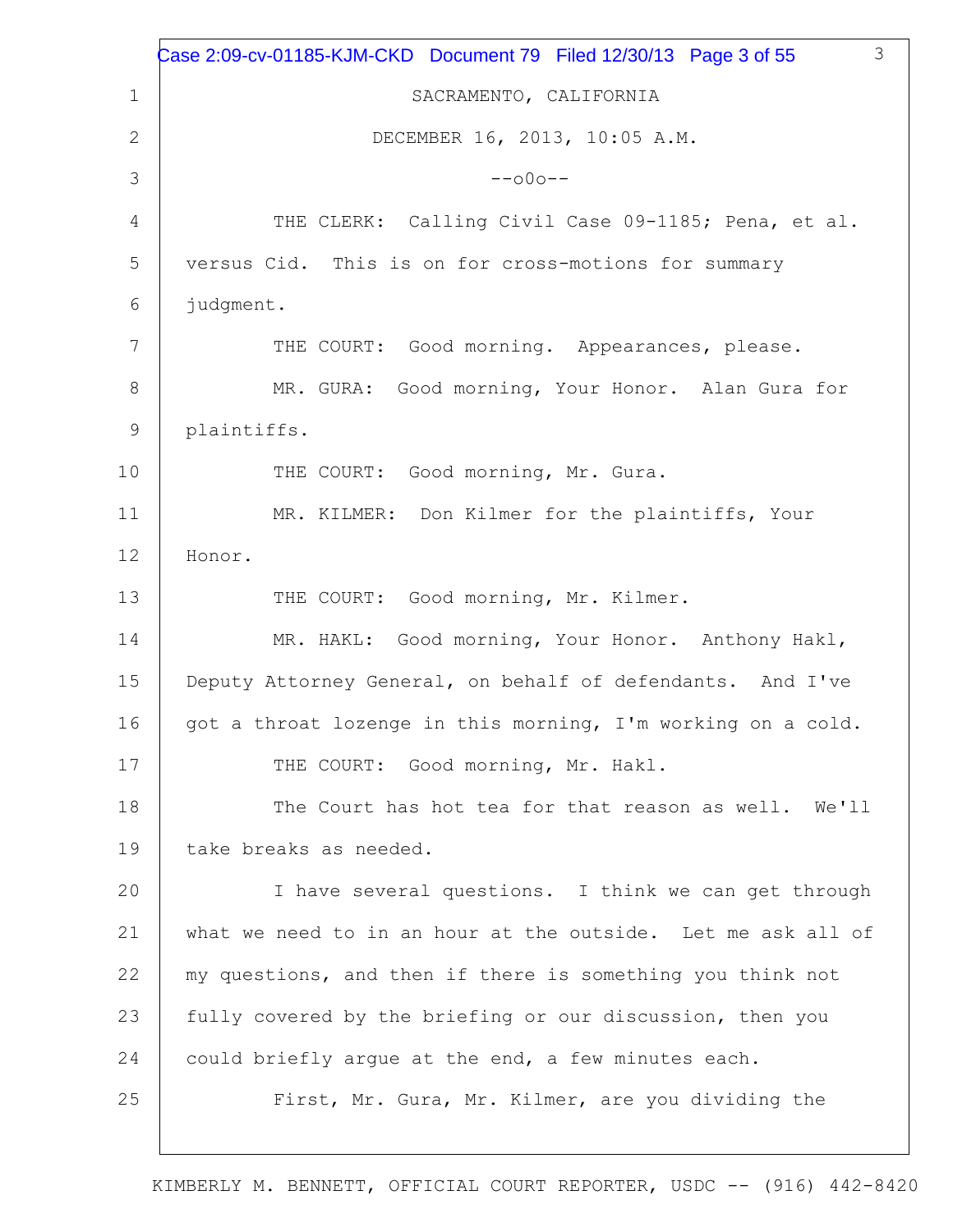|              | $\overline{4}$<br>Case 2:09-cv-01185-KJM-CKD Document 79 Filed 12/30/13 Page 4 of 55 |
|--------------|--------------------------------------------------------------------------------------|
| $\mathbf 1$  | argument in a certain way?                                                           |
| $\mathbf{2}$ | MR. GURA: We don't plan to. I suppose, if something                                  |
| 3            | arises where Mr. Kilmer knows more than I do, but I'm                                |
| 4            | prepared to handle the argument.                                                     |
| 5            | THE COURT: To take the lead. All right.                                              |
| 6            | And you may remain seated there. That's fine with the                                |
| 7            | Court.                                                                               |
| 8            | Just so I understand exactly -- I've looked at the                                   |
| 9            | complaint. I've looked at the motions. In terms of the                               |
| 10           | focus of the plaintiffs' case at this stage, are you focusing                        |
| 11           | on the entire Act when it comes to the facial challenge and                          |
| 12           | the later amendments with respect to any as-applied                                  |
| 13           | challenges? Is there a way to distinguish the facial and the                         |
| 14           | as-applied? And is that the right way to do it?                                      |
| 15           | MR. GURA: Should I sit or stand, Your Honor?                                         |
| 16           | Whatever you're most comfortable with.<br>THE COURT:                                 |
| 17           | The key is that you speak into a microphone so the court                             |
| 18           | reporter can hear you.                                                               |
| 19           | MR. GURA: Sure. Well, we arque that this rostering                                   |
| 20           | requirement violates the Second Amendment on its face, but                           |
| 21           | also as applied. To the extent that the Court might devise                           |
| 22           | some way of thinking that it may have some appropriate                               |
| 23           | application, we can't think of any, but sometimes courts and                         |
| 24           | other parties see things differently, then at the very least                         |
| 25           | we think that the defects that we've identified in the                               |
|              |                                                                                      |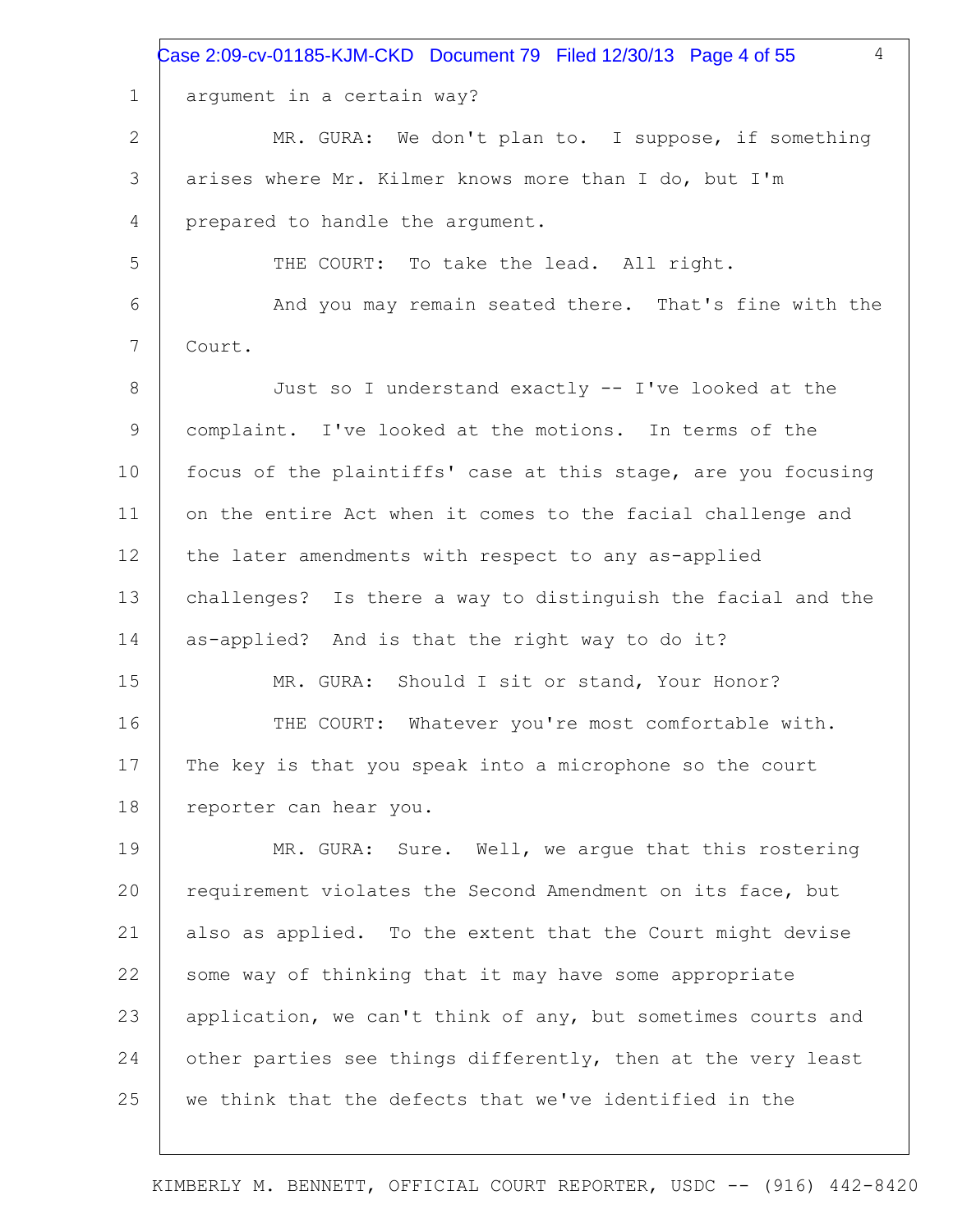|             | 5<br>Case 2:09-cv-01185-KJM-CKD Document 79 Filed 12/30/13 Page 5 of 55 |
|-------------|-------------------------------------------------------------------------|
| $\mathbf 1$ | roster, the things that we're challenging, the requirements             |
| 2           | to have chamber load indicators, magazine disconnects, the              |
| 3           | administrative requirements that make it impossible to place            |
| 4           | quns on the roster unless the manufacturer/importer is                  |
| 5           | compliant, the fact that things fall off the roster for                 |
| 6           | administrative reasons such as nonpayment, the microstamping            |
| 7           | requirement we are challenging, we are also challenging the             |
| 8           | scheme as a whole because we think it's riddled with too many           |
| 9           | exceptions.                                                             |
| 10          | The theory of this --                                                   |
| 11          | THE COURT: I understand all that. Is there a way to                     |
| 12          | just, in a sentence -- are the facial and the as-applied                |
| 13          | challenges the same?                                                    |
| 14          | MR. GURA: We believe they are, but we have to                           |
| 15          | preserve our arguments. If the Court wants -- believes that             |
| 16          | some of these aspects are constitutional and others are not,            |
| 17          | then we'll take whatever relief we can get.                             |
| 18          | THE COURT: All right. And then to the extent you're                     |
| 19          | challenging the listing fee, the annual \$200 fee, that's as a          |
| 20          | prerequisite to rostering, not as exceeding what's needed to            |
| 21          | cover administration. Do I have that right?                             |
| 22          | MR. GURA: The real problem with the fee -- we haven't                   |
| 23          | even addressed the issue of whether the \$200 is something              |
| 24          | that's fairly tailored to whatever the state spends the money           |
| 25          | But the basic problem with it is, is that once a handgun<br>on.         |
|             |                                                                         |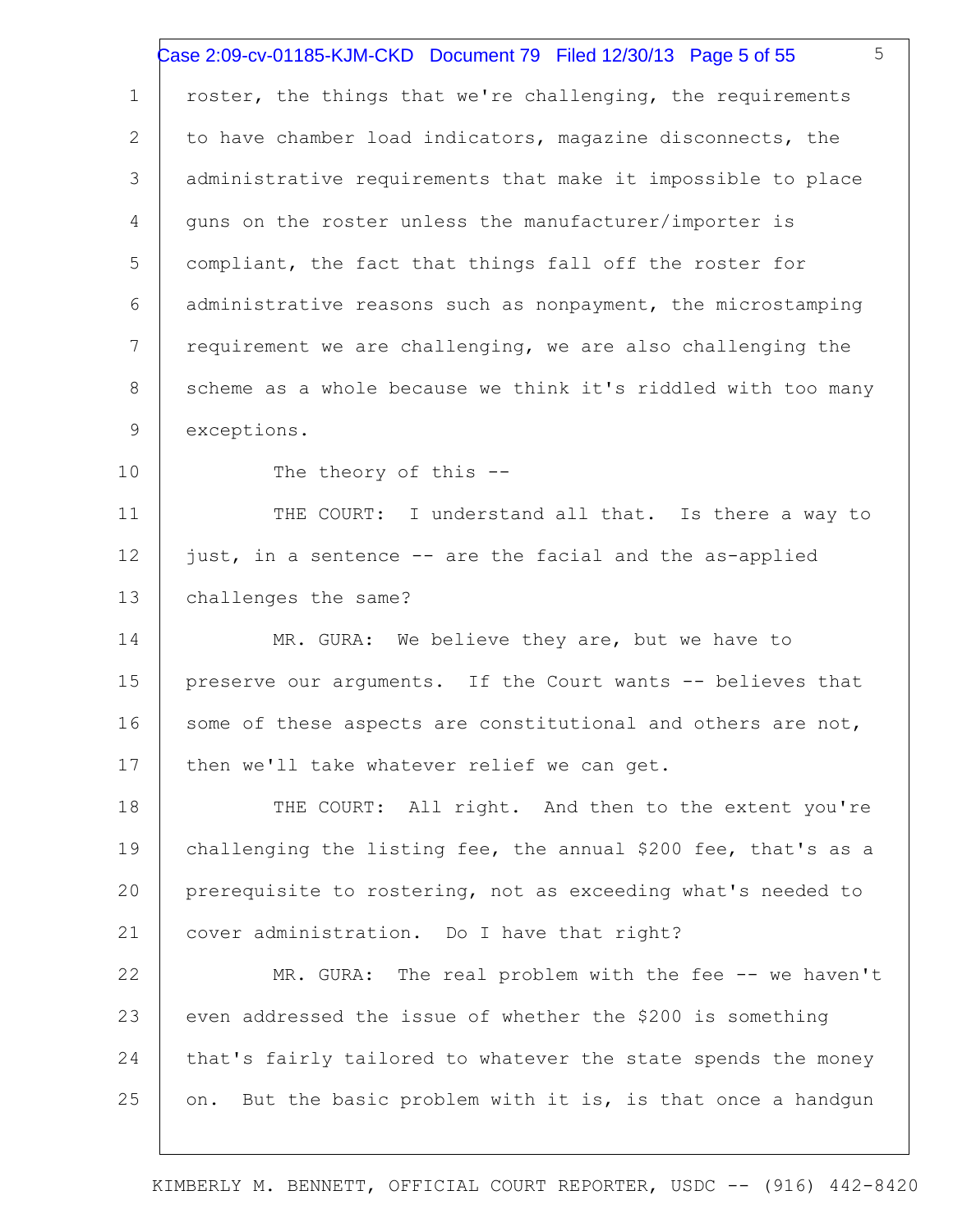|                 | 6<br>Case 2:09-cv-01185-KJM-CKD Document 79 Filed 12/30/13 Page 6 of 55 |
|-----------------|-------------------------------------------------------------------------|
| $\mathbf 1$     | is paid for and is listed on the roster, that this fee has to           |
| 2               | come in every year, and if it doesn't, then suddenly the                |
| 3               | handqun becomes unsafe. And we believe that a handqun,                  |
| 4               | whether it's safe or unsafe, doesn't change based upon the              |
| 5               | fact that a fee has been paid or not. There could be a                  |
| 6               | consumer who wishes to purchase that handqun, the handqun is            |
| $7\phantom{.0}$ | still, perhaps, available in the stream of commerce, and the            |
| 8               | fact that a manufacturer/importer doesn't send in the check             |
| 9               | deprives the person of that access, that's unconstitutional.            |
| 10              | THE COURT: I understand that argument.                                  |
| 11              | And your position is that even if the manufacturer is                   |
| 12              | making a concerted determination that it no longer wishes the           |
| 13              | gun to be rostered, that the individual who wants to purchase           |
| 14              | the gun, that individual's rights trump the manufacturer's in           |
| 15              | the commercial sell context. Is that right?                             |
| 16              | That's correct, Your Honor. Once an<br>MR. GURA:                        |
| 17              | article has been manufactured, it's in the stream of commerce           |
| 18              | in the United States, people buy and sell it in the ordinary            |
| 19              | course of commerce, then people should be able to purchase              |
| 20              | it, even if you have a manufacturer that, for example, just             |
| 21              | likes to change the model number every year, and they like to           |
| 22              | always find some new reason to change things up in the                  |
| 23              | catalog, or perhaps the manufacturer has chosen that they're            |
| 24              | not against Californians having this gun, but for whatever              |
| 25              | reason they wish to focus their efforts on marketing and                |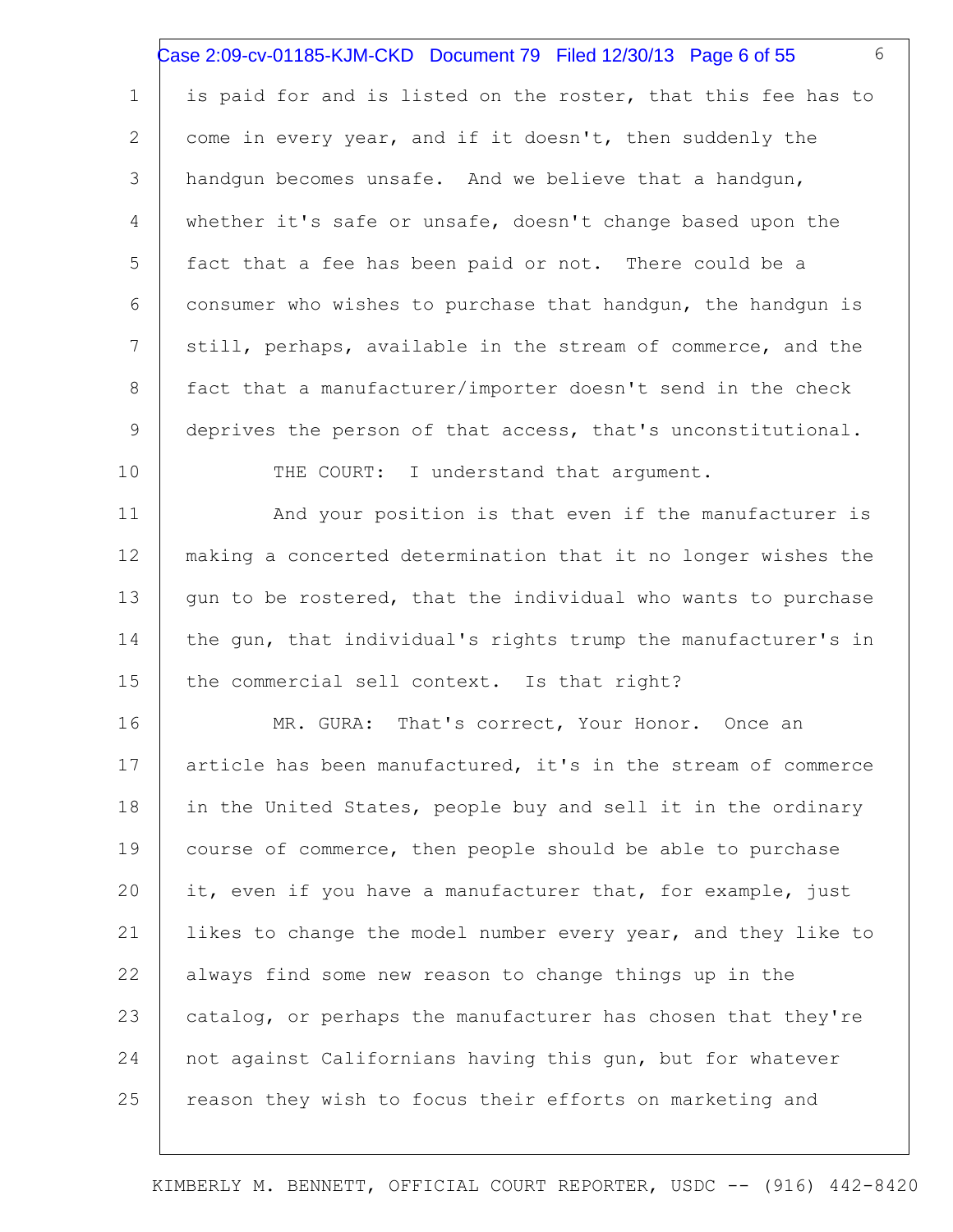|                 | 7<br>Case 2:09-cv-01185-KJM-CKD Document 79 Filed 12/30/13 Page 7 of 55 |
|-----------------|-------------------------------------------------------------------------|
| $\mathbf 1$     | supplying other markets, or for whatever reason, people --              |
| 2               | THE COURT: What if the considered determination is                      |
| 3               | they don't want it sold in California such that it could be             |
| 4               | subject to the statute?                                                 |
| 5               | MR. GURA: Well, I don't believe that a manufacturer                     |
| 6               | could -- has any right to prevent an article that's already             |
| $7\phantom{.0}$ | been manufactured from being sold. Once they've sold it to a            |
| 8               | wholesaler, and it's gone to a dealer, and it's entered the             |
| $\mathsf 9$     | stream of commerce, if they don't have any sort of                      |
| 10              | contractual right to recall it from the dealership, then I              |
| 11              | suppose people can buy it.                                              |
| 12              | THE COURT: All right. I understand.                                     |
| 13              | MR. GURA: Thanks.                                                       |
| 14              | THE COURT: For both of you now, I have questions                        |
| 15              | about standing. Even though it's not really addressed in the            |
| 16              | briefing, it is raised as an affirmative defense. Even if               |
| 17              | the parties don't think it's an issue, it's a threshold                 |
| 18              | question this Court needs to address, and I need to satisfy             |
| 19              | myself that there is standing.                                          |
| 20              | So, starting with you, Mr. Gura, just so I'm clear,                     |
| 21              | looking at the established tests for evaluating standing,               |
| 22              | exactly what is the injury or injuries that plaintiffs suffer           |
| 23              | that confer standing?                                                   |
| 24              | MR. GURA: The injuries are several, Your Honor.<br>The                  |
| 25              | leading case here, I believe, is Carey versus Population                |
|                 |                                                                         |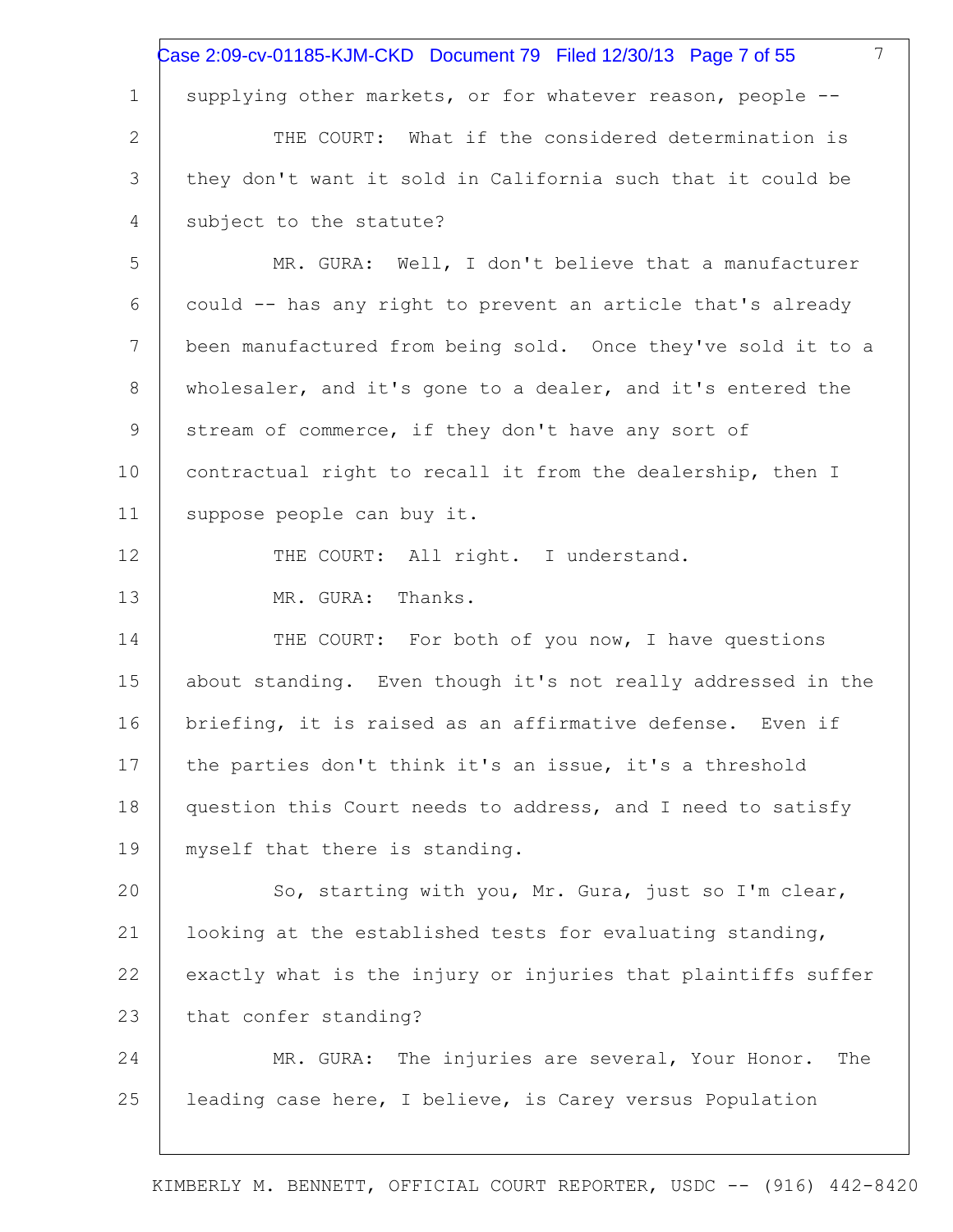|                 | 8<br>Case 2:09-cv-01185-KJM-CKD Document 79    Filed 12/30/13    Page 8 of 55 |
|-----------------|-------------------------------------------------------------------------------|
| $\mathbf 1$     | Services from the Supreme Court in the late 1970s, I believe                  |
| 2               | it's 1976, and the whole line of cases that flow from there.                  |
| 3               | And what Carey held was -- in Carey, you had a                                |
| 4               | situation where only licensed pharmacists could sell                          |
| 5               | contraceptives, you couldn't get mail order contraceptives.                   |
| 6               | And the Supreme Court held that there was standing, in fact,                  |
| $7\phantom{.0}$ | to challenge that law, because whenever you limit the                         |
| 8               | distribution of an article, you invariably stifle                             |
| 9               | competition, you raise prices, you limit access, you limit                    |
| 10              | choice, and all of those things hurt the consumers who have                   |
| 11              | the right to make family planning decisions.                                  |
| 12              | More recently there was a Fifth Circuit case called                           |
| 13              | NRA versus BATFE, which came out last year. And here it was                   |
| 14              | about handguns. The plaintiffs in that case challenged the                    |
| 15              | federal ban on licensed dealers selling handguns to adults                    |
| 16              | aged 18 to 20 years old. And the federal government came in                   |
| 17              | with a standing challenge that was rejected both at the                       |
| 18              | district court and by the Fifth Circuit; although, the Fifth                  |
| 19              | Circuit rejected the claim on its merits.                                     |
| 20              | And there what the courts said is, look, people have                          |
| 21              | the right to -- they're asserting they have a right to                        |
| 22              | purchase these handguns, and if that's the case, then a                       |
| 23              | prohibition on the sale of those handguns to them injures                     |
| 24              | them because it limits their access, it limits their ability,                 |
| 25              | it raises prices. And, perhaps at a more basic level, it                      |
|                 |                                                                               |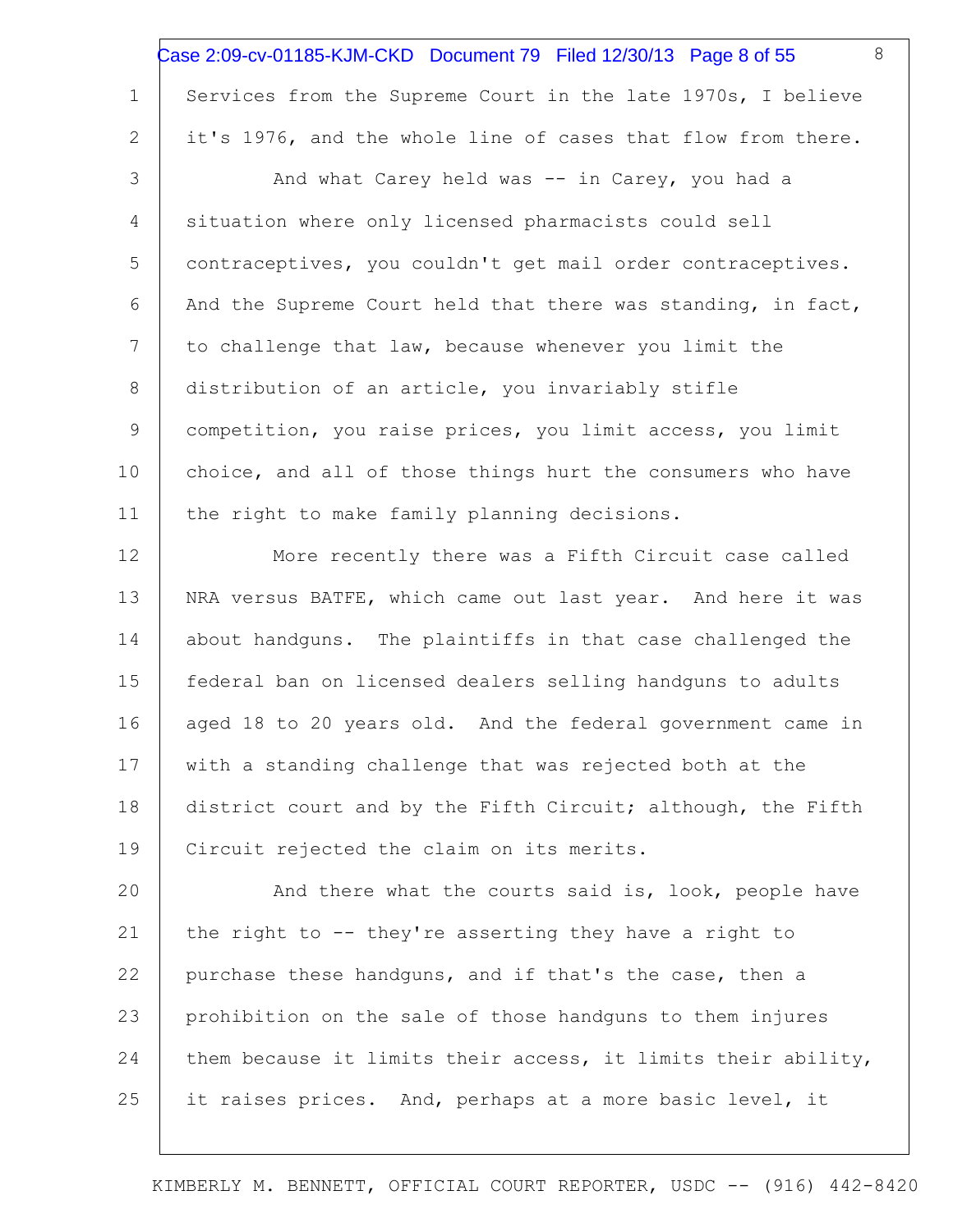simply prevents them from engaging in the desired transaction. Case 2:09-cv-01185-KJM-CKD Document 79 Filed 12/30/13 Page 9 of 55

1

2

3 4 5 6 7 8 9 When you have somebody who stands ready to engage in a transaction, that transaction is thwarted by government action, they refrain from engaging in that transaction because it would subject them or others to criminal liability, they're injured for Article III purposes. And that injury is redressable by the court, and it's fairly traceable to the law.

10 11 12 13 14 15 16 17 Here you have a law that says these guns cannot be sold or imported into the state for sale, they cannot be offered for sale. Obviously that, we would contend, number one, it prevents people from engaging in their desired transactions. And it also, to the extent that even if they could somehow theoretically purchase these guns, it certainly limits choice and it raises prices by limiting the number of outlets available.

18 19 20 21 22 23 24 25 I would add, Your Honor, that it's not just a simple matter of the way that California law is structured for people to actually buy these guns from out-of-state sellers, because the way that the computer system is set up, and I'm sure Mr. Hakl can talk about this, the dealer record of sale system requires that California ID. And so it's not like someone can just come here from another state with a gun and say, here, I'm offering to sell you this, and let's do a

KIMBERLY M. BENNETT, OFFICIAL COURT REPORTER, USDC -- (916) 442-8420

9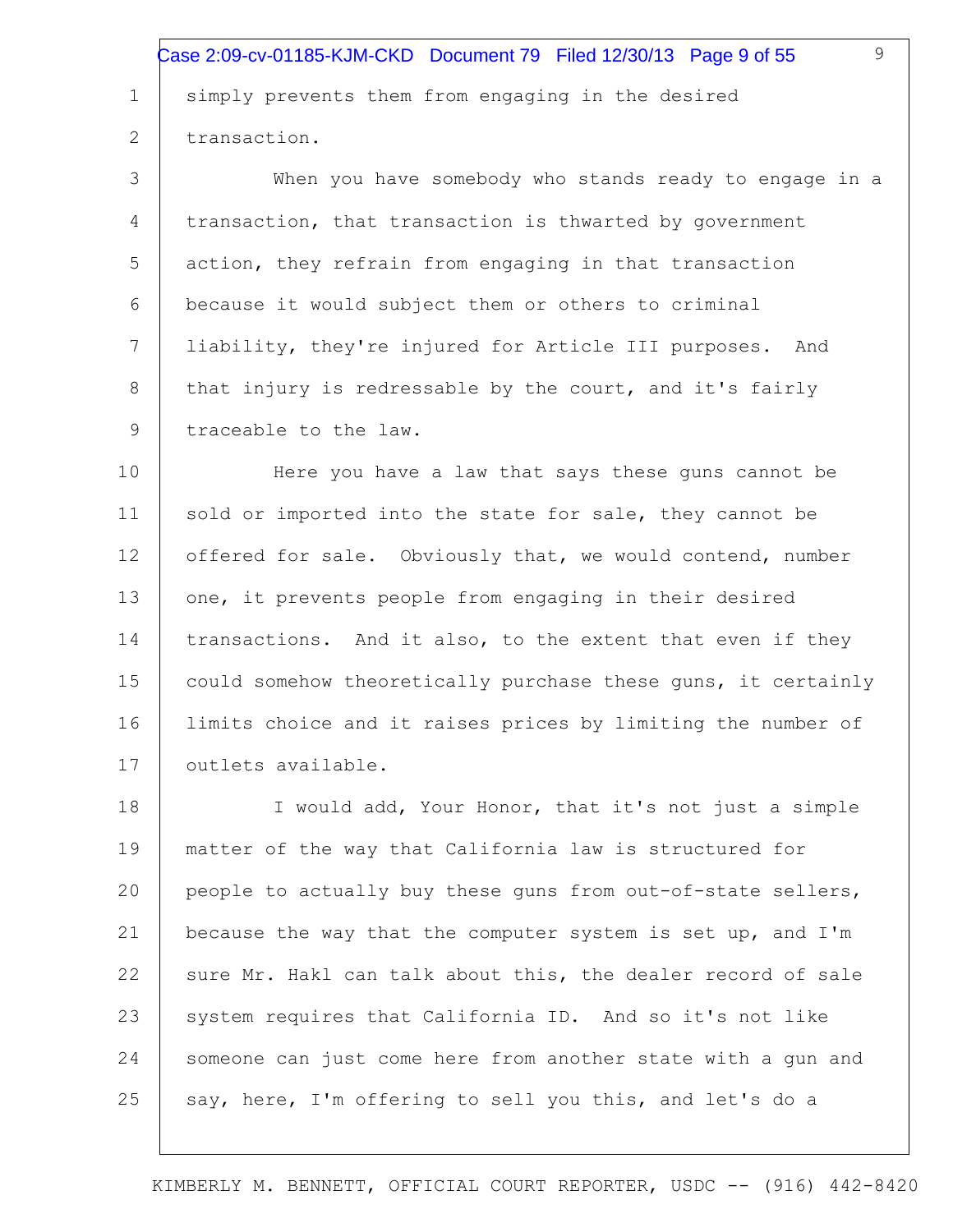Case 2:09-cv-01185-KJM-CKD Document 79 Filed 12/30/13 Page 10 of 55

10

private party transaction.

1

2 3 4 5 6 7 8 9 10 11 12 13 14 15 16 17 18 19 20 21 22 23 24 25 The only way I think a private party transaction could work in this area is if you had two Californians who are already -- one of them had the gun, and then they could sell to -- you know, through the dealer to the other individual. But there is no way in which you can import into the state for sale, or just show up with this gun from other places. THE COURT: We'll get into the private party transactions in just a moment. But are you conceding that the individual plaintiffs, in fact, have no real risk of prosecution, because the statute applies to sellers? MR. GURA: The individuals are harmed because they can't -- they can't -- well, they couldn't import the handgun for sale. They couldn't cause it to be imported for sale to themselves. They also can't -- THE COURT: So, that's how they would risk prosecution? MR. GURA: But they also simply can't engage in the transaction. For example, in the NRA case, and also in the Carey case, the arguments were that the sellers couldn't -- I mean, we saw this argument in -- THE COURT: What in the statute says that the buyer would be prosecuted if it's a simple --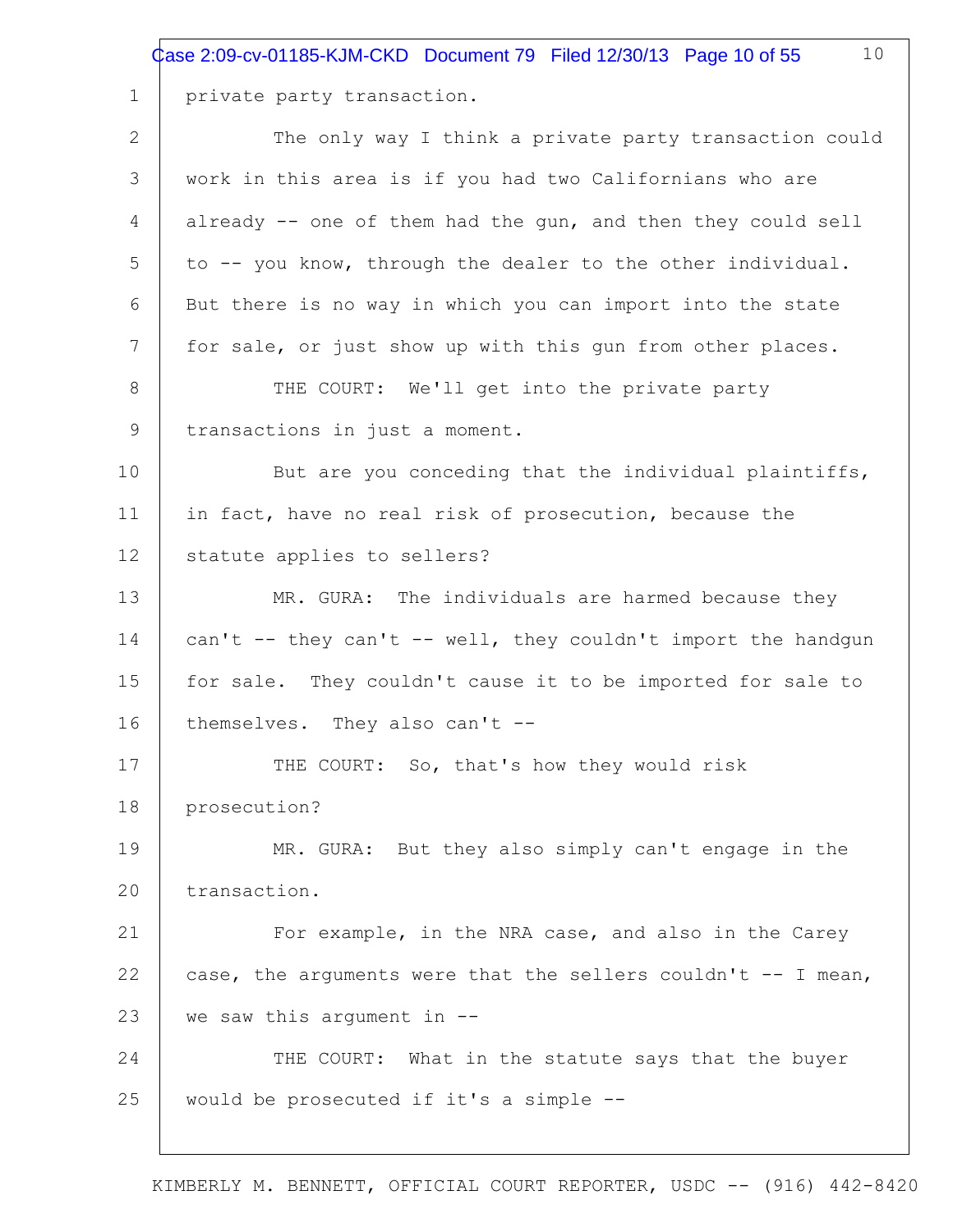|             | 11<br>Case 2:09-cv-01185-KJM-CKD Document 79 Filed 12/30/13 Page 11 of 55 |
|-------------|---------------------------------------------------------------------------|
| $\mathbf 1$ | MR. GURA: The buyer $-$ I don't see that the buyer can                    |
| 2           | be prosecuted, but the buyer has standing because the buyer               |
| 3           | is injured by not being able to purchase.                                 |
| 4           | THE COURT: But not by risk of prosecution. You                            |
| 5           | concede that.                                                             |
| 6           | MR. GURA: Yes, Your Honor, as far as -- we concede                        |
| 7           | that.                                                                     |
| 8           | THE COURT: Mr. Hakl, any response to what you've                          |
| 9           | heard on standing? Any authority the Court should consult in              |
| 10          | satisfying itself on that point?                                          |
| 11          | MR. HAKL: Your Honor is correct, we have not briefed                      |
| 12          | standing or argued it in our papers. As I understand                      |
| 13          | plaintiffs' claim, it's that they are unable to purchase the              |
| 14          | handguns that they desire from the individuals that they want             |
| 15          | to purchase them from. That's the alleged injury.                         |
| 16          | And you're satisfied that that --<br>THE COURT:                           |
| 17          | MR. HAKL: I'm satisfied that they can't purchase the                      |
| 18          | guns that they want from the individuals that they want, from             |
| 19          | whom they wish. There may be alternative channels that they               |
| 20          | can get these particular guns. But the claim is that they've              |
| 21          | identified transactions that they want to engage in, that                 |
| 22          | they think are constitutionally protected, and they can't do              |
| 23          | that. And that is fine for me for purposes of individual                  |
| 24          | standing.                                                                 |
| 25          | THE COURT: All right.                                                     |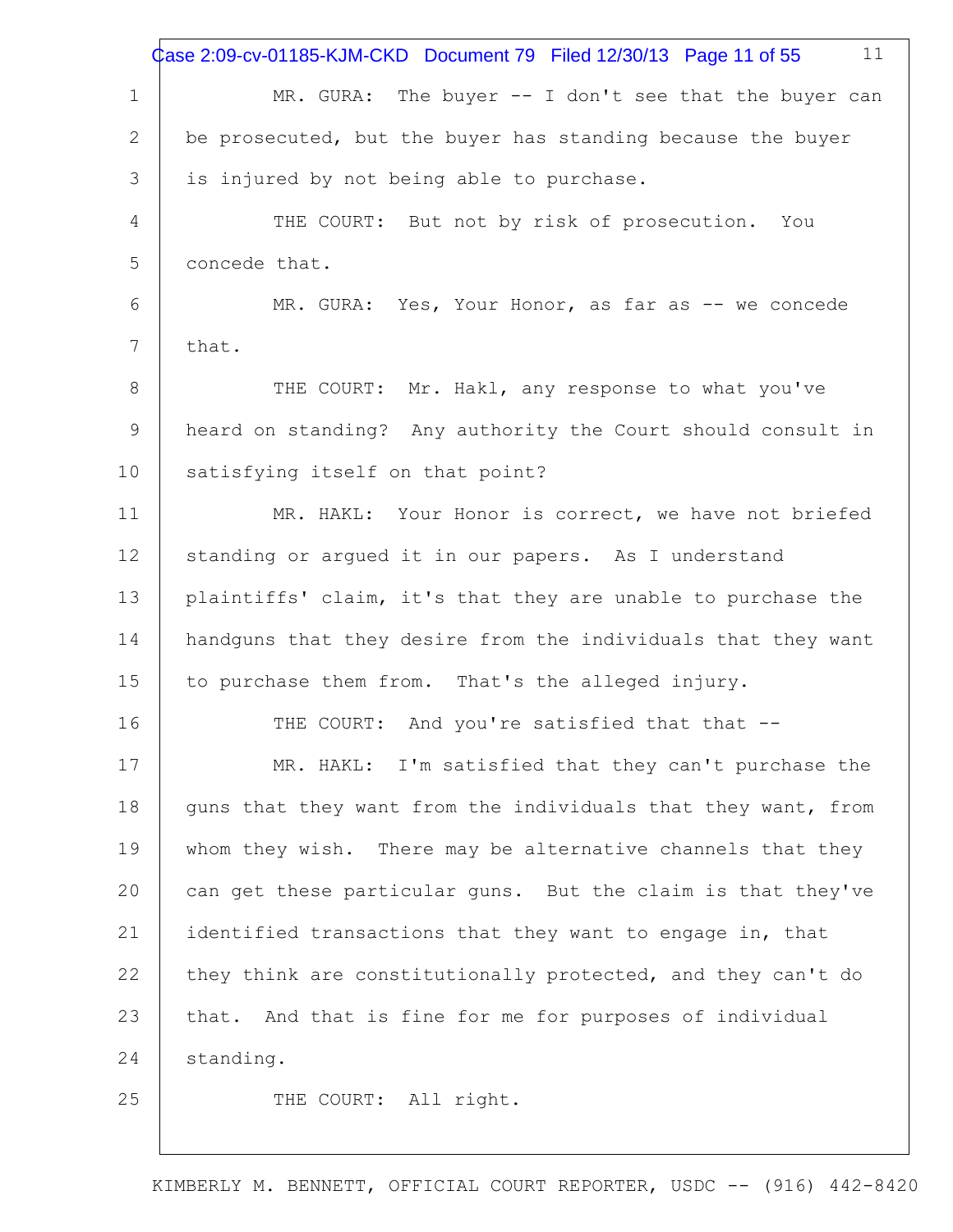1 2 3 4 5 6 7 8 9 10 11 12 13 14 15 16 17 18 19 20 21 22 23 24 25 12 MR. HAKL: There is a separate issue of organizational standing, which some courts have wrestled with. We have not argued that, but that is a reasonable question in light of some of the cases out there. As far as I know, I think, Mr. Gura -- maybe the NRA case is the big organizational standing case that Your Honor might want to consult. But that's -- so when it comes to standing, there is an individual issue and an organizational issue, but we've got six parties here, so -- but we haven't argued that in our briefs, Your Honor. MR. GURA: Your Honor, if I may. THE COURT: I know that, but it's a question the Court asks. MR. GURA: Two points, Your Honor. First of all, with respect to organizational standing, there are actually two kinds of standing an organization may have. One of them is organizational standing, which is the type of harm the organization itself receives to its mission by virtue of a law. The other kind of standing, which I think is plainly established here, is associational standing; that is, an organization has the right to assert the rights of its members whose rights are injured. And we have members in California from these organizations. There is no dispute Case 2:09-cv-01185-KJM-CKD Document 79 Filed 12/30/13 Page 12 of 55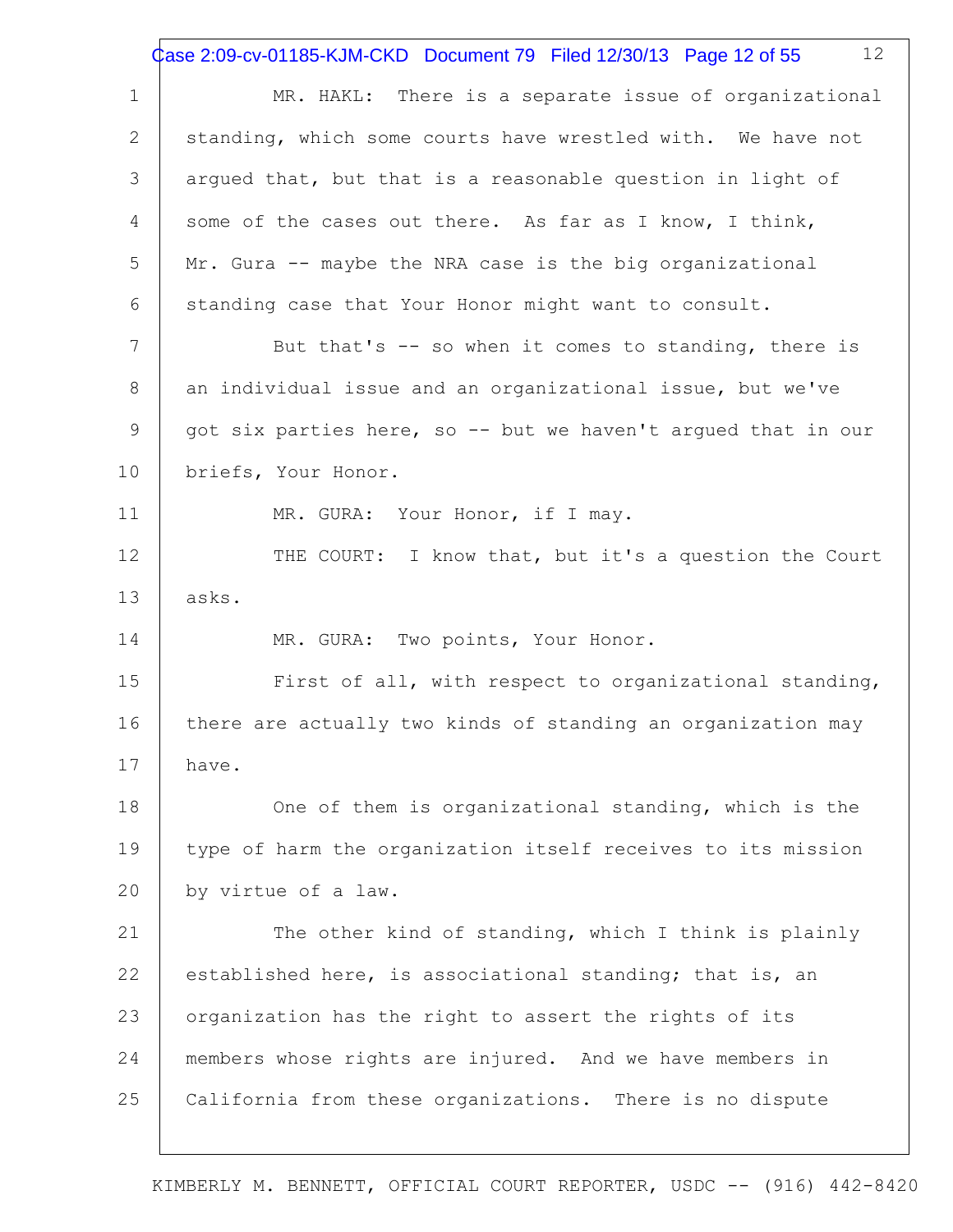|              | 13<br>Case 2:09-cv-01185-KJM-CKD Document 79 Filed 12/30/13 Page 13 of 55 |
|--------------|---------------------------------------------------------------------------|
| $\mathbf 1$  | that the membership is interested in acquiring these                      |
| $\mathbf{2}$ | handguns, their participation in the case is not strictly                 |
| 3            | necessary. And so under -- I think it's Hunt versus                       |
| 4            | Washington Apple Growers, and that line of cases.                         |
| 5            | The Ezell case in the Seventh Circuit, Your Honor,                        |
| 6            | dealt with this on behalf of SAF. And there is a little                   |
| 7            | discussion of that specifically in the Ezell case, if the                 |
| 8            | Court is interested in that.                                              |
| 9            | And then, Your Honor, Mr. Kilmer reminds me that he                       |
| 10           | actually does have some particular experience with the                    |
| 11           | criminal prosecution in this context. And I would defer to                |
| 12           | him, if we may let him explain.                                           |
| 13           | THE COURT: Very briefly.                                                  |
| 14           | MR. KILMER: Yes, very briefly --                                          |
| 15           | THE COURT: Can you slow down and make certain you're                      |
| 16           | speaking into the microphone.                                             |
| 17           | MR. KILMER: There actually is a case docketed in this                     |
| 18           | district, Your Honor, United States versus McGowan.<br>The                |
| 19           | current case is currently on hold. But I'm defense counsel                |
| 20           | for one of the defendants in that case. And it's a case                   |
| 21           | where the United States Government actually brought criminal              |
| 22           | charges of conspiracy in cases where these off-roster guns                |
| 23           | were being sold through licensed dealers by exempt parties,               |
| 24           | police officers, to members of the public. So, there is a                 |
| 25           | very real threat of prosecution. There is actually a case                 |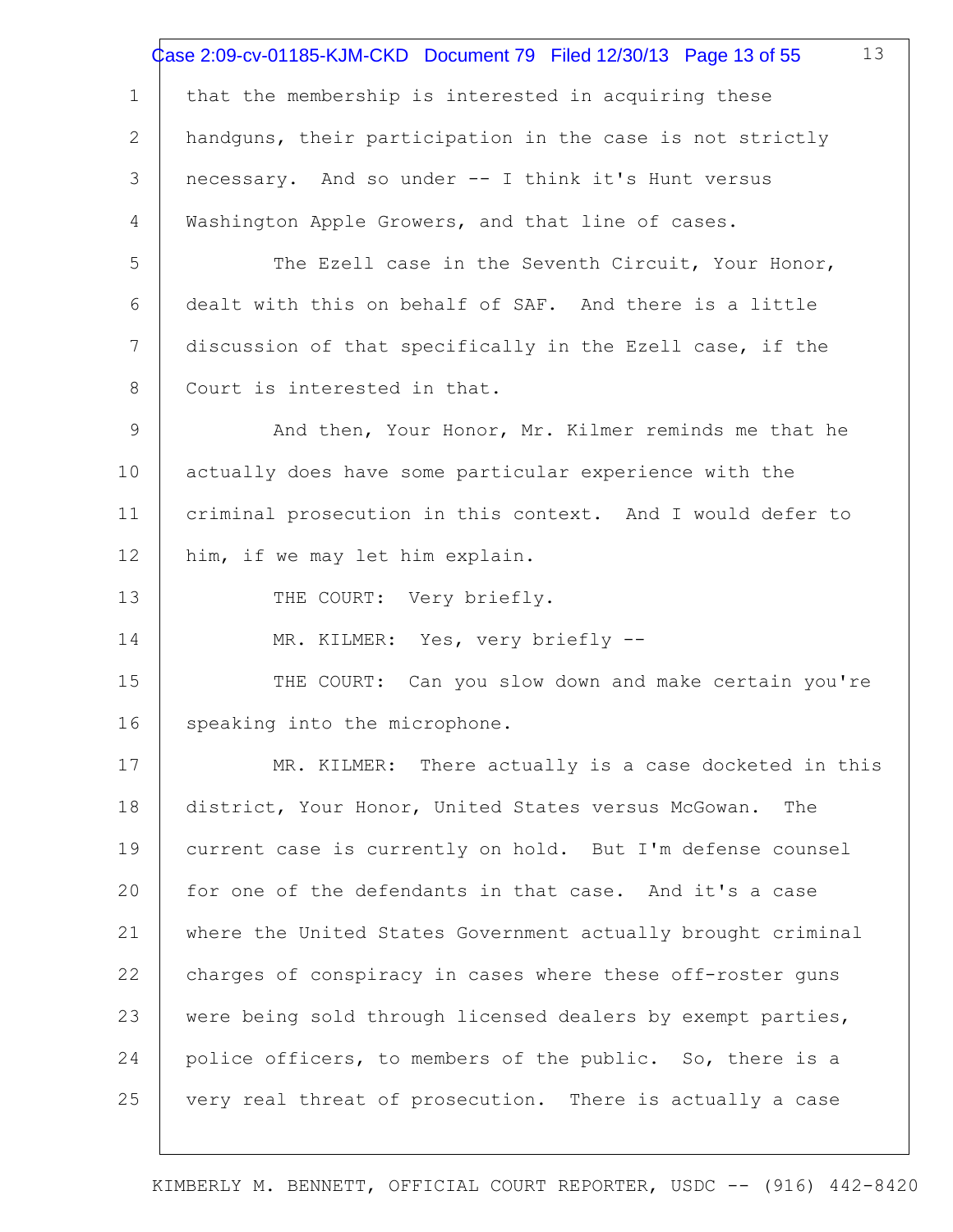|                | Case 2:09-cv-01185-KJM-CKD Document 79 Filed 12/30/13 Page 14 of 55<br>14 |
|----------------|---------------------------------------------------------------------------|
| $\mathbf 1$    | pending in this district.                                                 |
| 2              | THE COURT: M-C-G-O-W-A-N?                                                 |
| 3              | MR. KILMER: It's United States versus McGowan. I'm                        |
| 4              | happy to e-mail the case number to the Court.                             |
| 5              | THE COURT: Any reason I couldn't take judicial notice                     |
| 6              | of that criminal action, Mr. Hakl?                                        |
| 7              | MR. HAKL: There is no reason why you couldn't take                        |
| 8              | judicial notice of the case for -- I'm not familiar with the              |
| $\overline{9}$ | case, other than what's been in the newspaper a little bit, I             |
| 10             | think, on that case.                                                      |
| 11             | THE COURT: It would be the fact of the charges being                      |
| 12             | filed.                                                                    |
| 13             | MR. HAKL: The fact of the charges, no objection to                        |
| 14             | that, Your Honor.                                                         |
| 15             | THE COURT: All right. All right. Let's move on to                         |
| 16             | some provisions of the law.                                               |
| 17             | And, Mr. Hakl, beginning with you, that private party                     |
| 18             | transaction, your position is that each of the individual                 |
| 19             | plaintiffs could obtain the firearm they want through a                   |
| 20             | private party transaction. Do I have that right?                          |
| 21             | MR. HAKL: That's correct.                                                 |
| 22             | THE COURT: And so explain, taking into account what                       |
| 23             | you've heard, how they can do that without any risk of                    |
| 24             | prosecution. Is importation one way they can do that? And                 |
| 25             | doesn't that raise the risk of prosecution even if, as the                |
|                |                                                                           |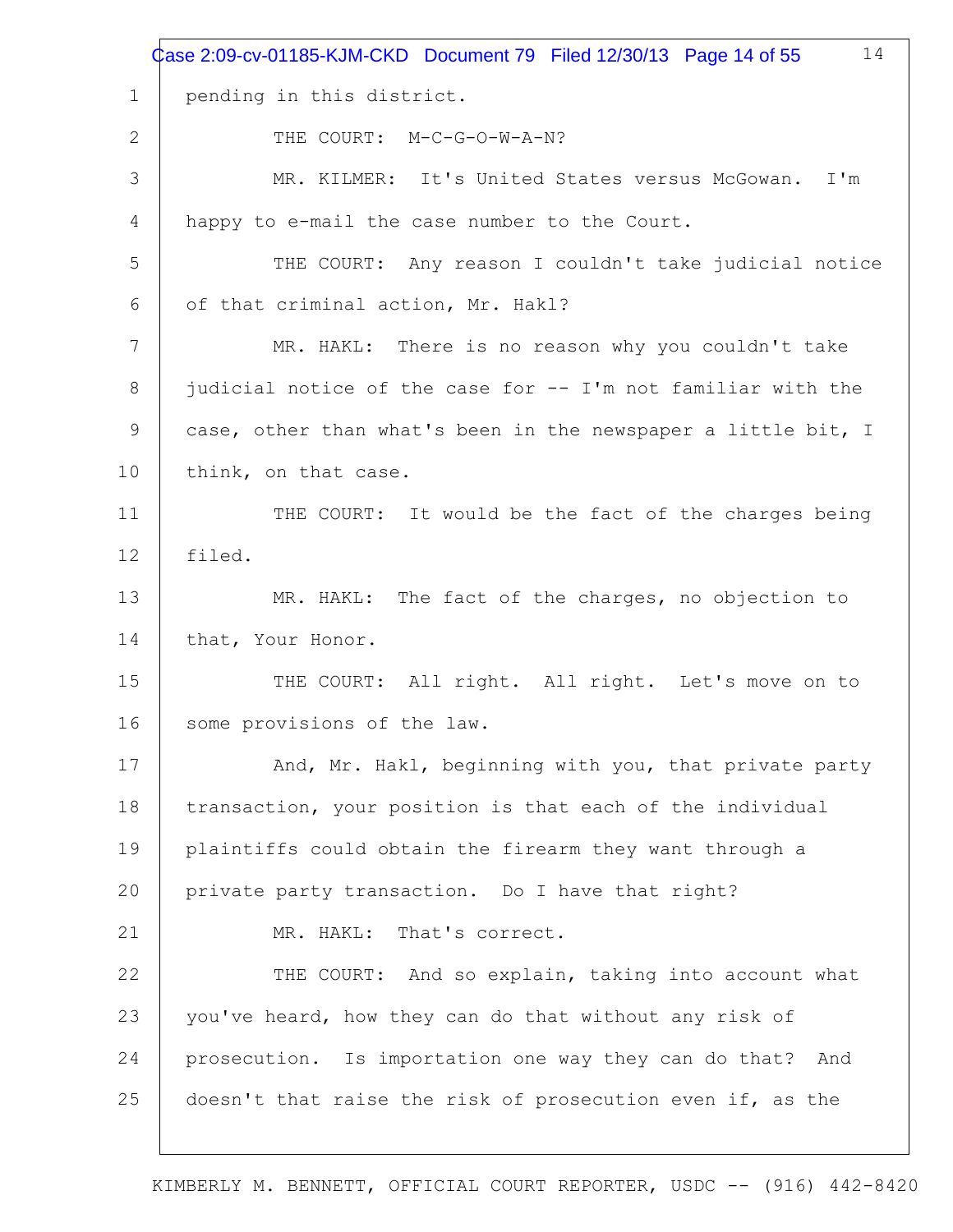|                 | 15<br>Case 2:09-cv-01185-KJM-CKD Document 79 Filed 12/30/13 Page 15 of 55 |
|-----------------|---------------------------------------------------------------------------|
| $\mathbf 1$     | seller, they are not at risk, isn't the buyer at risk?                    |
| 2               | MR. HAKL: Generally speaking, the roster is focused                       |
| 3               | on bringing new handguns to market. There are exceptions.                 |
| 4               | For example, if Mr. Gura owned a handqun that I wanted to                 |
| 5               | purchase, and he wanted to sell it to me, he and I could go               |
| 6               | to a licensed firearms dealer and basically engage in a                   |
| $7\phantom{.0}$ | transaction whereby his handgun would be transferred to me,               |
| 8               | and it doesn't need to be on the roster to do that.                       |
| 9               | THE COURT: And no one in that transaction, including                      |
| 10              | the dealer, would risk prosecution?                                       |
| 11              | MR. HAKL: Correct.                                                        |
| 12              | The plaintiffs' response to that is they're not aware                     |
| 13              | of anyone out there who has this particular gun that they                 |
| 14              | could locate in California and engage in a private party                  |
| 15              | transaction, and that they shouldn't have to be able to do                |
| 16              | that.                                                                     |
| 17              | THE COURT: Is there language on the face of the                           |
| 18              | statute that allows the Court to confirm that interpretation?             |
| 19              | MR. HAKL: Yeah. It's in our brief where we lay out                        |
| 20              | the background section of the Unsafe Handgun Act. I do                    |
| 21              | provide the citation to the particular statute that allows                |
| 22              | for a private party transaction.                                          |
| 23              | THE COURT: All right. I thought I had read the                            |
| 24              | statutes, but I will -- sometimes statutes need multiple                  |
| 25              | readings.                                                                 |
|                 |                                                                           |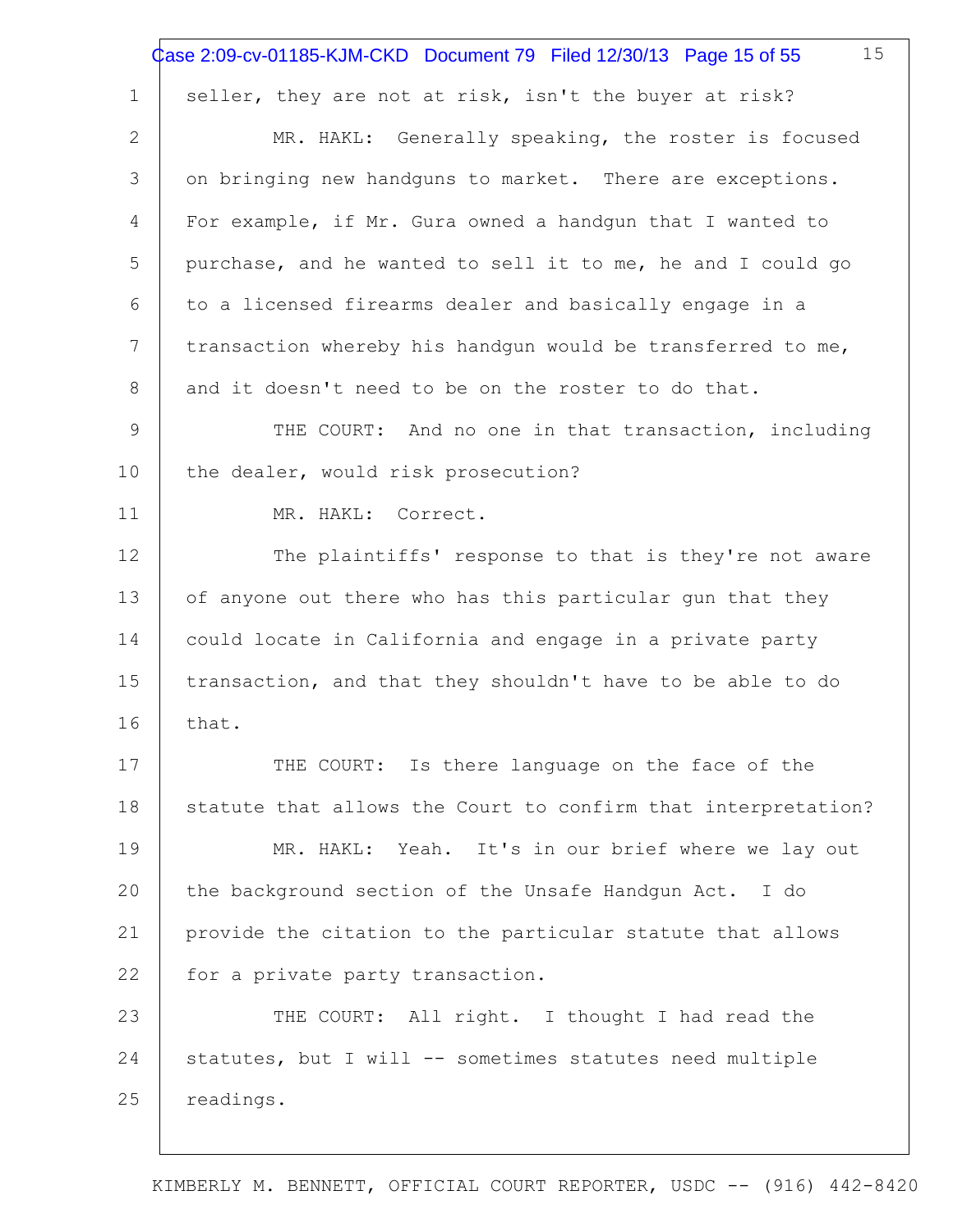|               | 16<br>Case 2:09-cv-01185-KJM-CKD Document 79 Filed 12/30/13 Page 16 of 55 |
|---------------|---------------------------------------------------------------------------|
| 1             | MR. HAKL: I can just flip through here --                                 |
| 2             | THE COURT: The flip side of the question, it is your                      |
| 3             | position that the UHA --                                                  |
| 4             | MR. HAKL: I found the private party transaction.                          |
| 5             | THE COURT: All right.                                                     |
| 6             | MR. HAKL: It's Section 32110(a).                                          |
| 7             | THE COURT: Of?                                                            |
| 8             | MR. HAKL: The California Penal Code.                                      |
| $\mathcal{G}$ | THE COURT: It is the Penal Code. All right.                               |
| 10            | Any disagreement that that's a relevant statute here?                     |
| 11            | MR. GURA: No disagreement that the statute is                             |
| 12            | relevant, Your Honor. But as far as standing is concerned,                |
| 13            | we disagree that the availability of private party                        |
| 14            | transactions is relevant, because even if you can find                    |
| 15            | somebody who has a gun at home, that's very different than                |
| 16            | being able to buy it at a store, and it's very different than             |
| 17            | having access to something in the regular stream of commerce.             |
| 18            | And the cases, Carey versus Population Services, NRA,                     |
| 19            | and, in fact, I forgot to mention a third case, Your Honor,               |
| 20            | which I consider to be interesting in this field, Doe versus              |
| 21            | Bolton, an abortion case from the mid-seventies, I believe                |
| 22            | one of the issues in that case was a limitation as to which               |
| 23            | types of hospitals could perform abortions. And there, of                 |
| 24            | course, there was standing on the part of the plaintiffs, who             |
| 25            | would be the ones obtaining the abortions, even though the                |
|               |                                                                           |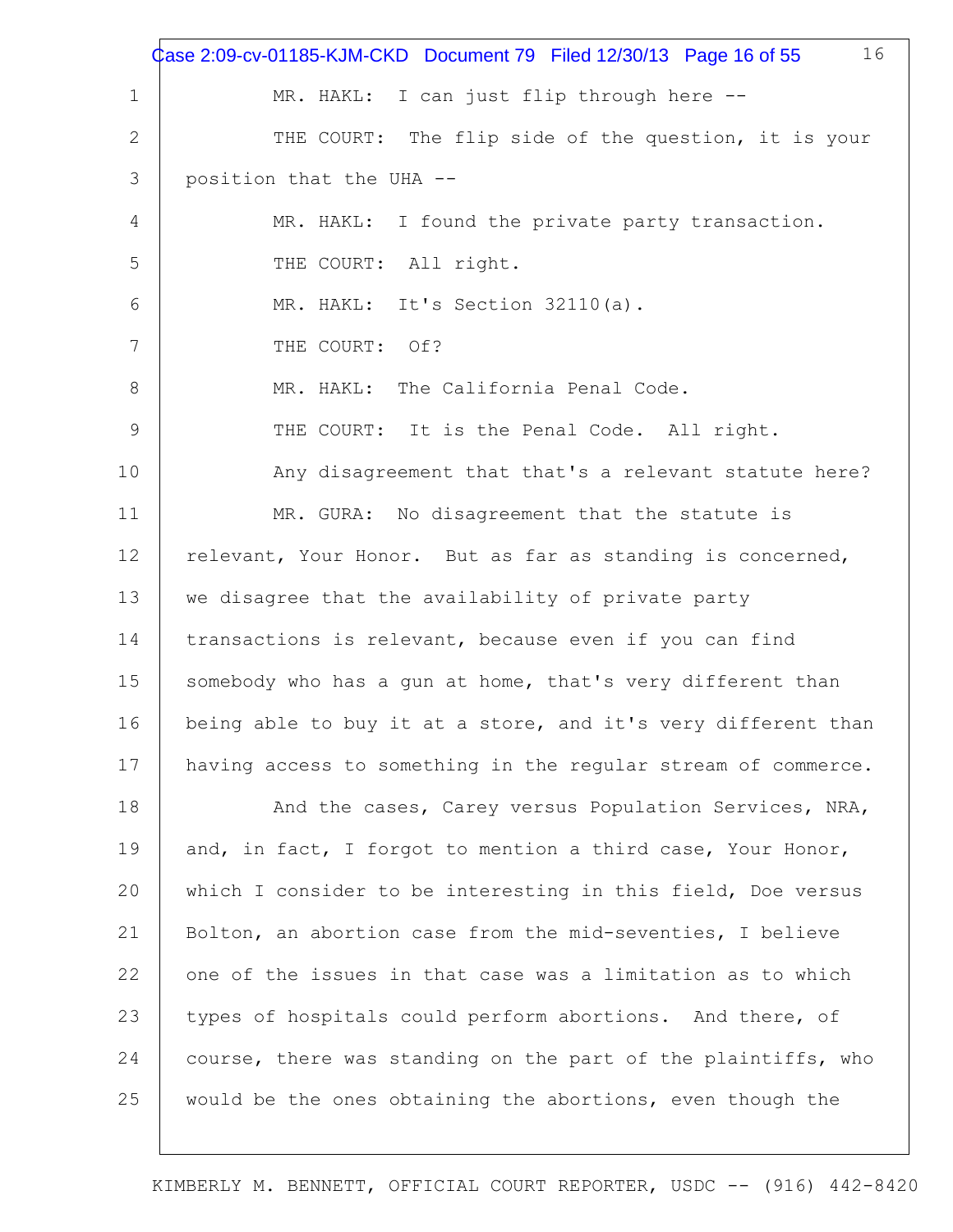|             | 17<br>Case 2:09-cv-01185-KJM-CKD Document 79 Filed 12/30/13 Page 17 of 55 |
|-------------|---------------------------------------------------------------------------|
| $\mathbf 1$ | restriction was on limiting the number of sellers, as you                 |
| 2           | were, of the services.                                                    |
| 3           | So, it's -- we believe it's well recognized that when                     |
| 4           | the government constricts choice, limits access, bars avenues             |
| 5           | for people to exercise conduct, then it's harming them.                   |
| 6           | THE COURT: I understand those positions.                                  |
| 7           | Moving on beyond standing now, and looking at the                         |
| 8           | statute, is "responsible party" defined anywhere, Mr. Hakl,               |
| 9           | in terms of who can pay the fee if the manufacturer is not?               |
| 10          | MR. HAKL: I think the only -- only a manufacturer can                     |
| 11          | submit a firearm and pay the fee for rostering.                           |
| 12          | THE COURT: But "responsible party" is not defined in                      |
| 13          | the statute?                                                              |
| 14          | MR. HAKL: Not that I'm aware of.                                          |
| 15          | THE COURT: Is it clarified in any legislative                             |
| 16          | history?                                                                  |
| 17          | MR. HAKL: Not that I'm aware of, Your Honor.                              |
| 18          | THE COURT: All right.                                                     |
| 19          | Anything on that, Mr. Gura?                                               |
| 20          | MR. GURA: Yes, Your Honor. This is in Subsection S                        |
| 21          | of -- let me read to you first, then I'll scroll up and get               |
| 22          | the number. The law defines "responsible party" as                        |
| 23          | "includes, but is not limited to, firearm manufacturers/                  |
| 24          | importers and law enforcement agencies." And that is under                |
| 25          | the definition of key terms, Title 11 of the California Code              |
|             |                                                                           |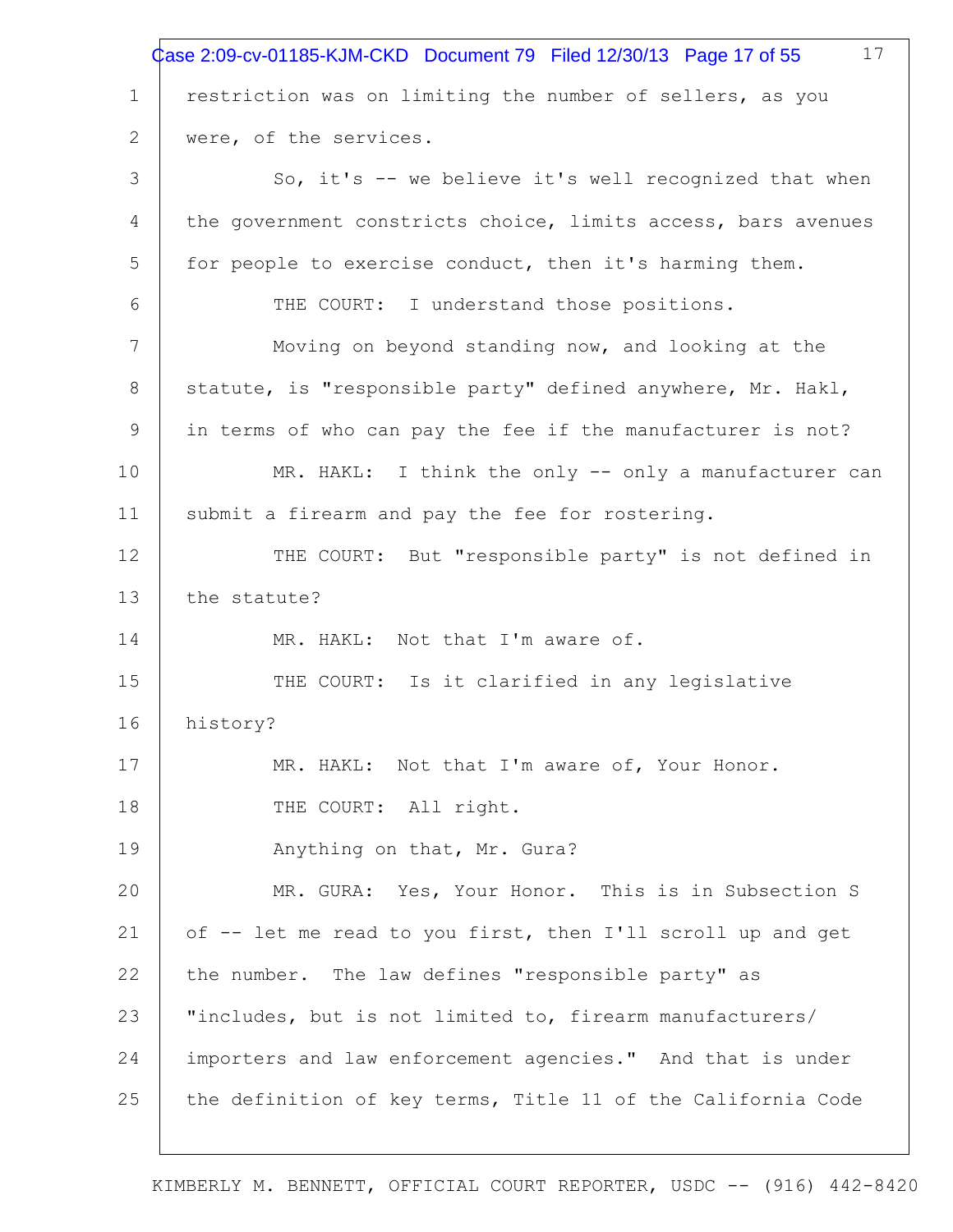|                 | 18<br>Case 2:09-cv-01185-KJM-CKD Document 79 Filed 12/30/13 Page 18 of 55 |
|-----------------|---------------------------------------------------------------------------|
| $\mathbf 1$     | of Regulations, Section 4049.                                             |
| 2               | THE COURT: All right.                                                     |
| 3               | MR. HAKL: I think it's in the regulations, Your                           |
| 4               | Honor, not the statute.                                                   |
| 5               | THE COURT: Right. That would be the suggestion.                           |
| 6               | And then, Mr. Hakl, again for you, is a gun ever                          |
| $7\phantom{.0}$ | delisted once it's on the roster for any reason other than                |
| 8               | failure to pay the annual fee?                                            |
| 9               | MR. HAKL: I suppose it could be, Your Honor. I'm                          |
| 10              | not -- if, for example, it were to come to the attention of               |
| 11              | the department in some way that the roster -- that the                    |
| 12              | firearm doesn't comply with some requirement, I think it can              |
| 13              | be removed.                                                               |
| 14              | In terms of the firearms in this case, the only one                       |
| 15              | that's been removed from the roster has been because the fee              |
| 16              | -- as far as we can tell, the fee hasn't been paid.<br>But                |
| 17              | there are other ways that it could come off the roster, I                 |
| 18              | believe.                                                                  |
| 19              | THE COURT: All right. And a follow-up question,                           |
| 20              | before I hear from Mr. Gura if he has anything, just so I'm               |
| 21              | clear in terms of understanding the operation of the law, a               |
| 22              | semiautomatic handgun rostered before 2007 is grandfathered,              |
| 23              | and not subject to the CLI, the MDM, and the microstamping                |
| 24              | requirements, right?                                                      |
| 25              | MR. HAKL: There are handguns that were on the roster                      |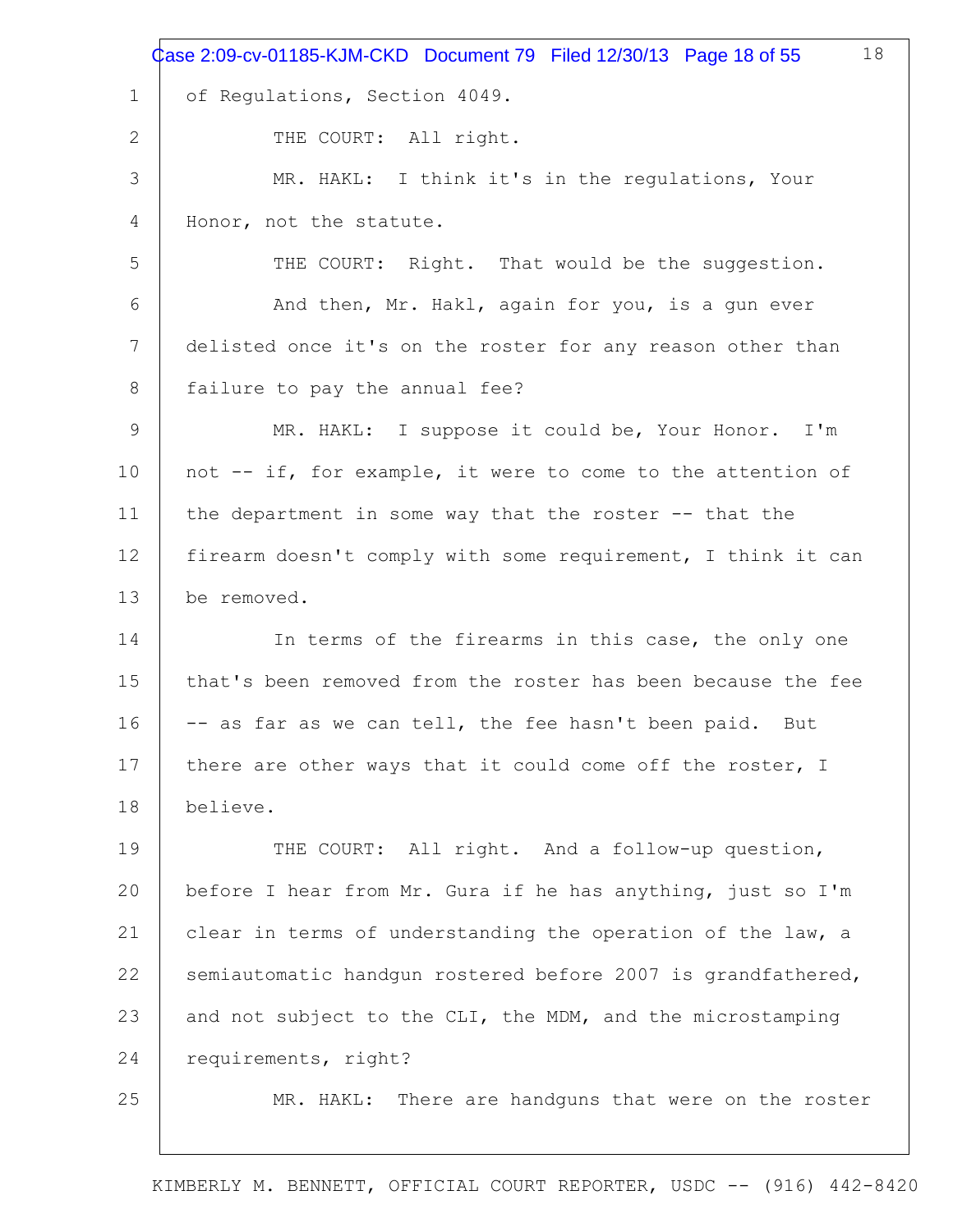|    | 19<br>Case 2:09-cv-01185-KJM-CKD Document 79 Filed 12/30/13 Page 19 of 55 |
|----|---------------------------------------------------------------------------|
| 1  | when the various provisions became in effect, and they                    |
| 2  | remained on the roster after that.                                        |
| 3  | THE COURT: Those are semiautomatics.                                      |
| 4  | MR. HAKL: There are handquns that were grandfathered.                     |
| 5  | THE COURT: Semiautomatics.                                                |
| 6  | MR. HAKL: Yes.                                                            |
| 7  | THE COURT: I want to get into some of the numbers in                      |
| 8  | just a bit, but any response to anything you've just heard?               |
| 9  | Any dispute?                                                              |
| 10 | MR. GURA: Not exactly a dispute, Your Honor. We                           |
| 11 | believe that the DOJ is allowed to retest a certain                       |
| 12 | percentage of firearms every year, and on occasion I believe              |
| 13 | that they've done that.                                                   |
| 14 | MR. HAKL: And, Your Honor, if it helps Your Honor, I                      |
| 15 | do have representatives from the Bureau of Firearms here that             |
| 16 | do know quite a bit about the actual technical operation of               |
| 17 | the $--$                                                                  |
| 18 | THE COURT: This isn't an evidentiary hearing.                             |
| 19 | MR. HAKL: All right.                                                      |
| 20 | THE COURT: I mean, at this point I'm not                                  |
| 21 | contemplating asking for supplemental briefing. This is                   |
| 22 | summary judgment, so you're stuck with the record that you                |
| 23 | have.                                                                     |
| 24 | MR. HAKL: I understand.                                                   |
| 25 | THE COURT: If you need to consult with them before                        |
|    |                                                                           |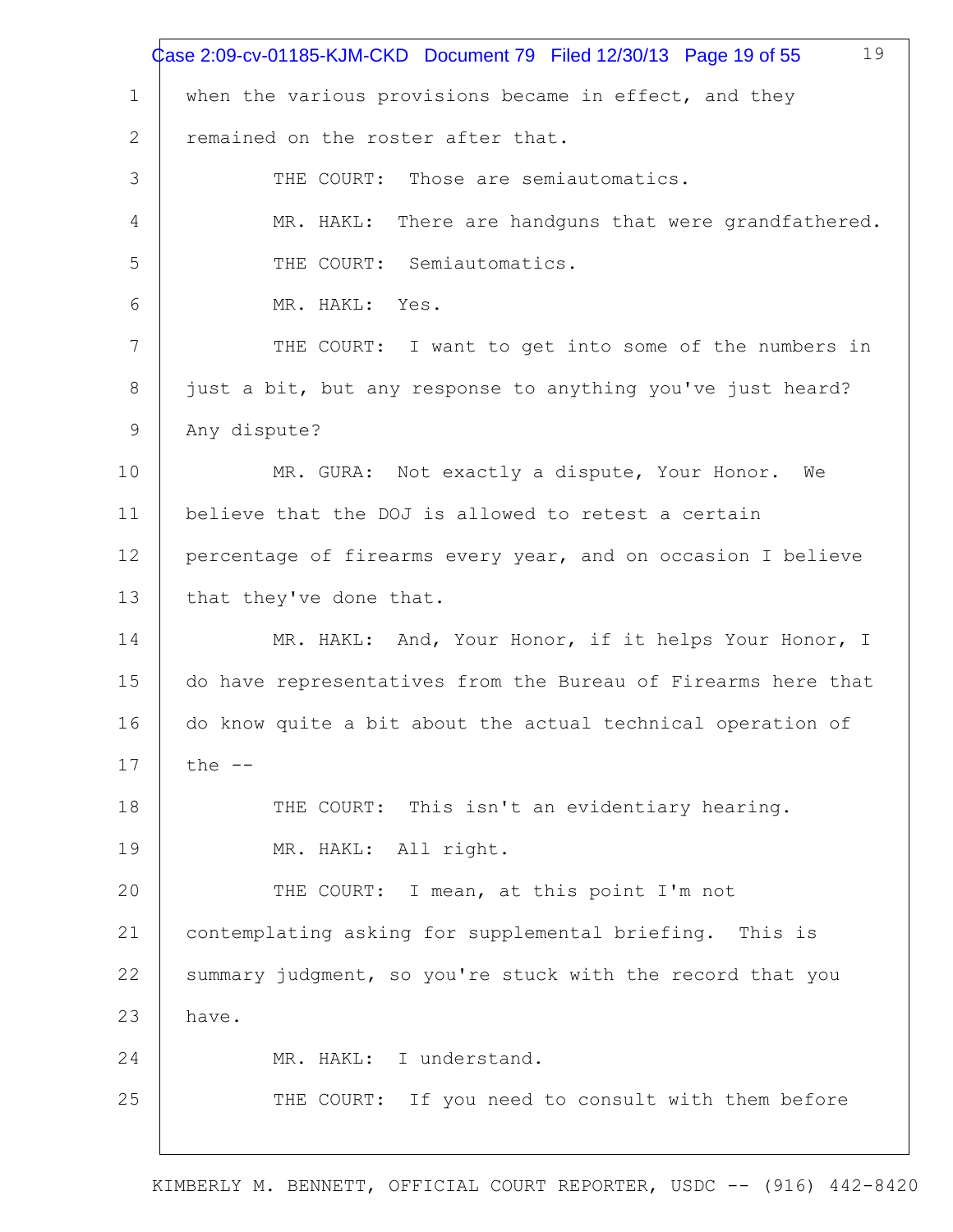|             | 20<br>Case 2:09-cv-01185-KJM-CKD Document 79 Filed 12/30/13 Page 20 of 55 |
|-------------|---------------------------------------------------------------------------|
| $\mathbf 1$ | answering a question, let me know.                                        |
| 2           | Just, finally, on the law itself, I don't know if it                      |
| 3           | matters, but is California at this point the only state with              |
| 4           | the microstamping requirement that's actually in effect by                |
| 5           | virtue of the department's declaration?                                   |
| 6           | MR. HAKL: As far as I know, but I know it's been                          |
| 7           | considered by Congress, it's been considered by other states.             |
| 8           | But I'm -- I just got a nod from my colleague in the back                 |
| 9           | that it doesn't look like it's been passed by other states,               |
| 10          | but it's been considered at the federal level, bills have                 |
| 11          | been introduced --                                                        |
| 12          | THE COURT: Do you agree with that, Mr. Gura, just in                      |
| 13          | terms of the way the law is developing, and whether or                    |
| 14          | not there are any other --                                                |
| 15          | MR. GURA: I'm not aware of any other laws that have                       |
| 16          | microstamping.                                                            |
| 17          | THE COURT: All right. Are there any other challenges                      |
| 18          | of the nature currently before this Court that have been                  |
| 19          | brought against the UHA?                                                  |
| 20          | MR. GURA: Your Honor, not that I'm aware of.                              |
| 21          | THE COURT: All right.                                                     |
| 22          | MR. HAKL: I know that -- go ahead, Mr. --                                 |
| 23          | THE COURT: Attacking the provisions that are --                           |
| 24          | MR. GURA: I'm not aware of any.                                           |
| 25          | We had a case in DC that we filed that was very                           |
|             |                                                                           |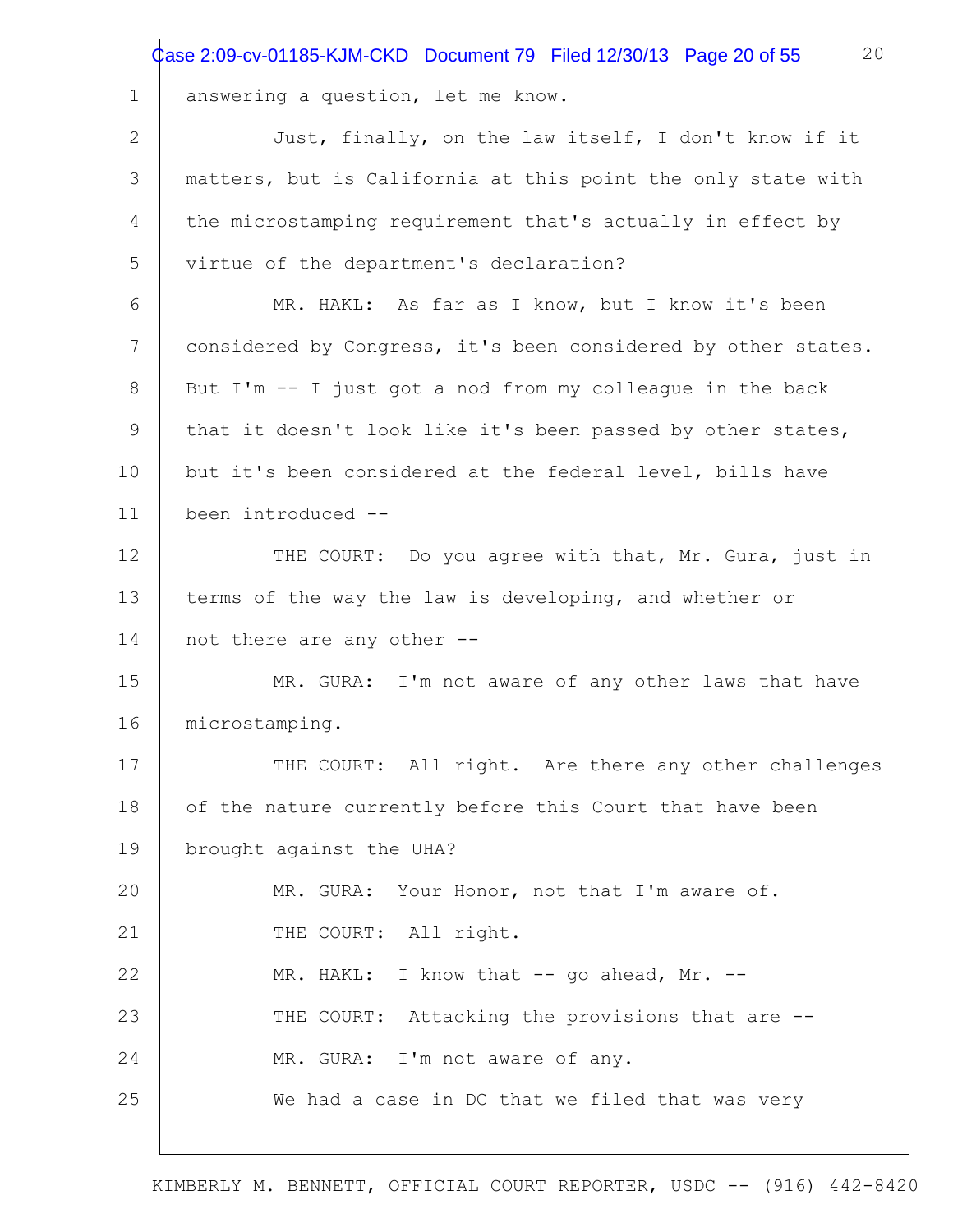| quickly resolved when DC changed its law to avoid the         |
|---------------------------------------------------------------|
|                                                               |
| lawsuit. That was years ago.                                  |
| THE COURT: I'm aware of that.                                 |
| Mr. Hakl.                                                     |
| MR. HAKL: No lawsuits like this one, Your Honor.              |
| Massachusetts has a rostering scheme. There was a lawsuit --  |
| THE COURT: I'm talking about the California law.              |
| MR. HAKL: I'm sorry. No. No other -- this is the              |
| case, Your Honor.                                             |
| THE COURT: All right.                                         |
| Turning now to this Court's scrutiny of the law,              |
| assuming that I do scrutinize the law, starting with you,     |
| Mr. Gura, can you help me understand your position? Courts    |
| often defer to legislatures, so what's the best authority for |
| providing this Court with guidance on how to take account of  |
| any deference due?                                            |
| Assume for sake of argument that I decide intermediate        |
| scrutiny is the proper level of scrutiny.                     |
| MR. GURA: Your Honor, the leading case as far as              |
| deference would be Heller. And Heller clarified, once again,  |
| and brought the Second Amendment into the rest of the Bill of |
| Rights, and held that there is no presumption of              |
| constitutionality, as we learned way back in Footnote 4 of    |
|                                                               |
| Carolene Products, for laws that implicate the Bill of        |
|                                                               |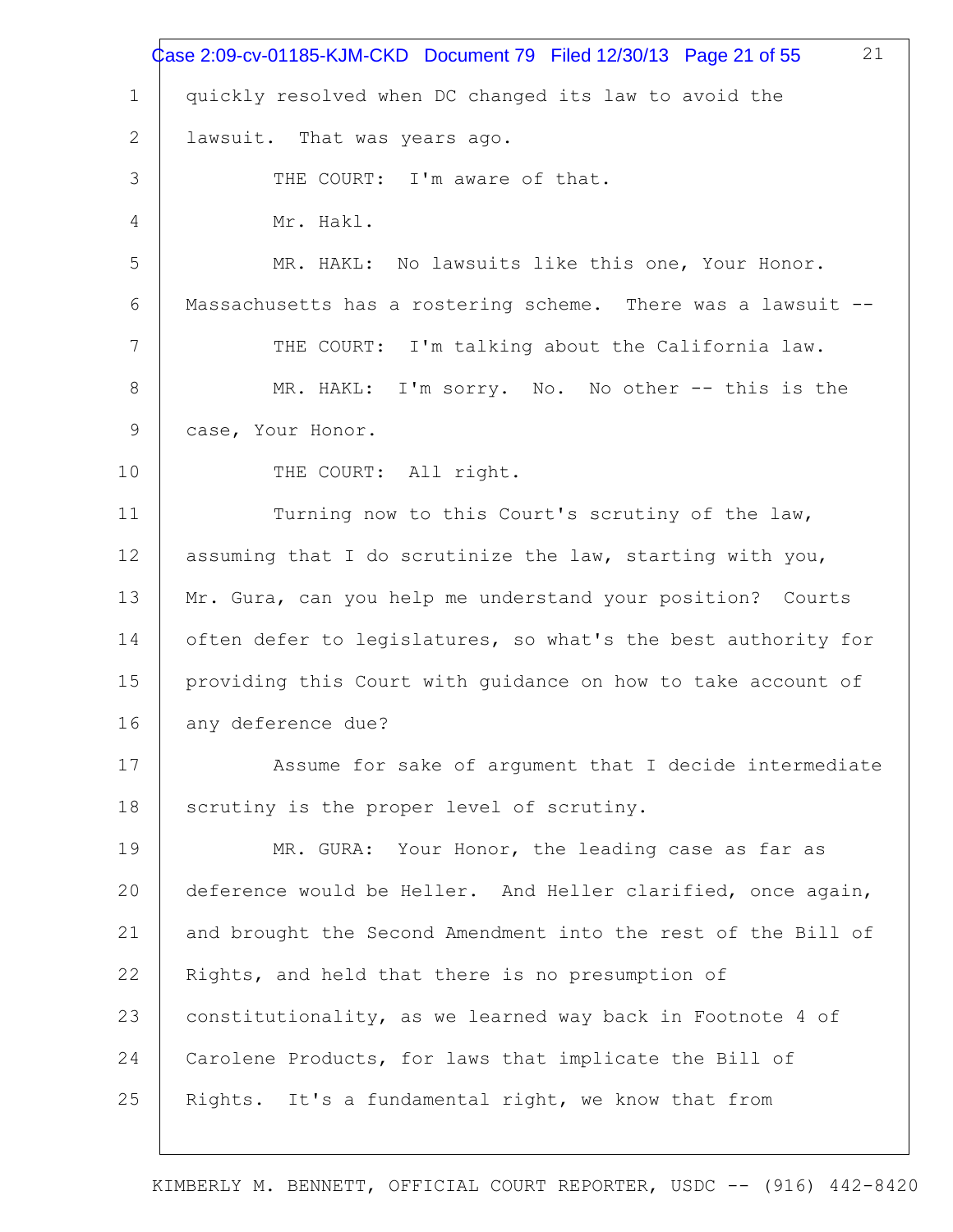|             | 22<br>Case 2:09-cv-01185-KJM-CKD Document 79 Filed 12/30/13 Page 22 of 55 |
|-------------|---------------------------------------------------------------------------|
| $\mathbf 1$ | McDonald. And so there is no presumption of                               |
| 2           | constitutionality, and deference should be limited.                       |
| 3           | It's interesting that --                                                  |
| 4           | THE COURT: Is there deference to legislative                              |
| 5           | findings? If the legislature has engaged in fact finding, do              |
| 6           | I defer to those?                                                         |
| 7           | MR. GURA: Your Honor, we don't believe that the Court                     |
| 8           | should. The legislature will always find that its laws are                |
| 9           | reasonable and just and wise. And the legislature would                   |
| 10          | never pass a law on any subject for which it wouldn't assert              |
| 11          | that it's wholesome and useful and doesn't violate the                    |
| 12          | Constitution.                                                             |
| 13          | The Court exercises an independent judgment. This is                      |
| 14          | a co-equal branch of the government. And this is where                    |
| 15          | constitutionality gets tested. And so while the legislative               |
| 16          | findings should be considered, of course, we don't think that             |
| 17          | they should necessarily be ignored, I don't know that the                 |
| 18          | Court should simply stop and say, well, there's been a                    |
| 19          | finding and therefore that's as far as it goes.                           |
| 20          | Intermediate scrutiny requires still the government to                    |
| 21          | bear the burden of proving that there is a substantial fit                |
| 22          | between an important regulatory in trust and the regulation               |
| 23          | at stake. And so if the fit is not good enough, then                      |
| 24          | obviously the law is not going to survive constitutional                  |
| 25          | review, even under intermediate scrutiny.                                 |
|             |                                                                           |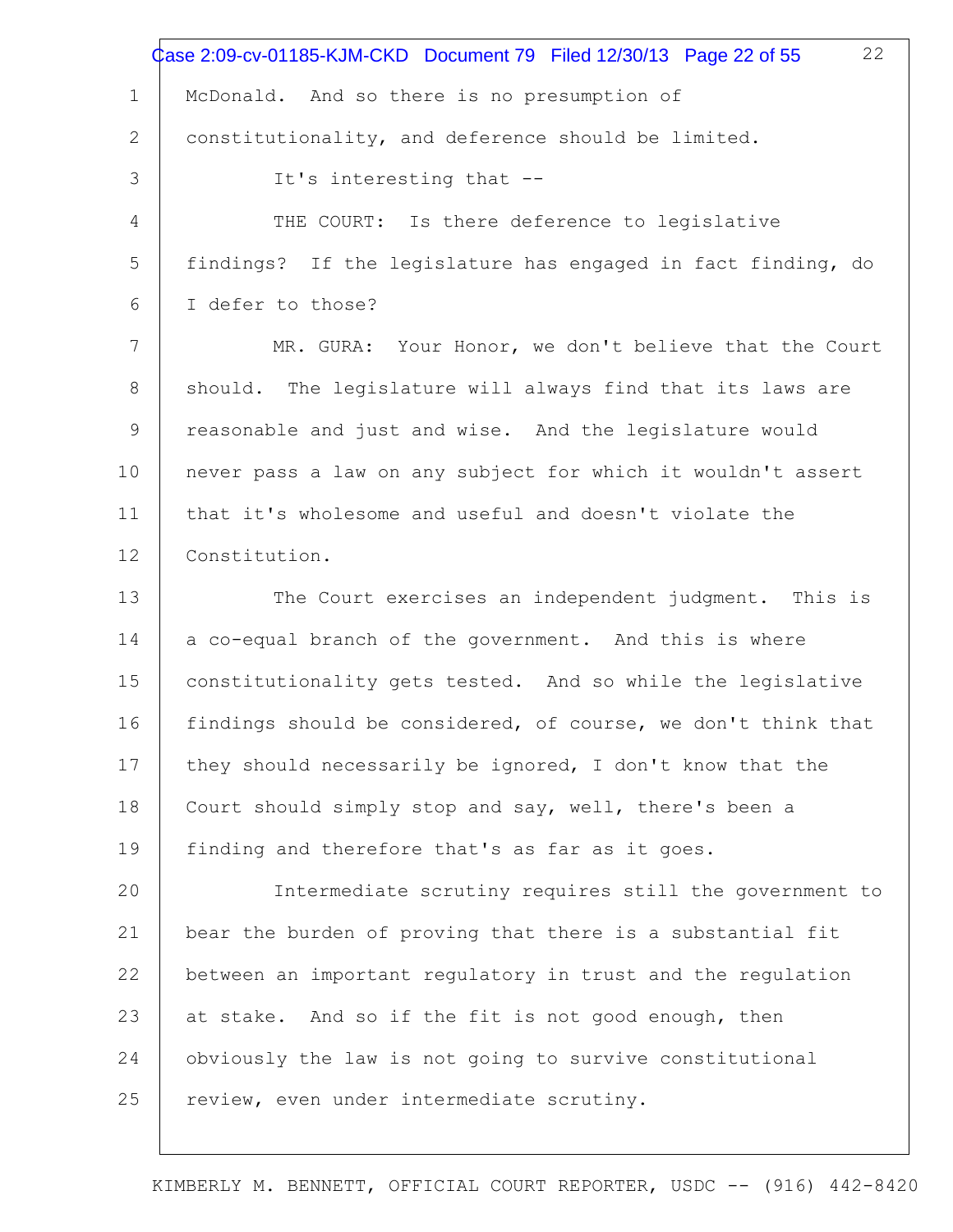Case 2:09-cv-01185-KJM-CKD Document 79 Filed 12/30/13 Page 23 of 55

23

1 2 3 4 5 6 7 8 9 10 11 12 13 14 15 16 17 18 And courts have been very inconsistent, I'll -- I must admit, Your Honor. In the Second Amendment field, we've seen intermediate scrutiny cases that have been more or less deferential. Some of the ones that have been -- in particular in the Fourth Circuit I recall a variety of cases, and we can offer supplemental briefing if you want, but I'm sure it's fairly easy to locate, cases where repeatedly the Fourth Circuit had remanded to the district court for additional fact finding and additional support to sustain some laws that one would not imagine to be unconstitutional, things like the domestic violence prohibition, things like the -- I believe there was something else relating to -- with a 922 recently. And I have the cases, we can brief it. But the court said, look, it's nice that, obviously, Congress felt it had a good reason to do this, but we actually do need facts, we do need some evidence, we do need some justification, and there is going to need to be a substantial fit.

19 20 21 22 23 24 25 We submit that, obviously, the state has an interest in reducing gun violence and gun accidents, there is no dispute about that. However, to ban all new semiautomatic models because they lack microstamping is not a substantial fit to achieving those goals. Nor is it a substantial fit to the state's interests to say that all of these firearms henceforth shall have chamber loaded indicators or magazine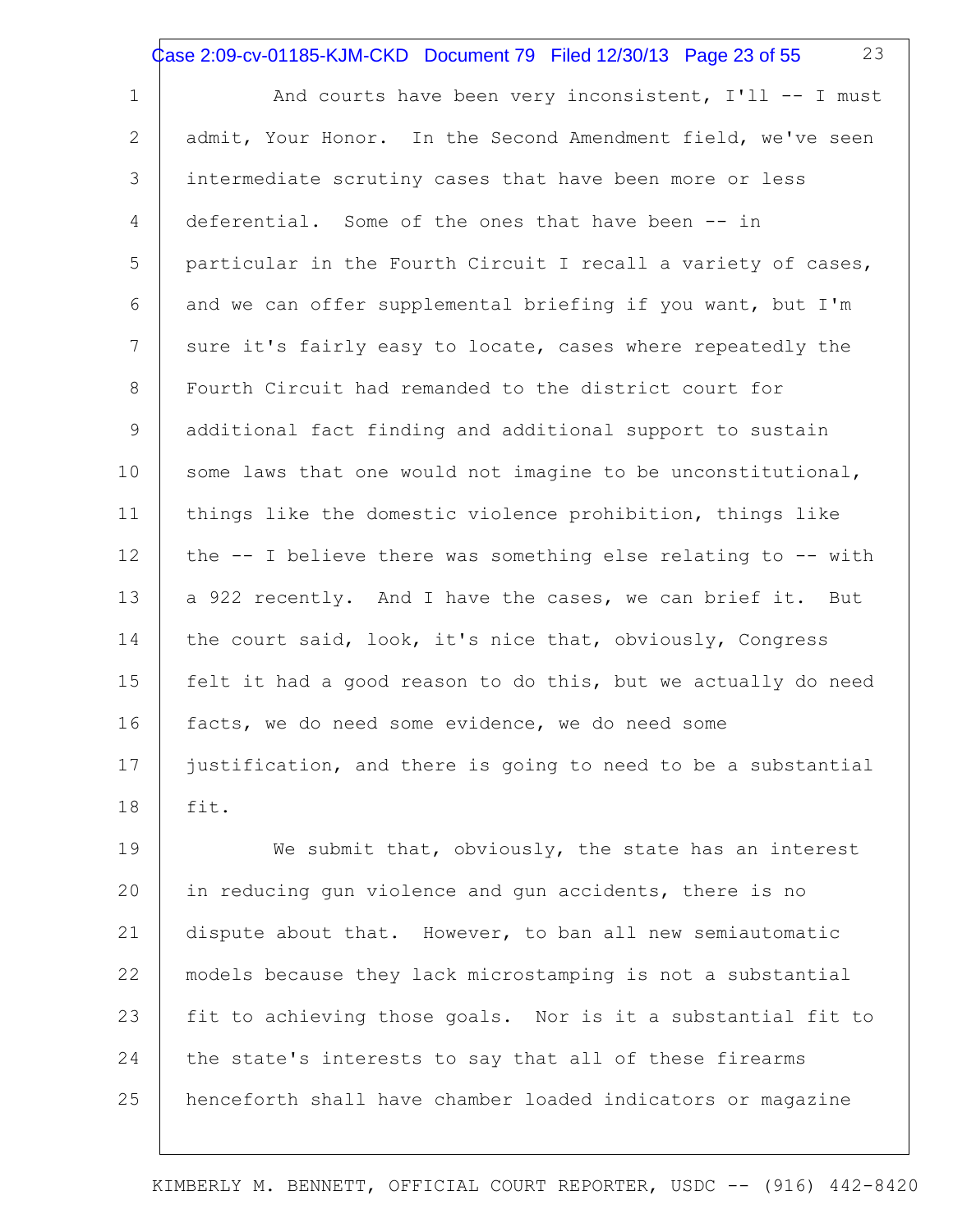|                 | 24<br>Case 2:09-cv-01185-KJM-CKD Document 79 Filed 12/30/13 Page 24 of 55 |
|-----------------|---------------------------------------------------------------------------|
| $\mathbf 1$     | disconnect devices, when the state's own handgun safety                   |
| 2               | manual teaches people that the way you can tell that a                    |
| 3               | handgun is unloaded is by emptying it, and looking at it, and             |
| $\overline{4}$  | verifying that it's unloaded. And that's --                               |
| 5               | THE COURT: I understand that argument.                                    |
| 6               | Accidental -- the concern -- the substantial public                       |
| $7\phantom{.0}$ | interest in preventing accidental deaths extends to the                   |
| 8               | deaths of children who aren't reading those manuals.                      |
| 9               | MR. GURA: Sure. But children may also not understand                      |
| 10              | anything about what a chamber loaded indicator is, children               |
| 11              | may not know or care about whether or not a magazine is in or             |
| 12              | outside the handqun.                                                      |
| 13              | In any event, the rights of law-abiding Americans are                     |
| 14              | not reduced to what is fit for children who should always be              |
| 15              | supervised when it comes to firearms, if they have access to              |
| 16              | them at all.                                                              |
| 17              | We are dealing with a right that is designed for, to                      |
| 18              | be enjoyed by, responsible, law-abiding adult citizens.<br>And            |
| 19              | to so drastically curtail the market for handguns in common               |
| 20              | use because of these requirements we submit would fail                    |
| 21              | intermediate scrutiny, even if that were the test.                        |
| 22              | THE COURT: I understand those arguments.                                  |
| 23              | So, Mr. Hakl, it's not disputed that we have here                         |
| 24              | law-abiding citizens who wish to use the firearms identified              |
| 25              | in protection of hearth and home, that's not -- I don't see               |
|                 |                                                                           |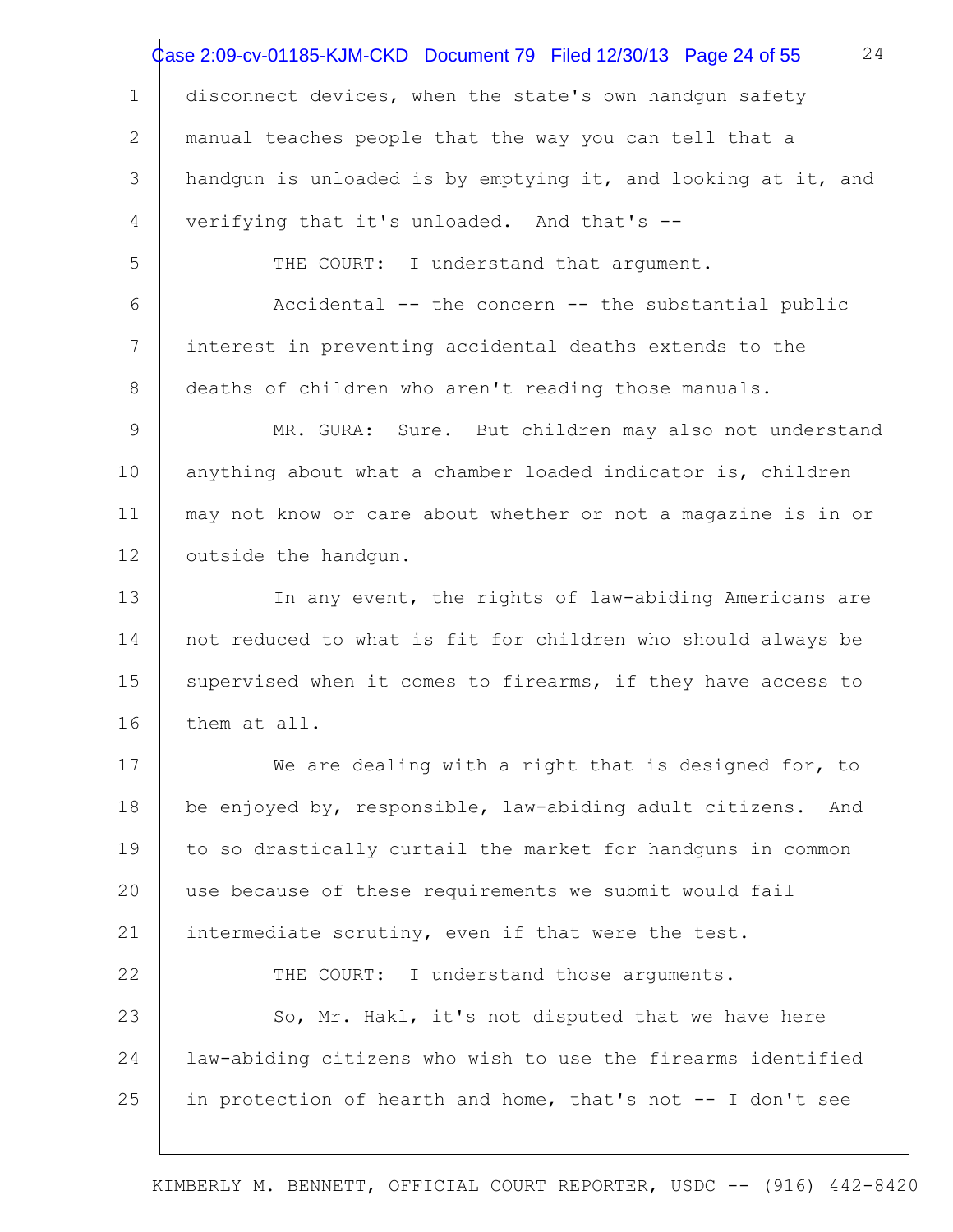1 2 3 4 5 6 7 8 9 10 11 12 13 14 15 16 17 18 19 20 21 22 23 24 25 25 great evidence on that point, but it's not disputed either, correct? MR. HAKL: Correct. THE COURT: All right. So, assuming -- I mean, I -- I understand your position that intermediate scrutiny may not be the right test, but assume for sake of argument that the Court does apply that level of scrutiny, just help me understand your reading of Chovan. Why would that be incorrect? Because the holding in Chovan doesn't use the words "substantial burden," it just says "burden," right, any burden on the right is sufficient. MR. HAKL: Chovan actually talks about burden in two places. It talks about it to get through, what they call, step one, does it burden the Second Amendment right. And then go through that analysis. And if you get to step two, the Court directs that you're supposed to apply what they refer to as an appropriate level of scrutiny. They don't say any particular kind. THE COURT: But it's not rational basis, right? Post-Heller. MR. HAKL: Assuming that the -- assuming the Second Amendment right recognized in Heller is implicated in step one, it would not be rational basis at step two of the Chovan inquiry, that's correct. THE COURT: So, it's either intermediate or strict. Case 2:09-cv-01185-KJM-CKD Document 79 Filed 12/30/13 Page 25 of 55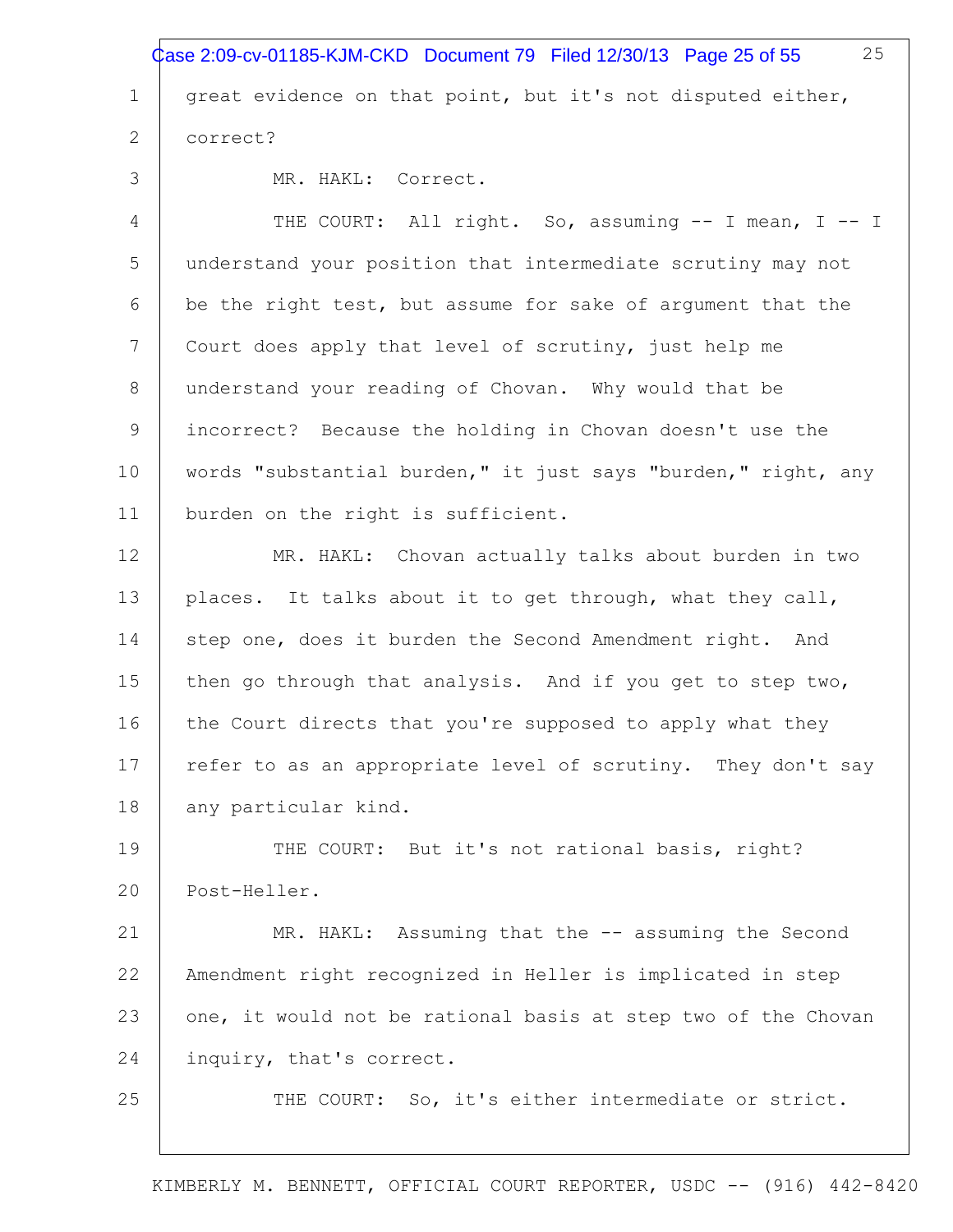|                 | 26<br>Case 2:09-cv-01185-KJM-CKD Document 79 Filed 12/30/13 Page 26 of 55 |
|-----------------|---------------------------------------------------------------------------|
| 1               | Is there any other? Appropriate is fairly open ended. Is                  |
| 2               | there some other level of scrutiny?                                       |
| 3               | MR. HAKL: The courts talk a lot about the familiar                        |
| 4               | tiers of scrutiny; rational basis, intermediate, strict.                  |
| 5               | Looking at all the cases very carefully, one court's                      |
| 6               | intermediate scrutiny isn't necessarily the exact same as                 |
| $7\phantom{.0}$ | others court's intermediate scrutiny. I think, frankly,                   |
| 8               | there is a lot of play in the intermediate scrutiny standard.             |
| $\mathsf 9$     | But I -- but, yeah, if intermediate scrutiny -- well,                     |
| 10              | first, before we get to the intermediate scrutiny question,               |
| 11              | to answer your question about burden, at step one they talk               |
| 12              | about -- the Ninth Circuit talked about burden.                           |
| 13              | At step two, in determining the appropriate level of                      |
| 14              | scrutiny, they -- the Court directed that we consider two                 |
| 15              | things, and that's where it's whether the -- I think it's                 |
| 16              | the -- there is a substantial burden, and if -- and it also               |
| 17              | considers to what extent the regulation approaches the core               |
| 18              | of the Second Amendment. And in Chovan, the court found one               |
| 19              | of those elements met.                                                    |
| 20              | My point is that here there is no substantial burden,                     |
| 21              | and the core of the Second Amendment isn't threatened in any              |
| 22              | way, shape, or form. So if -- you know, it -- it's not -- it              |
| 23              | wouldn't be the same level of scrutiny in Chovan that would               |
| 24              | be needed. But I appreciate your Court's question -- the                  |

25 Court's question about, well, what else is there between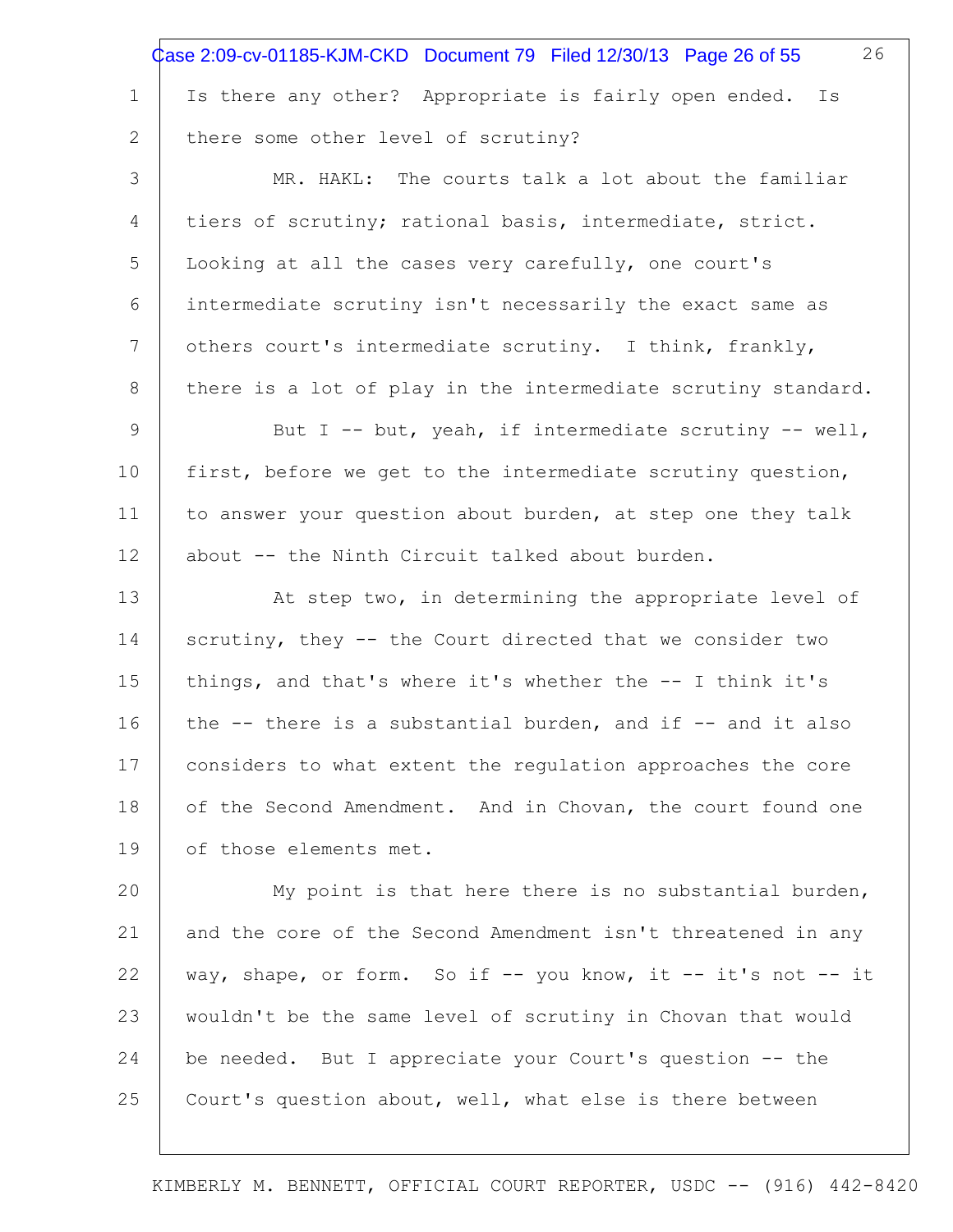|                | 27<br>Case 2:09-cv-01185-KJM-CKD Document 79 Filed 12/30/13 Page 27 of 55 |
|----------------|---------------------------------------------------------------------------|
| $\mathbf 1$    | rational basis and intermediate scrutiny. But in light of                 |
| $\overline{2}$ | the facts of this case, and the standard laid out in Chovan,              |
| 3              | I would just -- I think it would be important to keep in mind             |
| 4              | that all intermediate scrutiny requires is a reasonable fit.              |
| 5              | I mean, it's not a perfect fit between the interests and the              |
| 6              | rule.                                                                     |
| 7              | THE COURT: Just so I understand, is it possible to                        |
| 8              | see your argument and take it to its logical extension that               |
| 9              | the state can ban all types of unsafe handguns except even                |
| 10             | one without triggering heightened scrutiny?                               |
| 11             | Is that $--$ if it's $--$ if it's one handgun available,                  |
| 12             | or a few, is that enough to provide the choice that                       |
| 13             | plaintiffs deserve in light of their Second Amendment rights?             |
| 14             | MR. HAKL: Well, I -- if -- the state could further                        |
| 15             | limit handguns provided it continued to respect the -- what               |
| 16             | the Second Amendment protects, which is the ability to                    |
| 17             | possess and use a handgun for self-defense. Whether or not                |
| 18             | that -- you know, I don't know --                                         |
| 19             | THE COURT: How much choice is enough?                                     |
| 20             | MR. HAKL: For example -- I mean, if the state were to                     |
| 21             | issue a handgun to everybody in the -- you know, every                    |
| 22             | citizen, issue a handgun and say that's the handgun you can               |
| 23             | use, I think -- you know, I think that would probably be okay             |
| 24             | in terms of -- because they would be respecting the right to              |
| 25             | possess and use a handgun for self-defense purposes.<br>There             |
|                |                                                                           |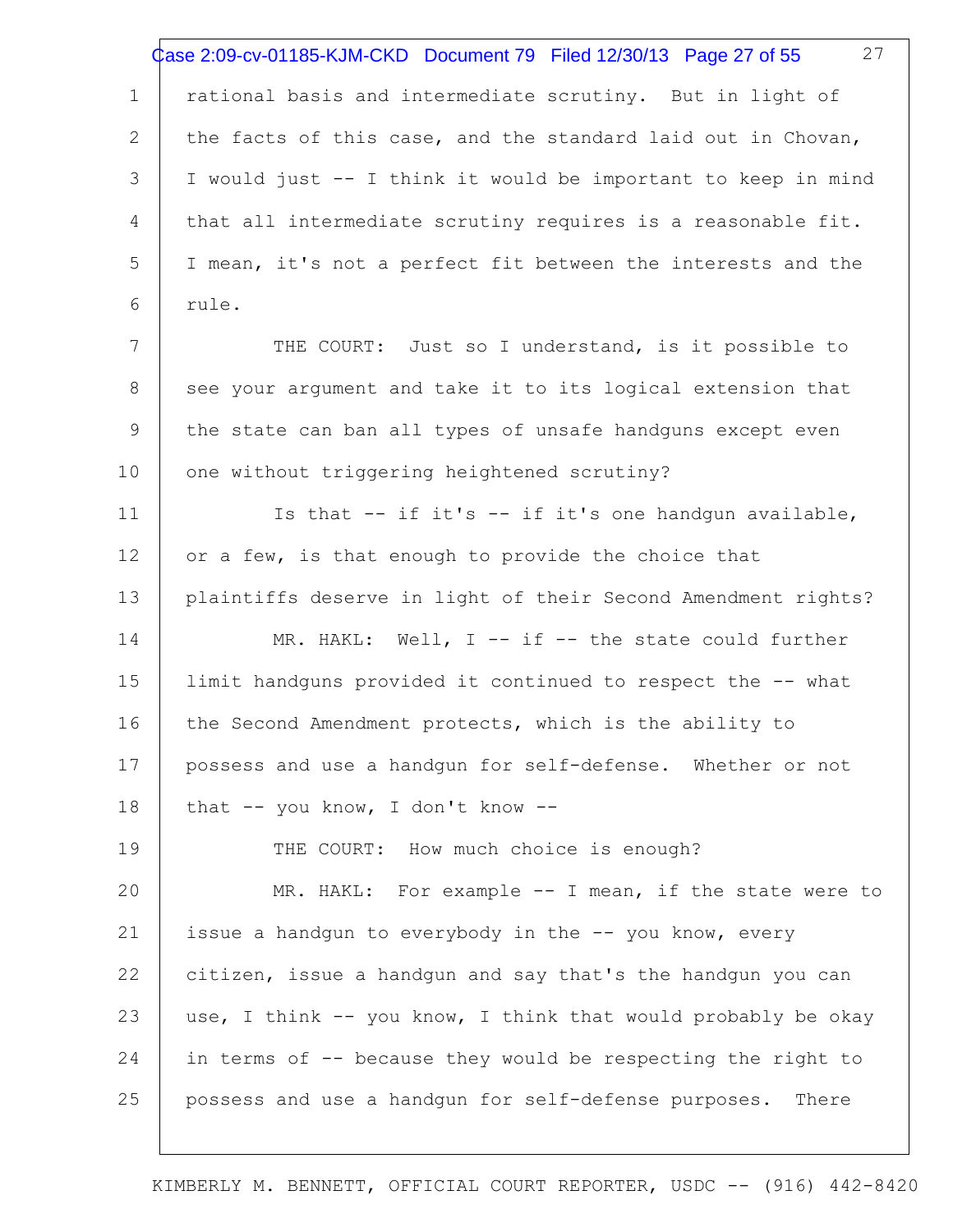|                 | 28<br>Case 2:09-cv-01185-KJM-CKD Document 79 Filed 12/30/13 Page 28 of 55 |
|-----------------|---------------------------------------------------------------------------|
| $\mathbf 1$     | is no right to own any handgun you want whatsoever, or to --              |
| 2               | what we're talking about here is purchasing handguns.                     |
| 3               | THE COURT: I understand that.                                             |
| 4               | Also help me understand your reference to the                             |
| 5               | qunpowder storage laws, which is fairly passing. I mean, is               |
| 6               | that a serious argument, that the law is presumptively lawful             |
| $7\phantom{.0}$ | because of historically long-standing prohibitions?                       |
| 8               | MR. HAKL: No. The -- the point -- I cited the                             |
| 9               | language about commercial sale of regulation -- you know,                 |
| 10              | commercial sale of firearms, and there is also some reference             |
| 11              | in Heller to gunpowder storage laws, and also laws requiring              |
| 12              | that firearms be stored to prevent accidents, and how the                 |
| 13              | court admittedly, you know, only implicitly endorsed these                |
| 14              | kinds of laws that are designed for safety reasons, reasons               |
| 15              | to prevent accidents.                                                     |
| 16              | Plaintiffs took me to task in the briefs about the                        |
| 17              | gunpowder storage laws. Between the three examples of laws                |
| 18              | cited in my brief, I would concede that that one is the most              |
| 19              | attenuated. But I think perhaps the better example in the                 |
| 20              | Supreme Court's opinion is the one about storage of laws so               |
| 21              | that accidents don't occur -- storage laws so that accidents              |
| 22              | don't occur. And then, of course, also the commercial sale                |
| 23              | language.                                                                 |
| 24              | THE COURT: And those prior laws would support the                         |
| 25              | argument that the statute is presumptively --                             |
|                 |                                                                           |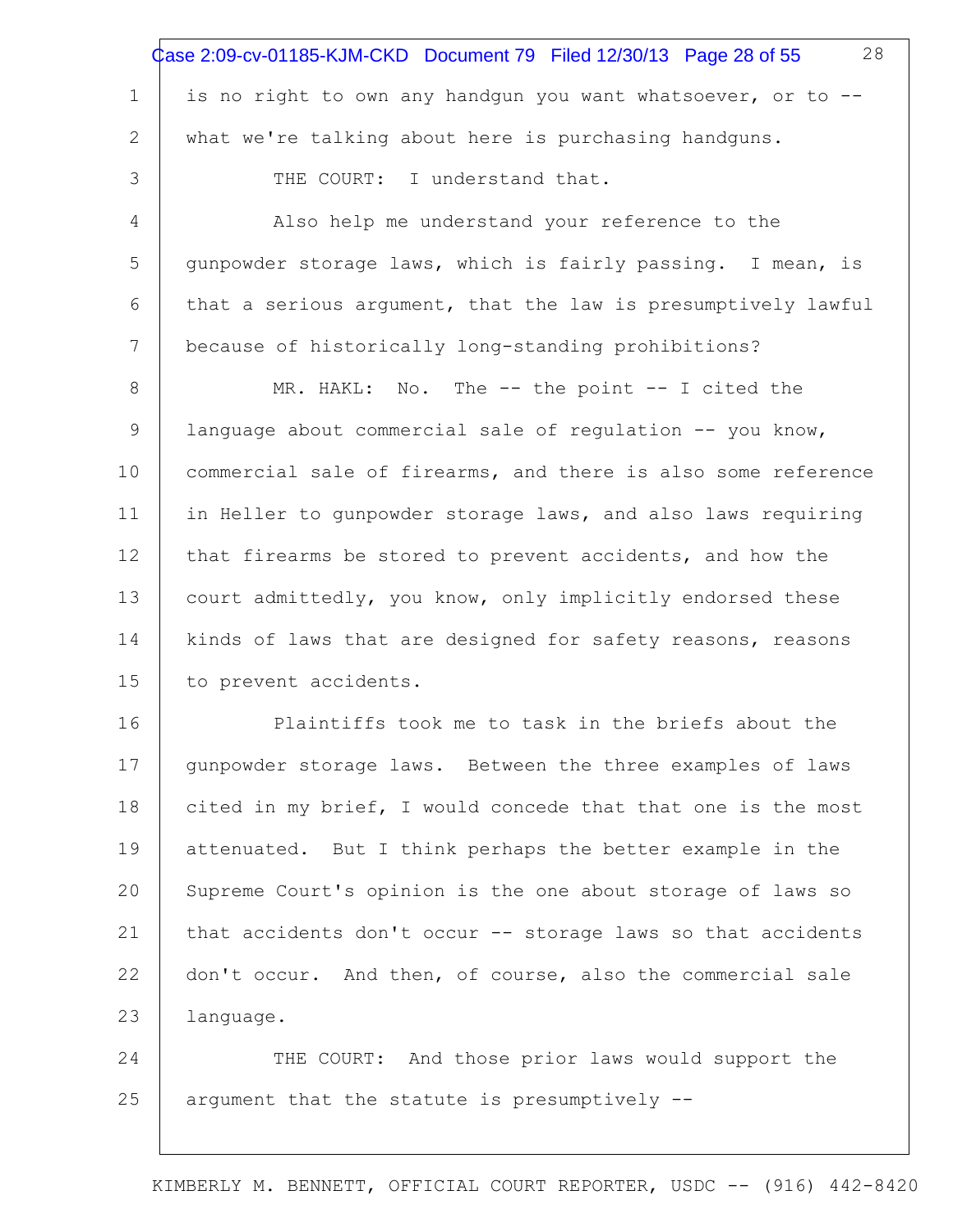1 2 3 4 5 6 7 8 9 10 11 12 13 14 15 16 17 18 19 20 21 22 23 24 25 29 MR. HAKL: Right. THE COURT: -- lawful. MR. HAKL: In my mind, Your Honor, the presumptively lawful analysis goes to whether or not there is a burden on the Second Amendment right at step one of the Chovan inquiry. You know, our argument is that there are numerous handguns available in California. And, in fact, in addition to that, these -- the kind of law that we're looking at here today is within the realm of laws that the Supreme Court has endorsed in its language in Heller, and that other courts have held up. THE COURT: I understand that argument. Any response, Mr. Gura? MR. GURA: Yes, Your Honor. I mean, perhaps it might be easier to conceive of the arguments here if we thought of what would happen if the state had said, not only are handguns without magazine disconnects unsafe, handguns with certain calibers are unsafe because they cause more damage. So, henceforth, the only handgun caliber allowable in California would be a .22, the smallest standard type of caliber, and if you have a .38, if you have a 9 millimeter, perhaps a .45 definitely, all of those would be prohibited because they're unsafe because they cause too much damage. In fact, the state could take the argument further, the state could say, you can have no firearms necessarily, Case 2:09-cv-01185-KJM-CKD Document 79 Filed 12/30/13 Page 29 of 55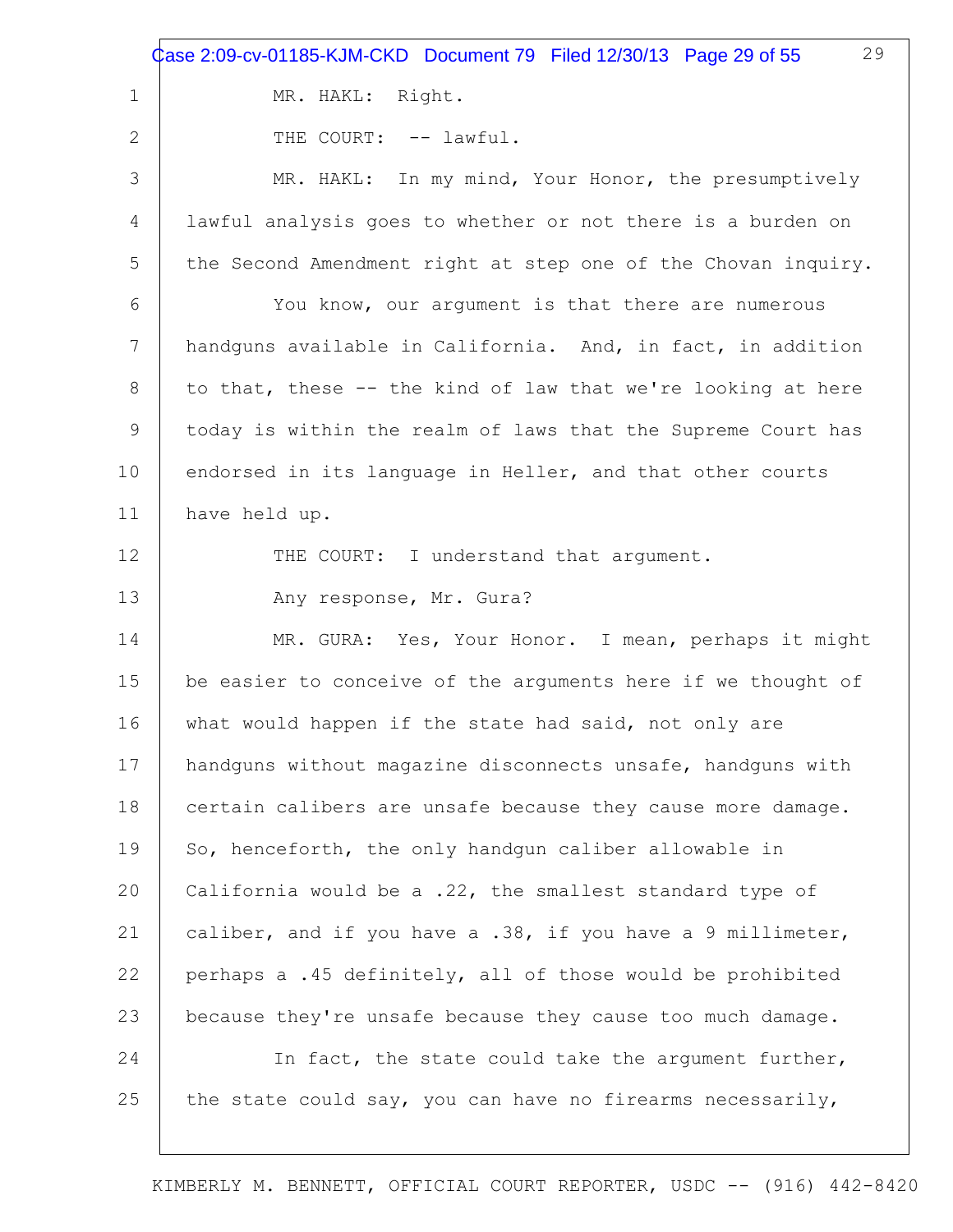1 2 3 30 you can have only, perhaps, tazers. Which I believe there is one -- one court in Michigan upheld as something within the protections of the Second Amendment. Case 2:09-cv-01185-KJM-CKD Document 79 Filed 12/30/13 Page 30 of 55

4 5 6 7 8 9 10 11 We're getting into this idea that the state can dictate what types of arms are the ones that are safe enough to have, which was, of course, exactly the type of argument we had in Heller, where the city made a huge effort to assert that handguns, for whatever reason, they're concealable, they're used by criminals a lot, they're portable, they can be used irresponsibly, those are too dangerous, we let people have rifles and shotguns, that should be good enough.

12 13 14 15 I would submit it's not a question of how many arms are enough, whether there is some magic number or proportion that would satisfy the Second Amendment. The question is much simpler than that.

16 17 18 19 20 21 22 23 24 25 The question is, we have a Second Amendment case, so the Court has to answer whether or not the articles in question are even implicated by the amendment; are they arms, are they the type of arms that are protected. And if so, then if we had a regulation like a storage law, for example, then we can apply a level of scrutiny and see whether or not the state's interest in the regulation was sufficient to impose on people who wanted to have access to that protected arm. But if the arm is protected, then you cannot prohibit -- the state cannot prohibit its sale, that would be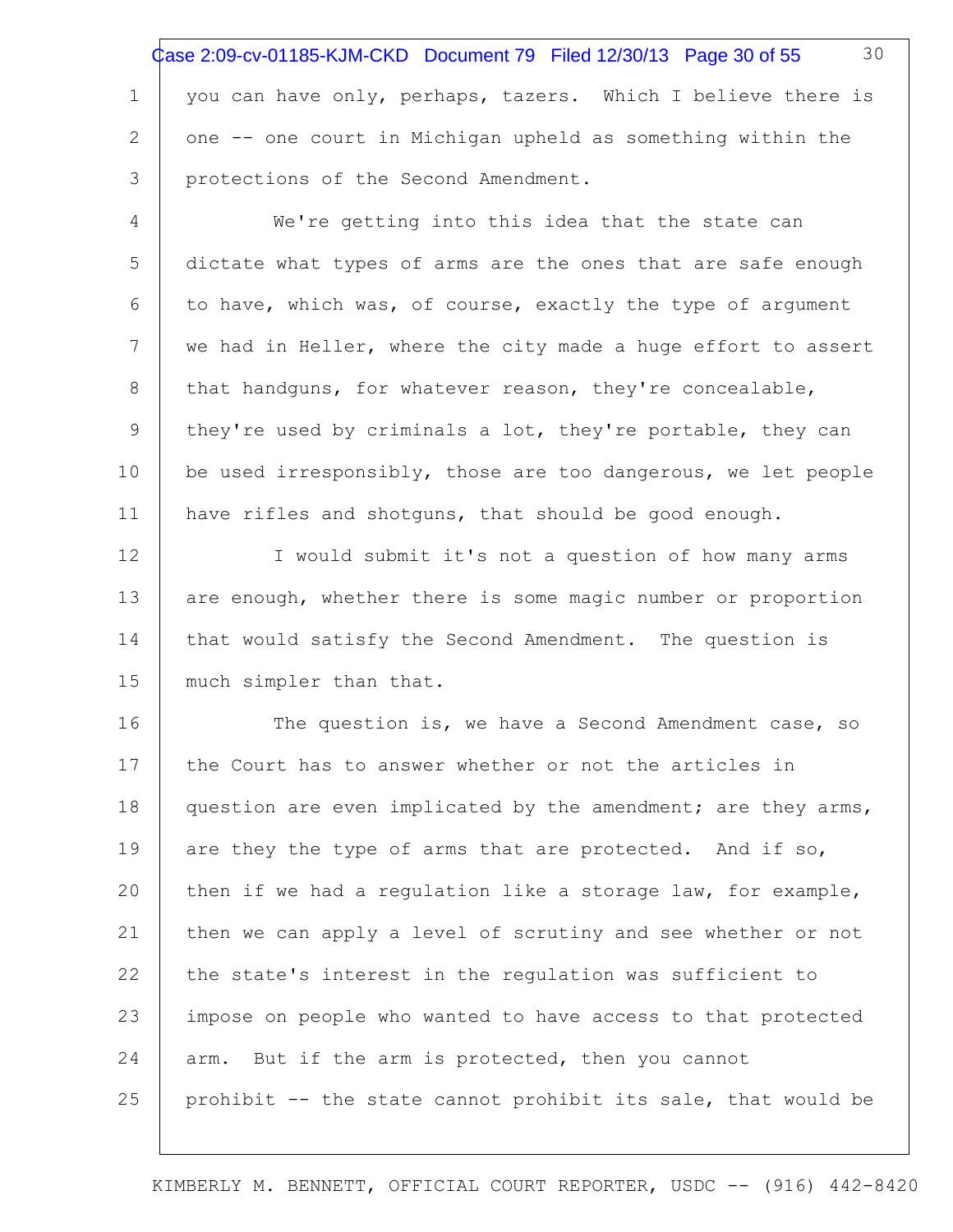|    | 31<br>Case 2:09-cv-01185-KJM-CKD Document 79 Filed 12/30/13 Page 31 of 55 |
|----|---------------------------------------------------------------------------|
| 1  | a prohibition of the type that Heller condemned.                          |
| 2  | And this is why we think that once we go down this                        |
| 3  | rabbit hole of trying to find a magic number of guns -- if I              |
| 4  | heard Mr. Hakl correctly, he believes that the state could                |
| 5  | issue a gun to everybody, one type of gun, and that would be              |
| 6  | good enough. We would submit, Your Honor, that the right to               |
| 7  | keep arms is not the right to keep whatever arms the state                |
| 8  | thinks you should have, it's the right to keep arms of the                |
| 9  | kind in common use for traditional lawful purposes.                       |
| 10 | THE COURT: How important is the right to a particular                     |
| 11 | color? I understand there is a dispute about whether or not               |
| 12 | it's just about the finish, but the plaintiff who wants the               |
| 13 | two-tone arm that's available in a different color                        |
| 14 | grandfathered in --                                                       |
| 15 | MR. GURA: Because --                                                      |
| 16 | THE COURT: -- what's the problem with the different                       |
| 17 | color?                                                                    |
| 18 | MR. GURA: The problem is it's an arbitrary                                |
| 19 | restriction, Your Honor, and we don't allow arbitrary                     |
| 20 | restrictions -- arbitrary classifications in the exercise of              |
| 21 | a fundamental right.                                                      |
| 22 | The state can come up with all kinds of restrictions                      |
| 23 | that implicate fundamental rights and say, what's your                    |
| 24 | problem, I mean, you can handle, perhaps --                               |
| 25 | THE COURT: But the state is not restricting the                           |
|    |                                                                           |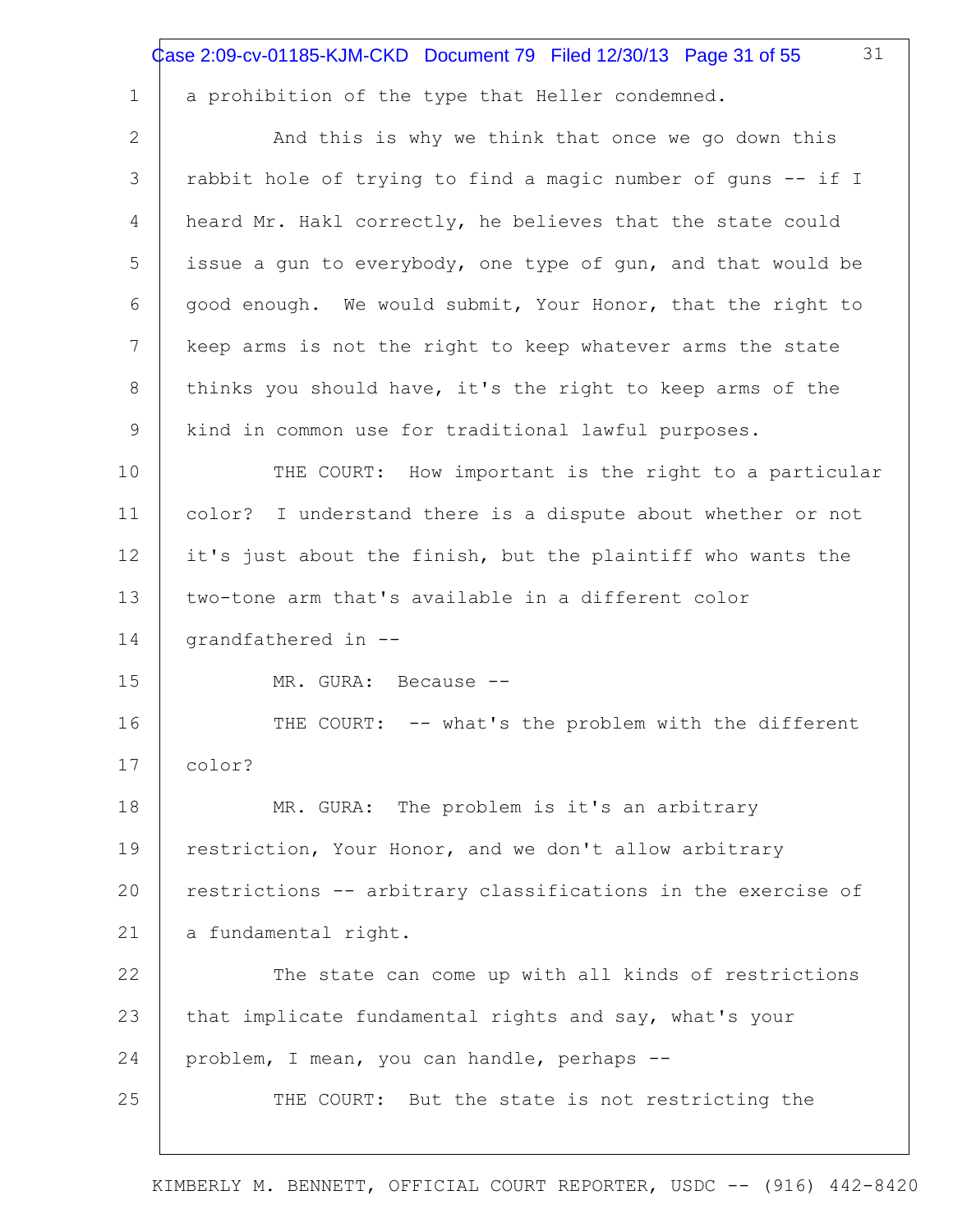|    | 32<br>Case 2:09-cv-01185-KJM-CKD Document 79 Filed 12/30/13 Page 32 of 55 |
|----|---------------------------------------------------------------------------|
| 1  | color. It happens to be this two-tone model has become                    |
| 2  | available after the new regulations have kicked in.                       |
| 3  | MR. GURA: The state is not even enabling -- but this                      |
| 4  | type of gun with the two tones is still a gun of the kind in              |
| 5  | common use for lawful purposes. So the state should have the              |
| 6  | burden of showing why it is that this kind of gun should not              |
| 7  | be allowed. They would say, well, it doesn't have a chamber               |
| 8  | loaded indicator of the type we like, it doesn't have a                   |
| 9  | magazine disconnect that we would like, it doesn't do                     |
| 10 | microstamping anymore --                                                  |
| 11 | THE COURT: I understand the arbitrariness argument.                       |
| 12 | MR. GURA: We believe it's arbitrary.                                      |
| 13 | THE COURT: All right.                                                     |
| 14 | In terms of what the evidence in the record shows,                        |
| 15 | help me understand some of the numbers or the statistics, if              |
| 16 | I even $--$                                                               |
| 17 | MR. HAKL: Your Honor, could I respond to the                              |
| 18 | arbitrary point, if that's okay?                                          |
| 19 | THE COURT: You may, very briefly.                                         |
| 20 | MR. HAKL: It's not arbitrary. The evidence shows                          |
| 21 | that the reason that that particular gun isn't on the roster              |
| 22 | is because it hasn't been submitted by the manufacturer for               |
| 23 | testing. The fact that it's not on the roster has nothing to              |
| 24 | do with its color.                                                        |
| 25 | THE COURT: Any -- is that disputed? Does the record                       |
|    |                                                                           |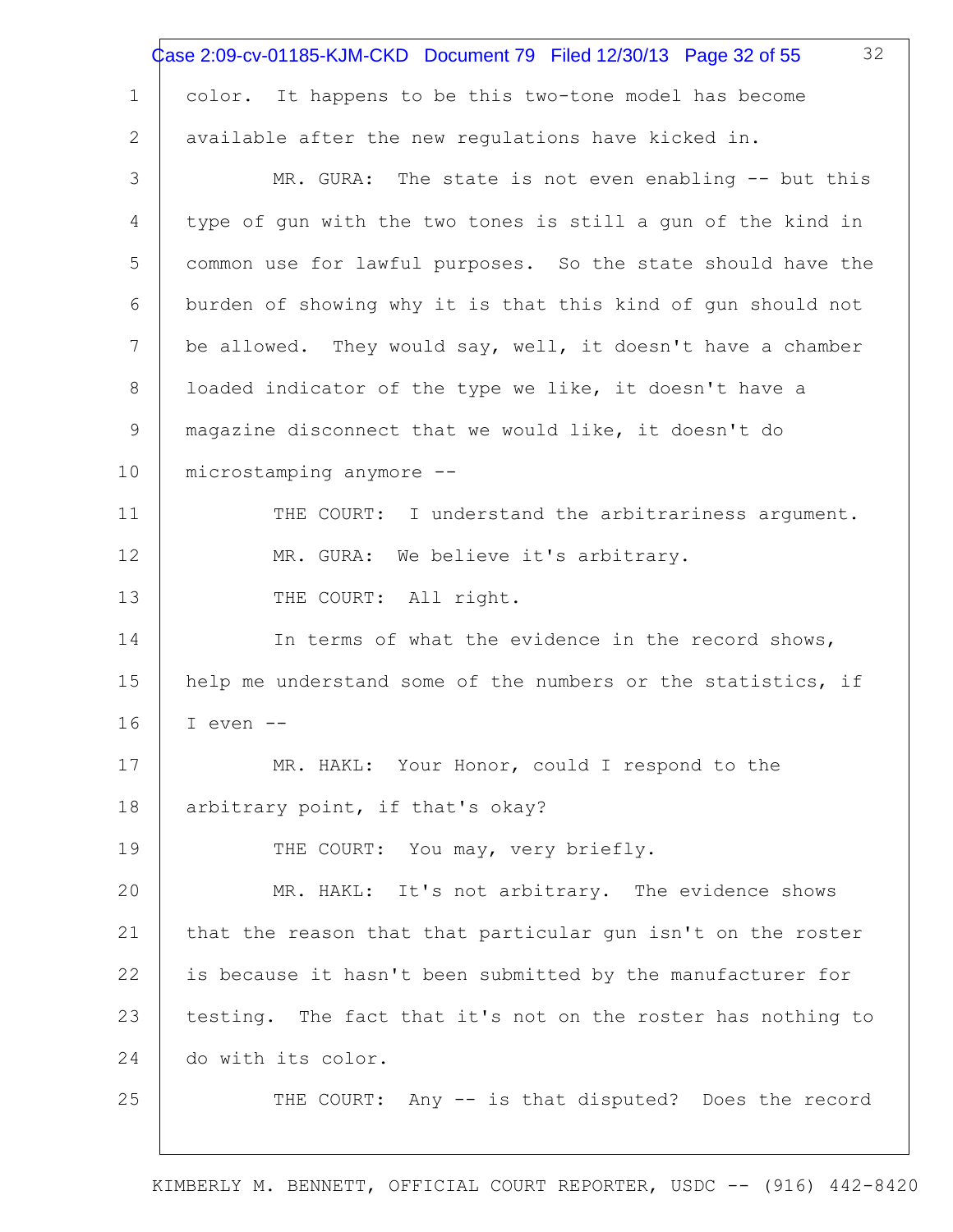33

1

| $\overline{2}$ | MR. GURA: What's not disputed, Your Honor, is that              |
|----------------|-----------------------------------------------------------------|
| 3              | we -- we don't dispute that that handgun is not on the          |
| 4              | roster. The state does not dispute that other identical guns    |
| 5              | are on the roster. So, we're left with an impasse, in a         |
| 6              | sense, that we're claiming, look, there are handguns of the     |
| 7              | kind in common use that are protected, the state even allows    |
| 8              | some of them, it doesn't allow this particular one for          |
| 9              | whatever reason. The fact is, people are entitled, under the    |
| 10             | Second Amendment, to access this arm. There is no good          |
| 11             | reason to deprive them of access to it.                         |
| 12             | THE COURT: If there is that kind of gap in the                  |
| 13             | record, and -- is there a possibility -- the Court has the      |
| 14             | same question with respect to microstamping, for example.<br>It |
| 15             | appears there is a gap.                                         |
| 16             | The state is saying, you know, no longer sole source,           |
| 17             | technically microstamping could become available.<br>The        |
| 18             | plaintiffs are saying no one is making microstamping            |
| 19             | available. It doesn't really answer the question, does it,      |
| 20             | if the question needs to be answered at this point, is that a   |
| 21             | temporary situation? Is it a permanent ban? Do I deny           |
| 22             | summary judgment and proceed to a bench trial on -- to fill     |
| 23             | in those gaps --                                                |
| 24             | MR. GURA: Your Honor --                                         |
| 25             | THE COURT: -- both here and with respect to                     |
|                |                                                                 |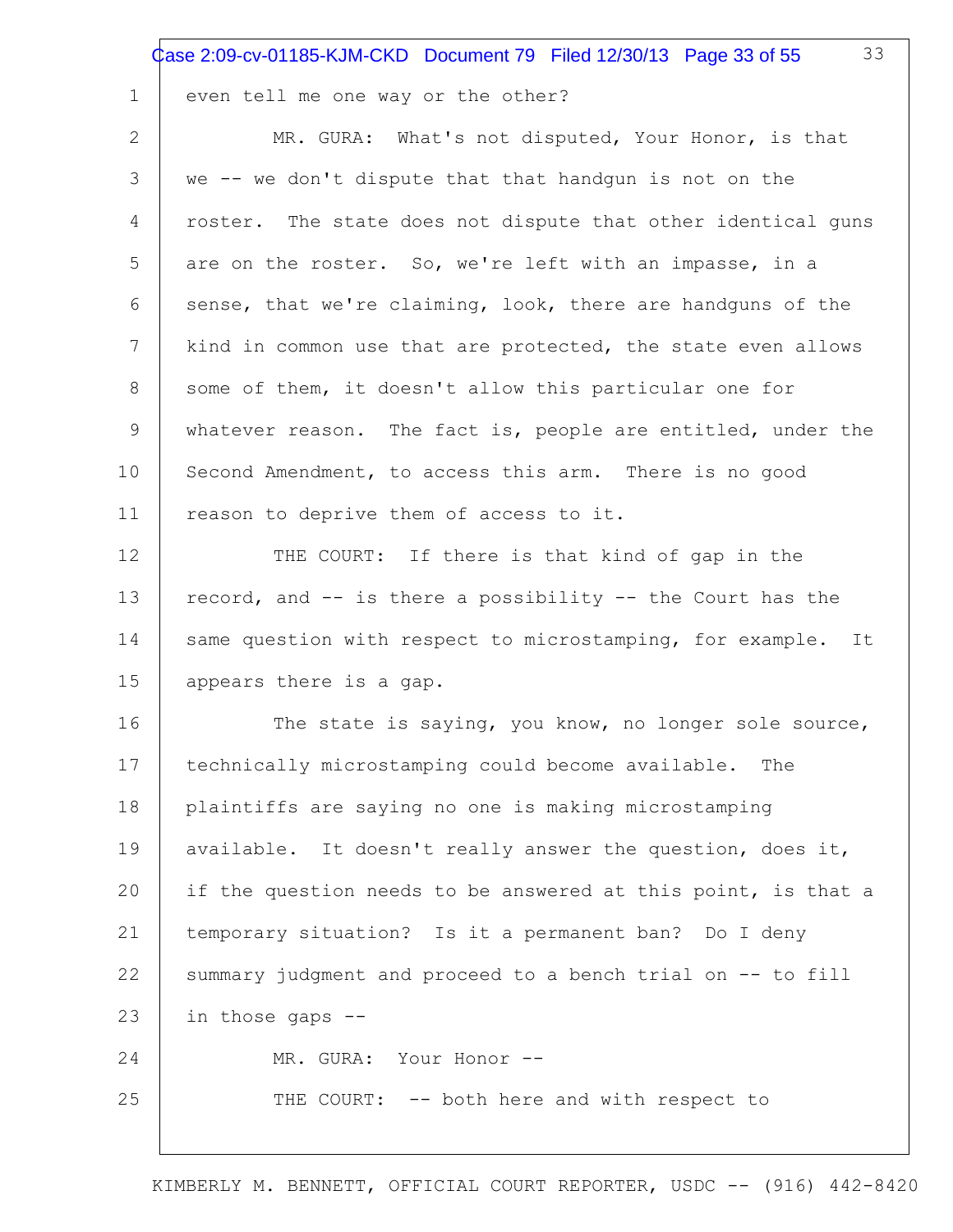Case 2:09-cv-01185-KJM-CKD Document 79 Filed 12/30/13 Page 34 of 55

microstamping?

1

2 3 4 5 6 7 8 9 10 11 12 13 14 15 16 17 18 19 20 21 22 23 24 25 MR. GURA: There is no factual dispute, the defendant has admitted that microstamping does not exist. It's not -the defendant has stated in response to discovery that he doesn't know of any plans to introduce it. Right now -- THE COURT: He says he doesn't have the knowledge -- MR. GURA: But the point is -- THE COURT: -- to ultimately answer the question. MR. GURA: He also says he doesn't know if anyone will ever introduce it. What we do know is that today, as we sit here right now, the Second Amendment is in operative effect in this state. And so today people do have a right to access handguns of the kind in common use for traditional lawful purposes. They are unable to obtain any new models now, and for the indefinite future, because of this microstamping requirement, and therefore their injury is ripe and it's completed today. If we have a right to these things -- THE COURT: Is it sufficient for me to grant summary judgment if it's at this point in time? I mean, say -- is it undisputed that at this point in time that microstamping provision has the effect of reducing the market for new semiautomatic handguns by about 80 percent? Is that undisputed at this point in time, Mr. Hakl?

KIMBERLY M. BENNETT, OFFICIAL COURT REPORTER, USDC -- (916) 442-8420

34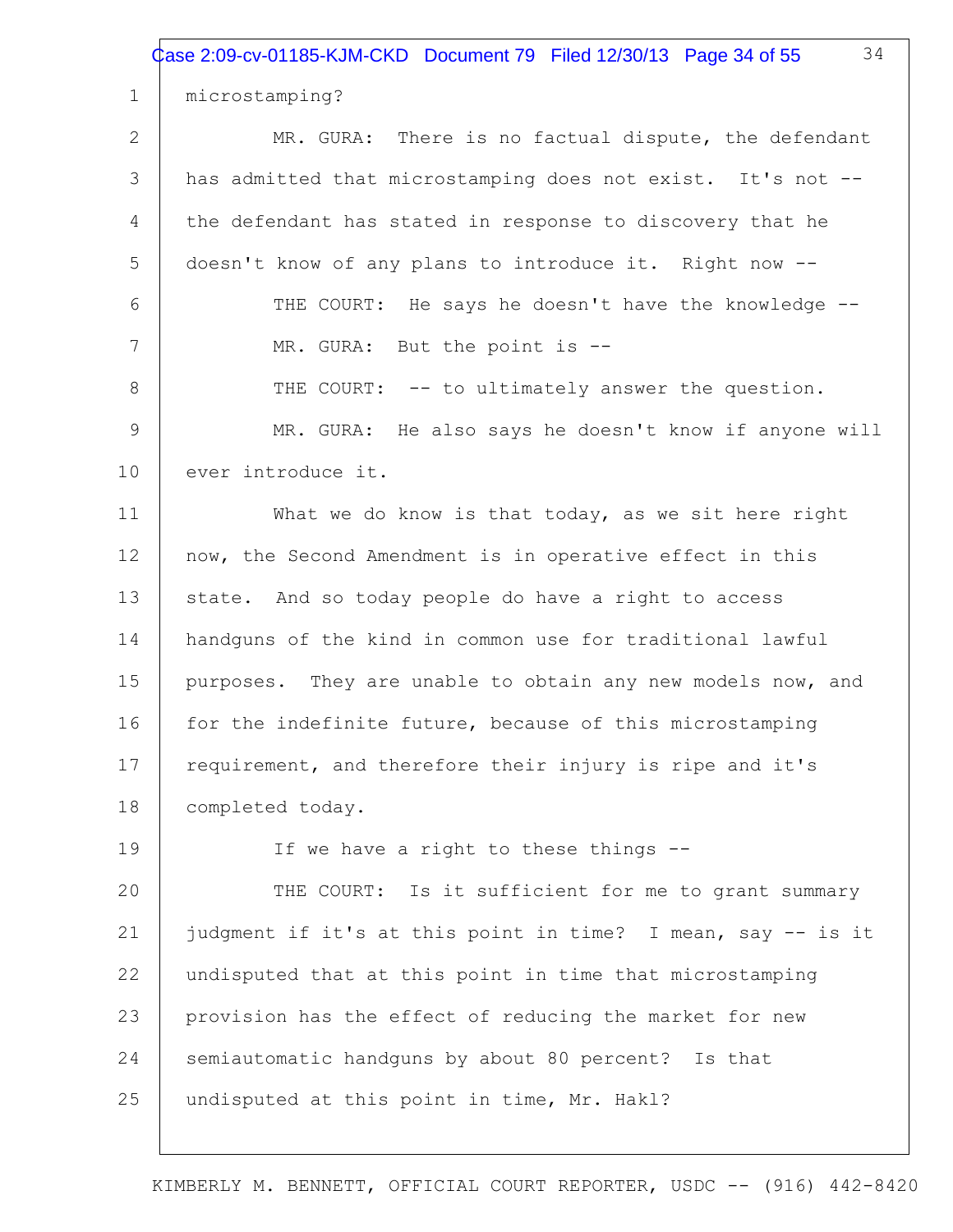1 2 3 4 5 6 7 8 9 10 11 12 13 14 15 16 17 18 19 20 21 22 23 24 25 35 MR. HAKL: The -- I mean the microstamping, it did not come in effect, for practical purposes, until May, so it's only been a few months. I mean, I think that the legislature, you know, thinks that, you know, if the technology is there, it's available, if manufacturers want to sell their guns in California, they will incorporate that technology. You know -- THE COURT: It's a technology forcing regulation, that's clear. But there is -- MR. HAKL: The technology exists. THE COURT: Well, it's patented. Is it available for purchase anywhere? MR. HAKL: No. I -- in California, I'm not aware of a firearm that has microstamping technology on it for sale. MR. GURA: Your Honor --THE COURT: But my question is, so your position is that the Court could conclude, based on the record before it, that it's a temporary situation? MR. HAKL: I think so. THE COURT: But how do I know that for summary judgment purposes? How can I, based on the record before  $me$   $-$ MR. HAKL: Well, I think the legislative history, I think -- well, we know the technology is there, and the legislative history shows, I think, that, for example, with Case 2:09-cv-01185-KJM-CKD Document 79 Filed 12/30/13 Page 35 of 55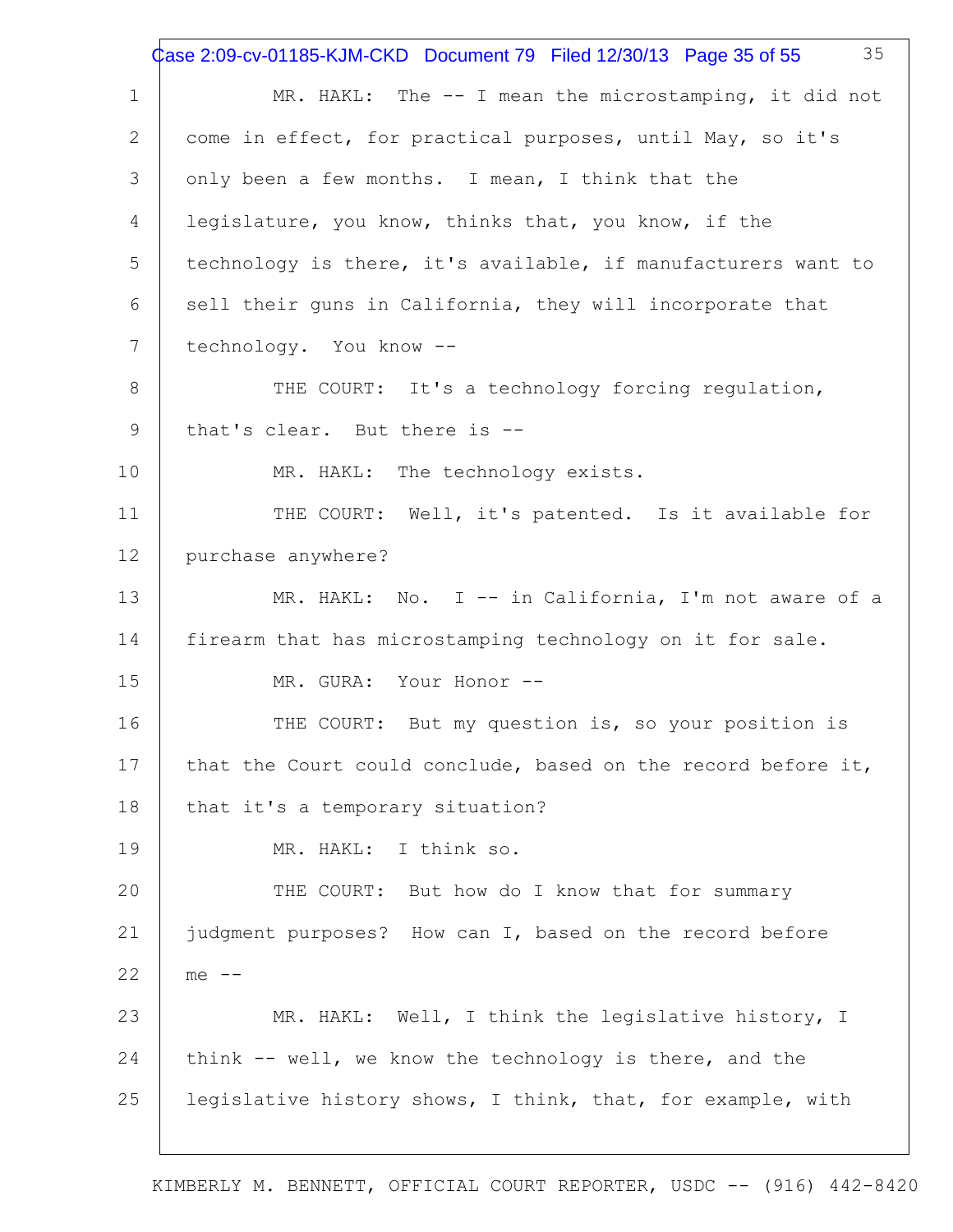1 2 3 4 5 6 7 8 9 10 11 12 13 14 15 16 17 18 19 20 21 22 23 24 25 36 the chamber loaded indicator and the magazine disconnect mechanism and so forth, that that technology would, quote, unquote, drive the market. I mean, that's the reason why the legislature -- the legislature indicated that. THE COURT: Can I fill the gap, then, on summary judgment? MR. HAKL: I think you can defer to that legislative finding -- well, I don't -- I don't -- for example, Your Honor, I don't think it matters. I mean, I guess what you might be asking is what if a gun manufacturer never decides to incorporate microstamping into any of their handguns, and decides to never offer those handguns for sale in California. If that's the logical conclusion, I still think defendant is entitled to summary judgment because -- I mean, for all the reasons that we've stated. There is no burden on the Second Amendment. I mean, the California legislature has made a decision that certain handguns that are for sale need to have these certain features. And if certain -- those handguns don't, they can't be sold. You know, those new handguns can't be sold. MR. GURA: Your Honor --THE COURT: So why should I -- again, on the record before me, how can I conclude that it's a permanent ban? That's essentially you're -- you're saying I can conclude Case 2:09-cv-01185-KJM-CKD Document 79 Filed 12/30/13 Page 36 of 55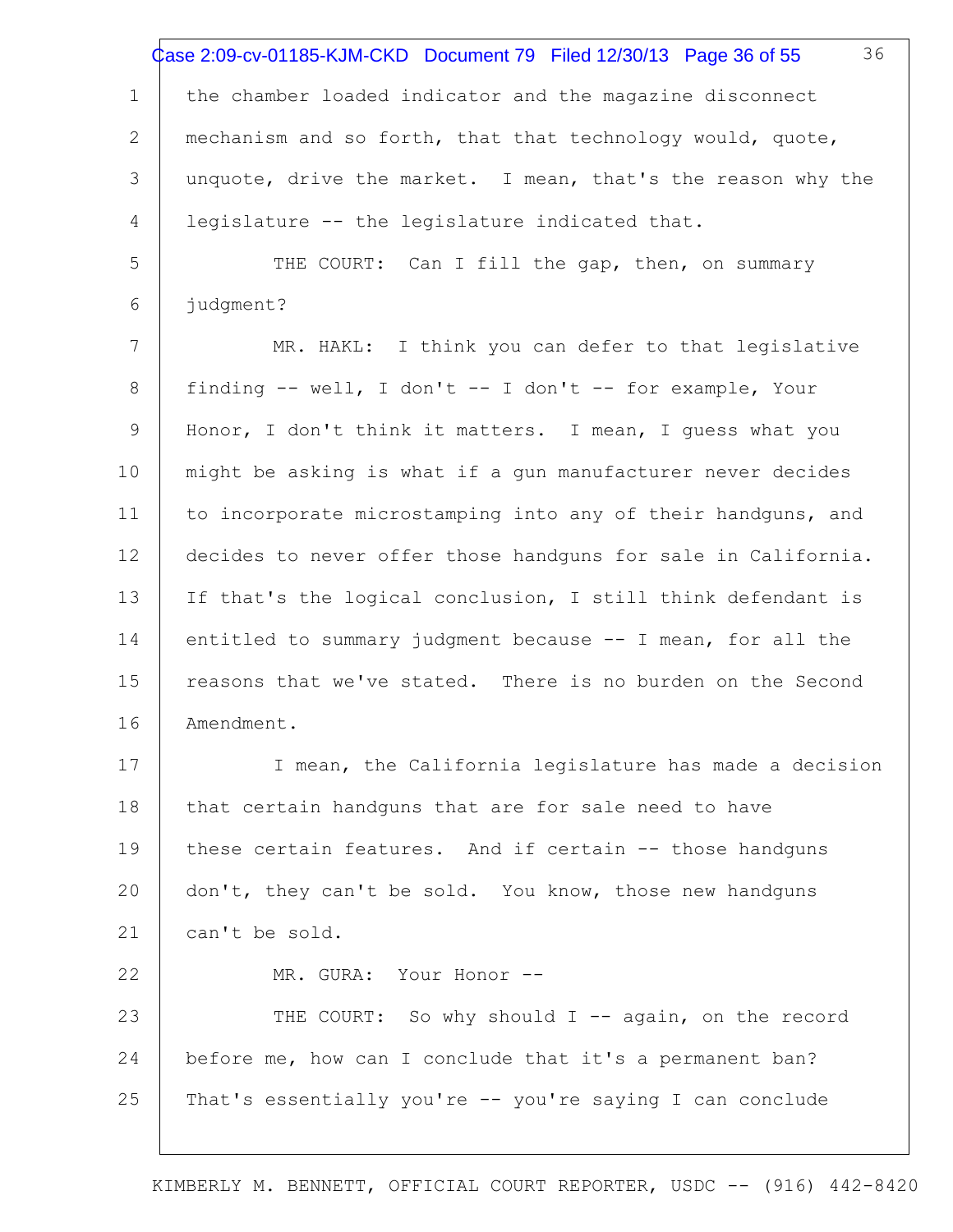Case 2:09-cv-01185-KJM-CKD Document 79 Filed 12/30/13 Page 37 of 55

37

| $\mathbf 1$    | that, right?                                                  |
|----------------|---------------------------------------------------------------|
| $\overline{2}$ | MR. GURA: I would agree, actually, with Mr. Hakl              |
| 3              | about this much, I would agree with him that it doesn't       |
| 4              | matter, for this reason: Suppose, for example, that tomorrow  |
| 5              | every manufacturer decides to introduce microstamping. All    |
| 6              | the same, Brett Thomas still could not access Dick Heller's   |
| 7              | High Standard revolver, because that's not on the roster. I   |
| 8              | know microstamping is not an issue of a revolver --           |
| 9              | THE COURT: We'll get to that. Just focus on                   |
| 10             | microstamping right now.                                      |
| 11             | MR. GURA: The point is that even if some large                |
| 12             | percentage of microstamping semiautomatic handguns came onto  |
| 13             | the market, the fact is there would still be handguns of the  |
| 14             | kind in common use that don't have microstamping, people      |
| 15             | would be entitled to purchase those handguns, and they would  |
| 16             | not be able to.                                               |
| 17             | And I would reference the amicus brief we got from            |
| 18             | Glock. The most interesting thing about that amicus brief is  |
| 19             | it related facts that are fairly well-known, at least in the  |
| 20             | firearms community, which is that California does not allow   |
| 21             | the sale of the Generation 4 Glock models that came out, I    |
| 22             | believe, in 2008. And Glock still doesn't sell those          |
| 23             | handquns here. They are, obviously, quite popular throughout  |
| 24             | the United States in many lawful applications, but they don't |
| 25             | meet -- never mind the microstamping, they don't meet the     |
|                |                                                               |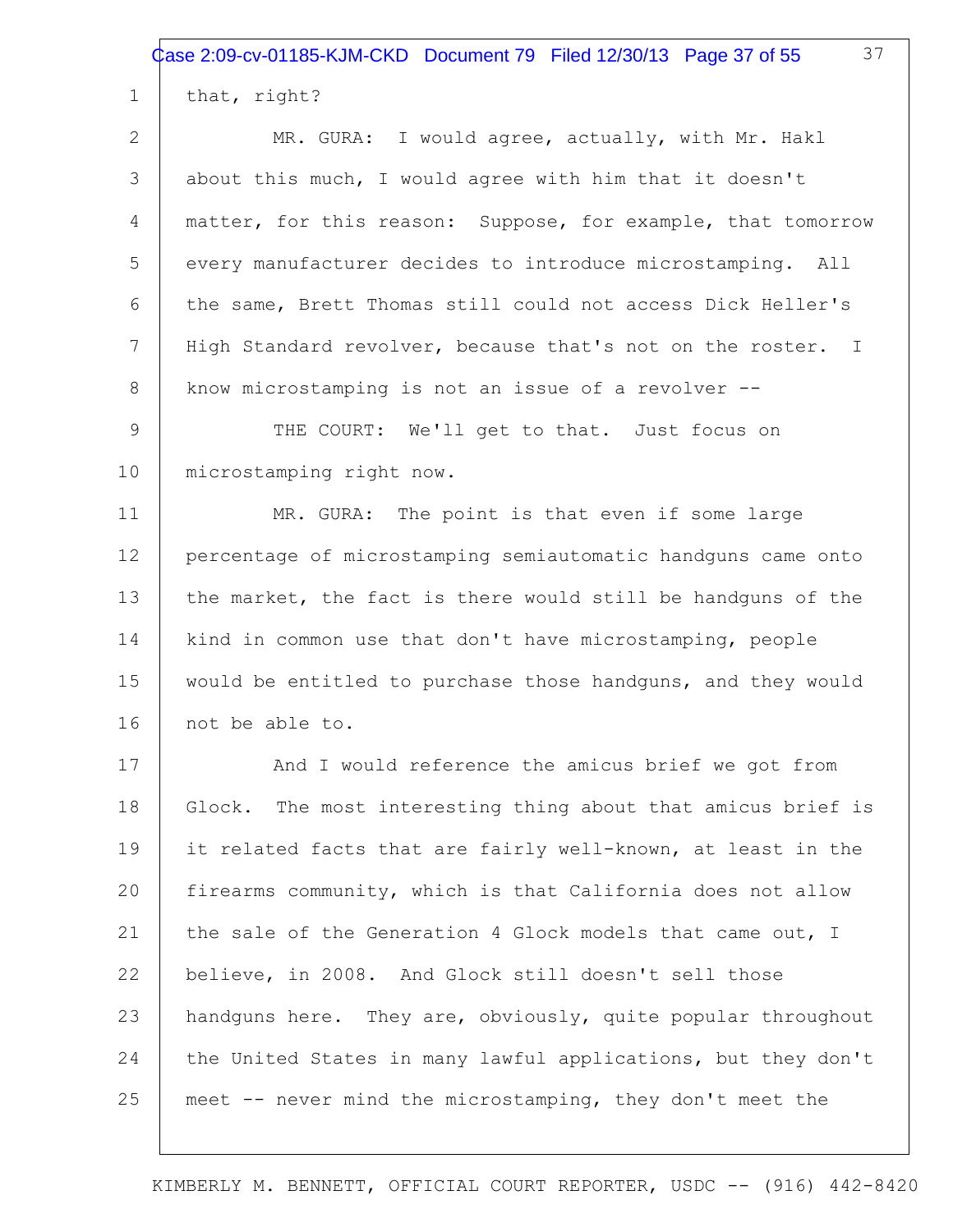|              | 38<br>Case 2:09-cv-01185-KJM-CKD Document 79 Filed 12/30/13 Page 38 of 55 |
|--------------|---------------------------------------------------------------------------|
|              |                                                                           |
| $\mathbf 1$  | magazine disconnect and some of the other requirements.                   |
| $\mathbf{2}$ | People do have the right to purchase a modern Glock                       |
| 3            | firearm. It is the quintessential handgun that would be                   |
| 4            | within Heller's definition.                                               |
| 5            | So, yes, even if microstamping came onto the market                       |
| 6            | tomorrow, people still would have the right to                            |
| 7            | non-microstamping guns.                                                   |
| 8            | Your Honor, I would also, for the record, just                            |
| 9            | highlight Request for Admission Number 4, just to clarify                 |
| 10           | something that came up. We requested, and this is docket                  |
| 11           | number 61-22 --                                                           |
| 12           | THE COURT: I've reviewed those responses.                                 |
| 13           | MR. GURA: So, the defendant admitted that no handguns                     |
| 14           | currently available for sale in the United States have                    |
| 15           | microstamping technology that satisfies the requirements of               |
| 16           | the Act.                                                                  |
| 17           | THE COURT: That's a fair characterization of the                          |
| 18           | response? No supplementation to that response, Mr. Hakl?                  |
| 19           | MR. HAKL: That's -- I mean, as far as we know, yeah.                      |
| 20           | I mean, I think there is language in there to defendant's                 |
| 21           | knowledge, or $-$ - we stand by the admission that is in our              |
| 22           | discovery, Your Honor.                                                    |
| 23           | THE COURT: All right.                                                     |
| 24           | On that buntline revolver, do the parties have -- do                      |
| 25           | they agree as to why it's not rostered?                                   |
|              |                                                                           |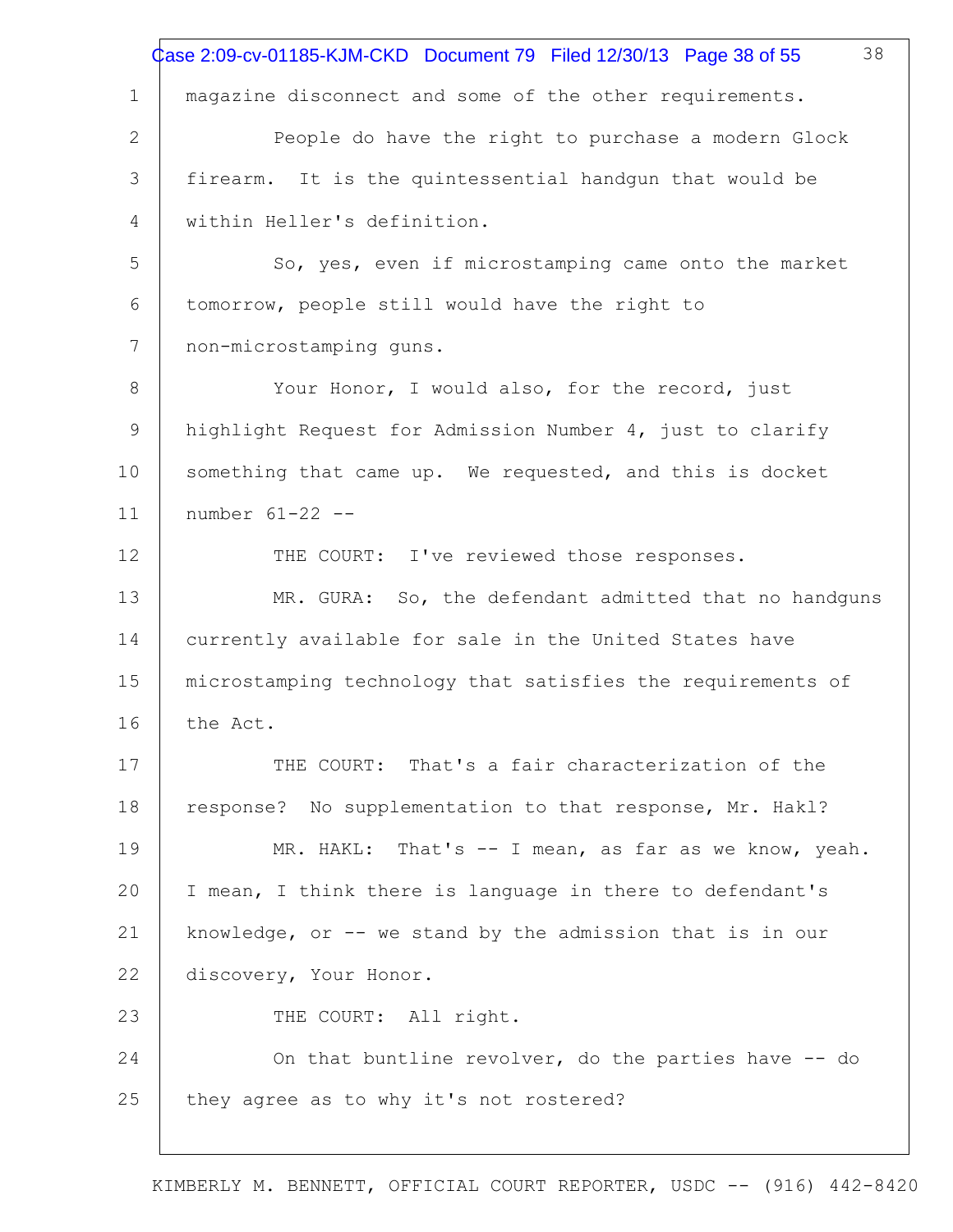|             | 39<br>Case 2:09-cv-01185-KJM-CKD Document 79 Filed 12/30/13 Page 39 of 55 |
|-------------|---------------------------------------------------------------------------|
| $\mathbf 1$ | MR. HAKL: It's -- I think the declaration that we've                      |
| 2           | submitted shows that we have no record of a High Standard                 |
| 3           | buntline style revolver ever being submitted to the                       |
| 4           | department to be considered for rostering.                                |
| 5           | THE COURT: Do you dispute that?                                           |
| 6           | MR. GURA: I don't dispute it wasn't submitted because                     |
| 7           | that handgun has not been made for many years, the High                   |
| 8           | Standard company -- this may be beyond the record, but I                  |
| 9           | think it's certainly within judicial notice that they went                |
| 10          | out of business, their name was purchased by somebody else.               |
| 11          | But that's an old revolver. Dick Heller purchased that                    |
| 12          | revolver back in the 1970s. And it's a -- it's not quite a                |
| 13          | curio or relic.                                                           |
| 14          | And this raises another issue. The state exempts                          |
| 15          | curios or relics as defined under federal law. When we look               |
| 16          | at that CFR section, we see that one way to become curio or               |
| 17          | relic is to be 50 years old. So, in a sense, all of these                 |
| 18          | handguns that are currently not on the roster might well be               |
| 19          | for sale in California if only we were to wait half a                     |
| 20          | century. And I suppose there might be 45 years ticking on                 |
| 21          | the Glock Gen4, there might be fewer years left on Dick                   |
| 22          | Heller's qun. But, again, another issue, that's an old gun                |
| 23          | of the type that is not on the roster.                                    |
| 24          | Other states have different ways of dealing with this.                    |
| 25          | For example, in Maryland, I believe when they created their               |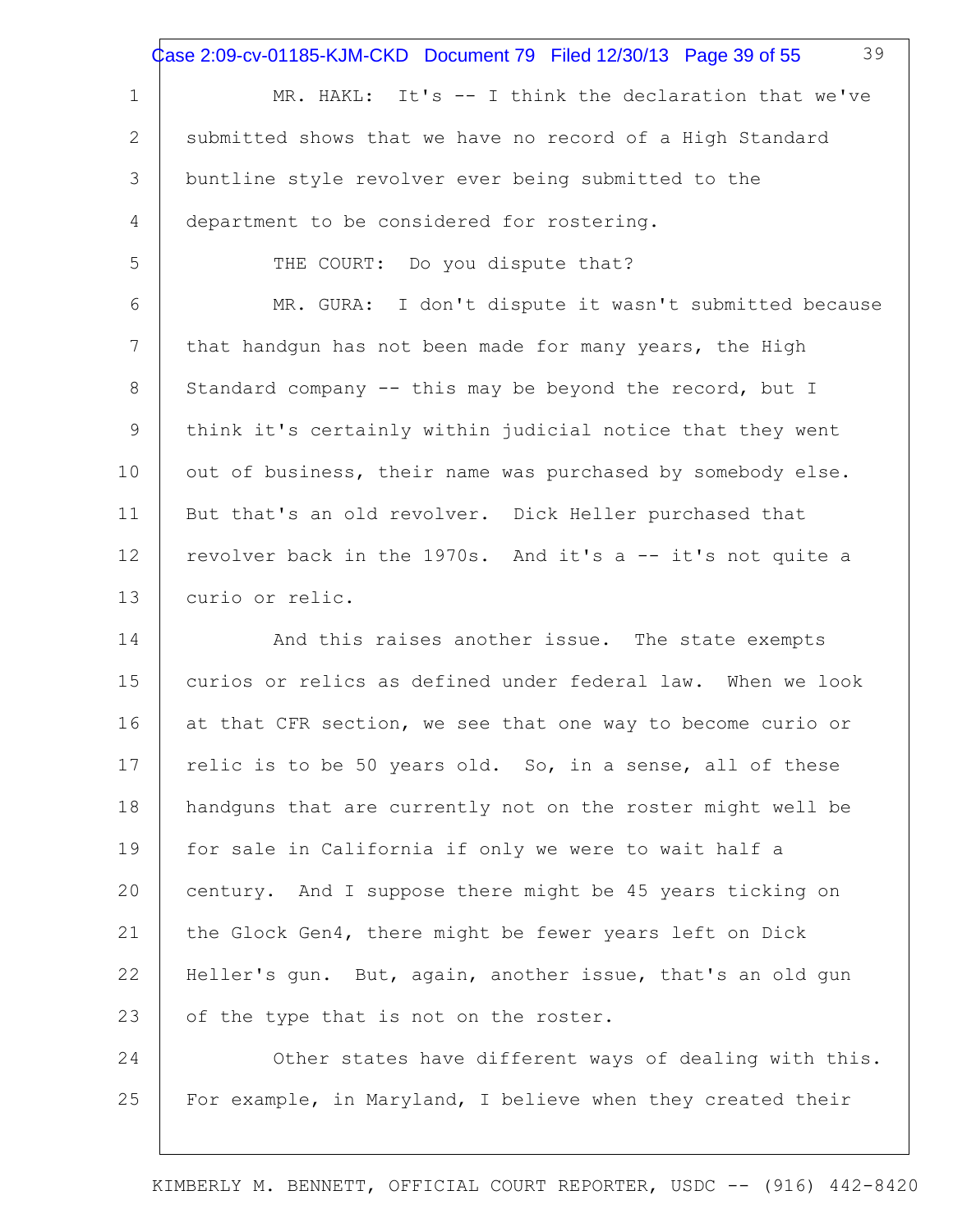|             | 40<br>Case 2:09-cv-01185-KJM-CKD Document 79 Filed 12/30/13 Page 40 of 55 |
|-------------|---------------------------------------------------------------------------|
| $\mathbf 1$ | rostering program, which is far more generous than                        |
| 2           | California, one of the provisions there, I believe, is that               |
| 3           | firearms manufactured prior to 1985 are exempt. So, that                  |
| 4           | takes care of the historical issues.                                      |
| 5           | THE COURT: Any response to that information with                          |
| 6           | respect to the buntline?                                                  |
| 7           | MR. HAKL: I, frankly, do not know whether the                             |
| 8           | buntline would qualify as a curio or relic. I mean, there is              |
| 9           | some reference to that in their papers. I don't know if it                |
| 10          | would -- it -- it has gained certain status as a result of                |
| 11          | what -- apparently its involvement in the Heller case. But                |
| 12          | other than that, no, I don't have a response.                             |
| 13          | THE COURT: All right. Just checking some other facts                      |
| 14          | here.                                                                     |
| 15          | With respect to the fee, Pena points to the delisting                     |
| 16          | because a fee was not paid. Does Pena have the ability to                 |
| 17          | try to get the fee paid one way or the other?                             |
| 18          | MR. GURA: I don't believe that he does because, first                     |
| 19          | of all, he wouldn't be a responsible party under the                      |
| 20          | definition, he's not a law enforcement agency or an importer,             |
| 21          | manufacturer, distributor, wholesaler, even if you go that                |
| 22          | far.                                                                      |
| 23          | THE COURT: Does he have the ability to try to get it                      |
| 24          | paid by a responsible party? That's a burden on him.                      |
| 25          | MR. GURA: I suppose it's -- he could always make a                        |
|             |                                                                           |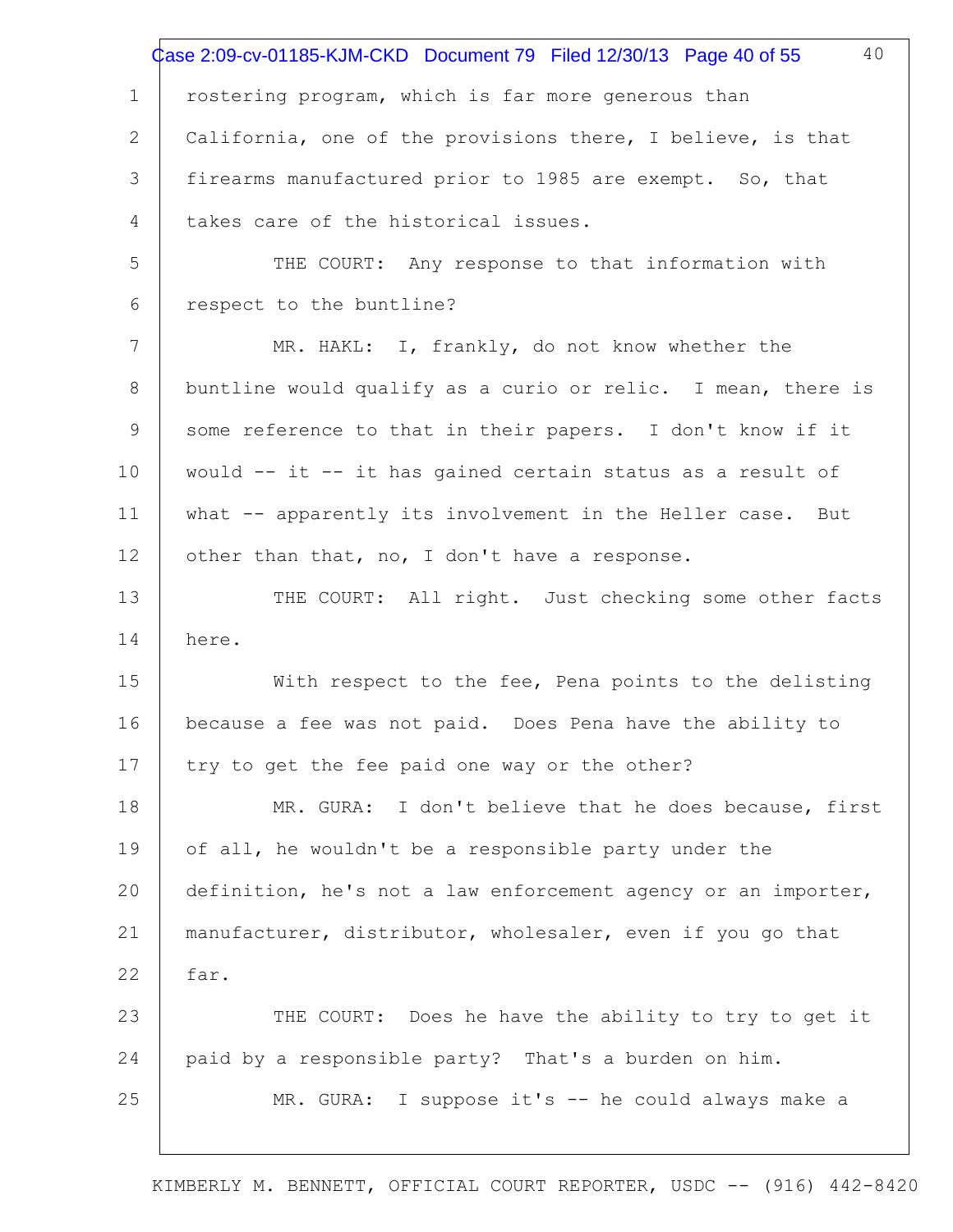1 2 3 4 5 6 7 8 9 10 11 12 13 14 15 16 17 18 19 20 21 22 23 24 25 41 request. He could also request the DOJ to list it. I believe the DOJ can submit things for testing. Nothing bars the state from listing things -- testing things on their own initiative. The law provides for it, in fact. But, you know, that's his First Amendment right, to make a request to the government. That's not within his power. MR. HAKL: Mr. Pena himself could not pay the fee, but there is -- I think at least the implication is correct, that there is nothing stopping him from, you know, a grassroots movement to, you know, lobby the particular manufacturer to, you know, pay the fee. THE COURT: All right. Let me just -- here are the numbers I think I have in the record. Tell me if there are any other numbers that help me understand the -- what's going on with the market. The record discloses that at least for 2011, and I think only 2011, that 81.9 percent of all handguns were semiautomatic. I think that's a fair characterization. I think I can calculate from the numbers in the record that approximately 68.5 percent of all handguns manufactured in 2011 were centerfire semiautomatics. I don't think I know how many of the rostered handguns were semiautomatic, either centerfire or rimfire. If that's in the record someplace, I'd like to know where it is. I believe the record discloses that there are slightly Case 2:09-cv-01185-KJM-CKD Document 79 Filed 12/30/13 Page 41 of 55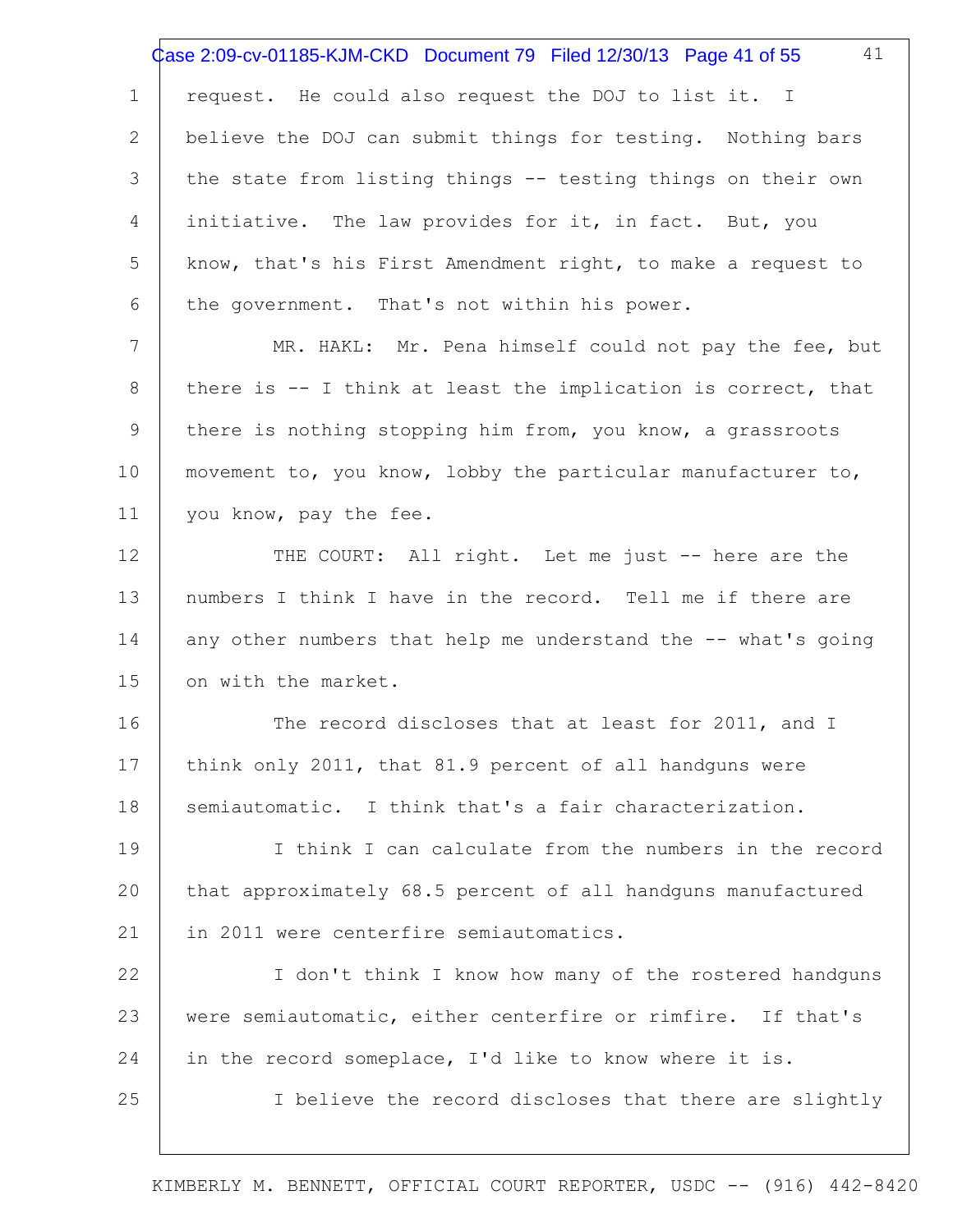|                | 42<br>Case 2:09-cv-01185-KJM-CKD Document 79 Filed 12/30/13 Page 42 of 55 |
|----------------|---------------------------------------------------------------------------|
| $\mathbf{1}$   | more than 1200 handguns on the roster as of October 2013, but             |
| 2              | there is a difference between handquns and semiautomatics. I              |
| 3              | don't think it's disputed that most new handguns are                      |
| $\overline{4}$ | semiautomatics.                                                           |
| 5              | So, let me stop there.                                                    |
| 6              | Is there anything I'm missing in terms of the                             |
| 7              | information that's in the record related to those stats?                  |
| 8              | MR. HAKL: I don't think we have a dispute about the                       |
| $\mathsf 9$    | numbers.                                                                  |
| 10             | THE COURT: All right. Is there anything that tells                        |
| 11             | me how many of the rostered handguns are semiautomatics?                  |
| 12             | MR. HAKL: Maybe the roster itself. I would have to                        |
| 13             | look at that.                                                             |
| 14             | THE COURT: All right. Is there anything besides 2011                      |
| 15             | statistics that shows the Court if there is any trend,                    |
| 16             | Mr. Gura?                                                                 |
| 17             | MR. GURA: Your Honor, those are the latest years I                        |
| 18             | found on the ATF website. There are previous reports                      |
| 19             | available from previous years. I believe the numbers are                  |
| 20             | somewhat consistent. We would have to look it up.                         |
| 21             | As we sit here, who knows the number of weeks or                          |
| 22             | months when we might get the 2012 data, as 2011, of course,               |
| 23             | recedes into the background. Those are the numbers we have,               |
| 24             | Your Honor, I would agree.                                                |
| 25             | MR. HAKL: If Your Honor would like to know how many                       |
|                |                                                                           |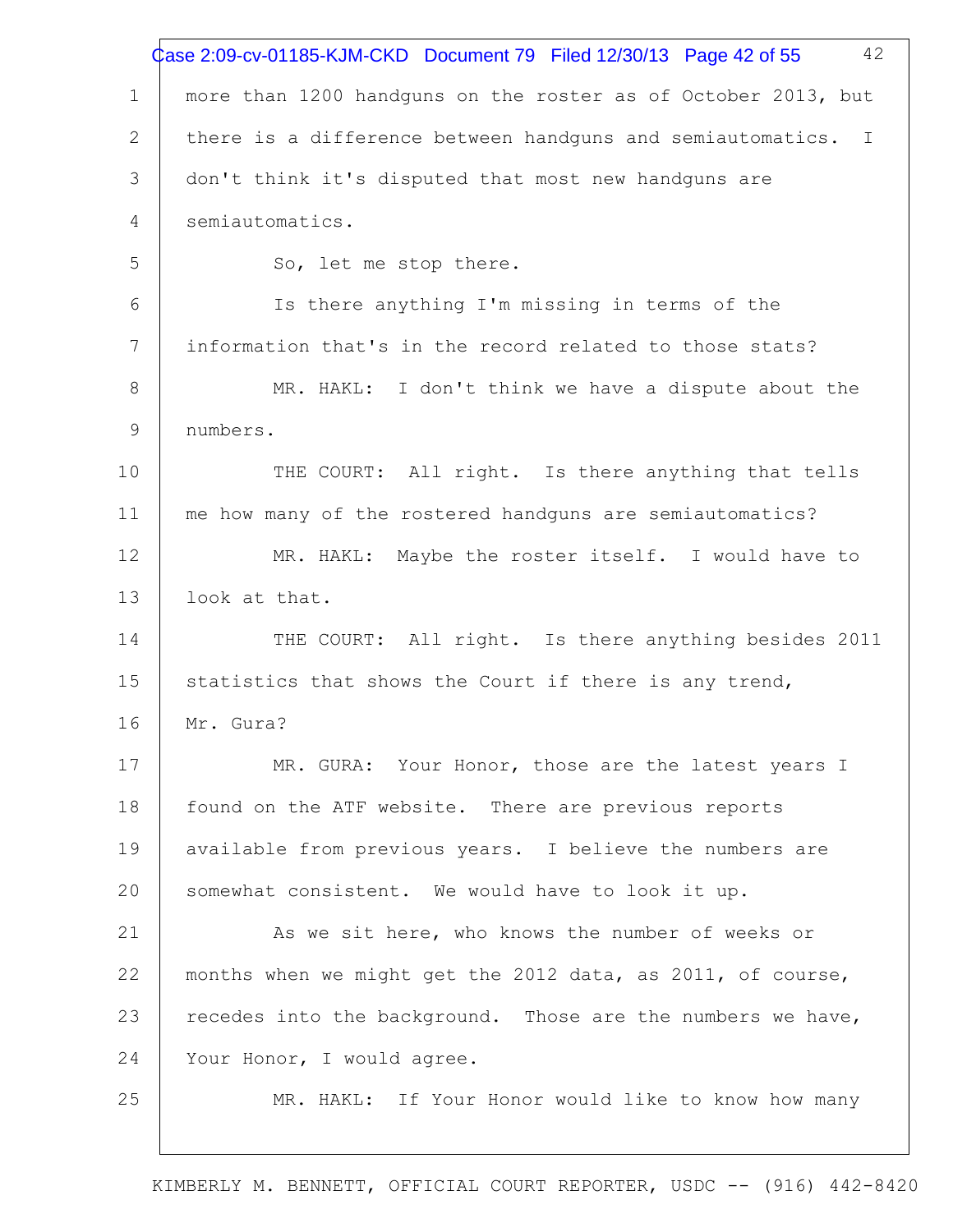|              | 43<br>Case 2:09-cv-01185-KJM-CKD Document 79 Filed 12/30/13 Page 43 of 55 |
|--------------|---------------------------------------------------------------------------|
| 1            | exactly semiautomatics are on the roster, we could get -- I               |
| $\mathbf{2}$ | could get that information and supplement the record, if Your             |
| 3            | Honor wants that piece of information.                                    |
| 4            | THE COURT: All right. I'll let you know.                                  |
| 5            | Do you think that would be a stipulated number?                           |
| 6            | MR. GURA: We could probably stipulate to that. It                         |
| 7            | involves counting the guns and seeing what they are, I                    |
| 8            | suppose.                                                                  |
| 9            | THE COURT: I'll let you know if I need that.                              |
| 10           | And I think it's not disputed that handgun sales,                         |
| 11           | including revolvers and .22 calibers, have increased                      |
| 12           | approximately 70 percent between 2009 and 2012. I think                   |
| 13           | that's a calculation that can be made based on the                        |
| 14           | defendant's numbers. That's not disputed?                                 |
| 15           | MR. GURA: We don't dispute the defendant's numbers,                       |
| 16           | Your Honor.                                                               |
| 17           | MR. HAKL: And I have not calculated the percentage                        |
| 18           | myself, Your Honor, but the -- the numbers set forth in our               |
| 19           | declaration are accurate, and they are on the rise.                       |
| 20           | THE COURT: And I don't believe there is anything in                       |
| 21           | the record, to the extent it matters to the Court ultimately,             |
| 22           | to show me what percentage of semiautomatics have detachable              |
| 23           | magazines in the current time period, say, during the last                |
| 24           | five years. Is there anything that addresses that question                |
| 25           | if the Court --                                                           |
|              |                                                                           |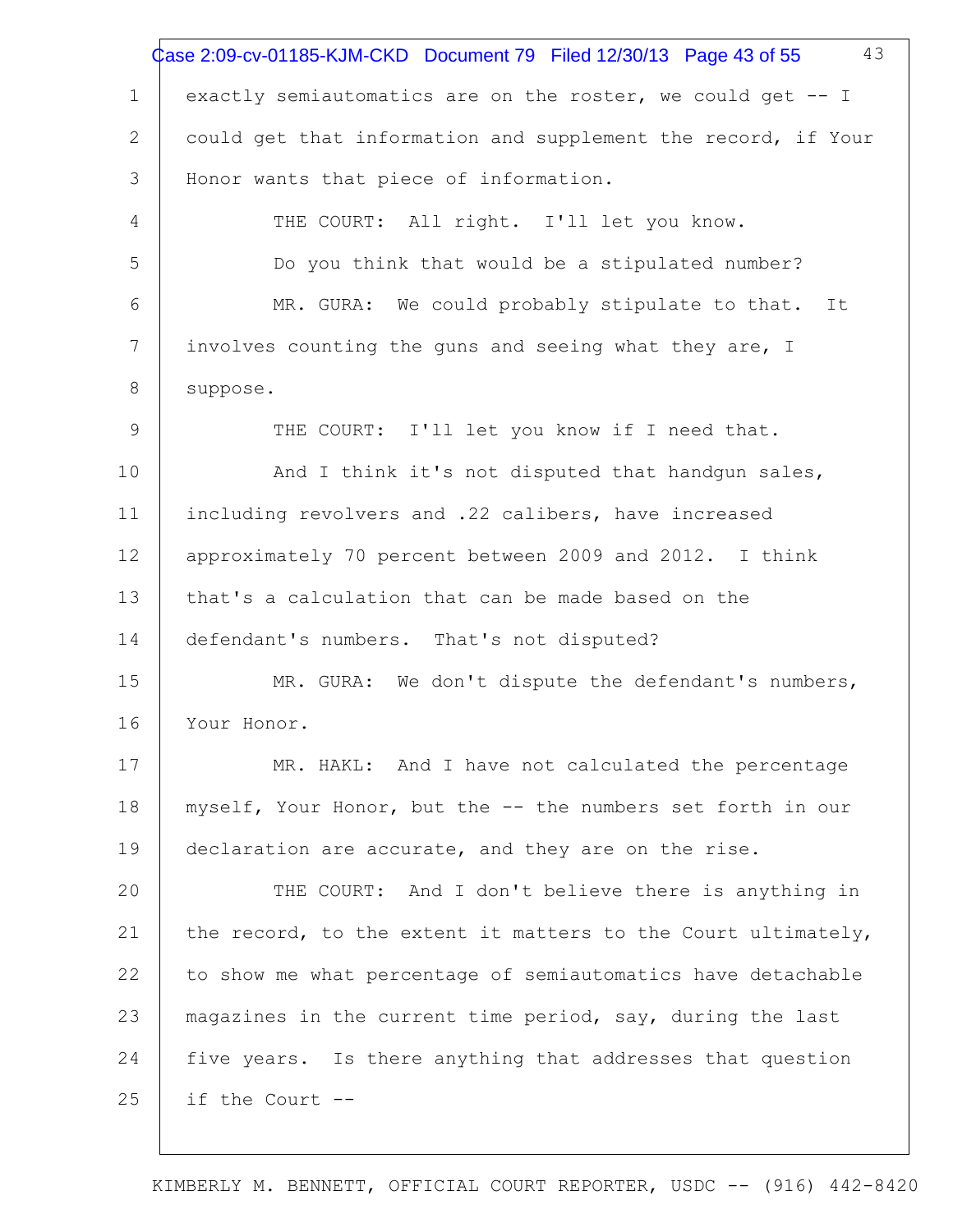1 2 3 4 5 6 7 8 9 10 11 12 13 14 15 16 17 18 19 20 21 22 23 24 25 44 MR. HAKL: Not that I'm aware of. MR. GURA: We have -- I believe we have declarations in the record that say they're in common use, and we would stand by that. But we don't have any precise numbers if that is what Your Honor is asking. We submit it's within judicial notice that detachable magazines exist, and are common for lawful purposes. THE COURT: Is there any evidence in the record, that magazine disconnect devices impede functionality for self-defense? MR. GURA: Some people do take that view. THE COURT: But is there evidence in the record? MR. GURA: I don't believe that we have evidence on that. I mean, we have -- I believe the Glock amicus brief made that argument. MR. HAKL: Just with respect to the amicus brief, I mean, it's not supported by any evidence, it's just -- THE COURT: It's an argument. It's an amicus. MR. HAKL: Your Honor, just -- THE COURT: I have a few questions about equal protection. MR. HAKL: All right. THE COURT: Then one final question circling back to standing. And then, again, brief -- if you have a few minutes of anything you think we haven't covered you think Case 2:09-cv-01185-KJM-CKD Document 79 Filed 12/30/13 Page 44 of 55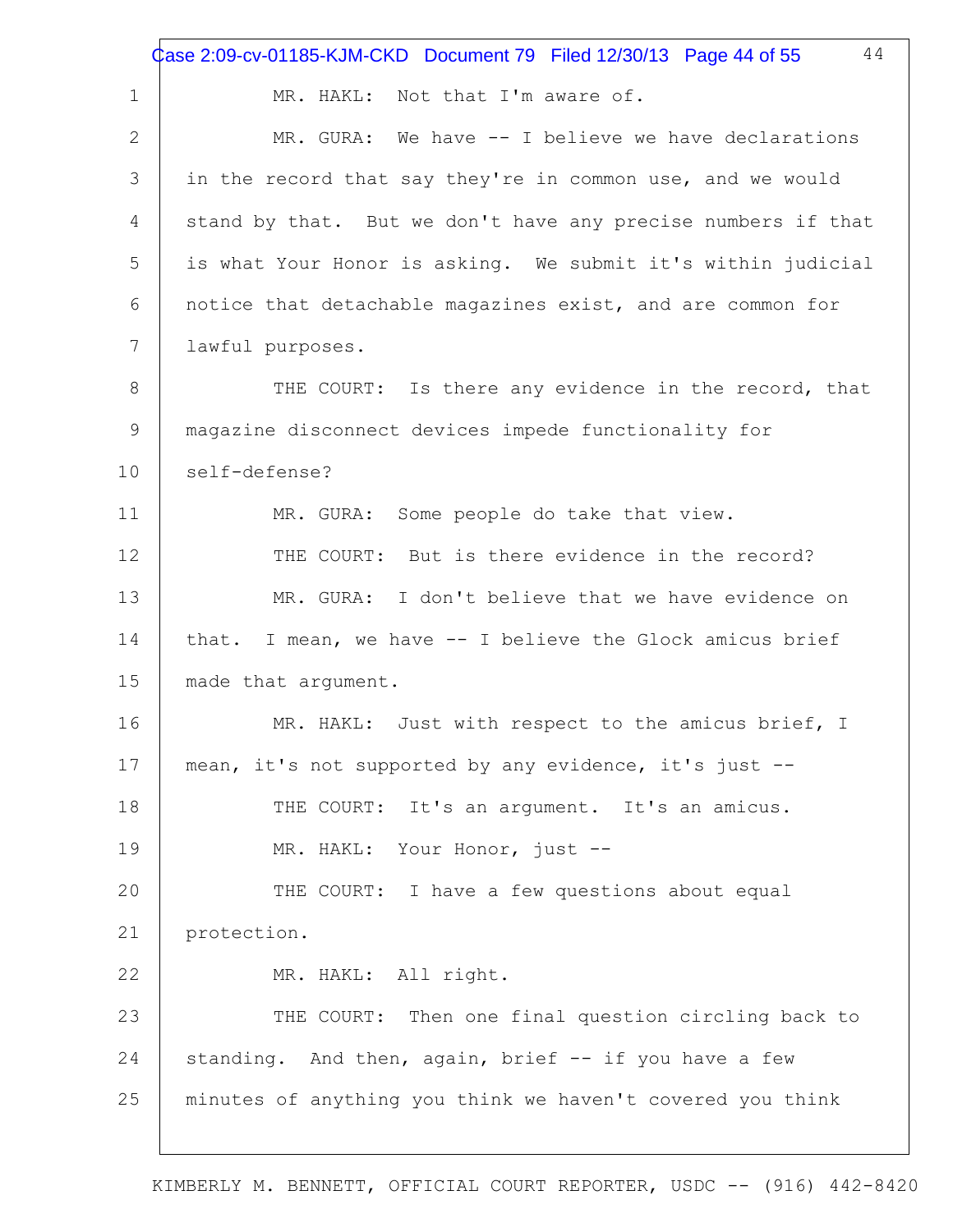|                | 45<br>Case 2:09-cv-01185-KJM-CKD Document 79 Filed 12/30/13 Page 45 of 55 |
|----------------|---------------------------------------------------------------------------|
| $\mathbf 1$    | the Court needs to hear, I'll give you a few moments to do                |
| $\overline{2}$ | that.                                                                     |
| 3              | On equal protection, Mr. Gura, is it your position                        |
| 4              | that you have actually identified for the Court similarly                 |
| 5              | situated classes who are treated disparately?                             |
| 6              | MR. GURA: Yes, Your Honor.                                                |
| 7              | THE COURT: I know you run through -- so, those are                        |
| 8              | those similarly situated classes, the actors, the law                     |
| $\mathsf 9$    | enforcement, the --                                                       |
| 10             | MR. GURA: People who have and introduced handguns                         |
| 11             | into the communities who should not have and introduce unsafe             |
| 12             | handguns into the communities. People -- if a handgun is                  |
| 13             | unsafe, and it can be fired accidentally by somebody who                  |
| 14             | finds it, or somebody who misjudges it, then it should -- you             |
| 15             | know, if that's the theory, then it's an arbitrary                        |
| 16             | classification, yes, Your Honor.                                          |
| 17             | THE COURT: What's the best authority for law                              |
| 18             | enforcement personnel and lay persons being similarly                     |
| 19             | situated?                                                                 |
| 20             | MR. GURA: Silvera, Your Honor. Silvera is a case                          |
| 21             | that was overruled. It was the Ninth Circuit case from 2003               |
| 22             | dealing with the California Assault Weapons Act.                          |
| 23             | THE COURT: Did it actually address whether or not                         |
| 24             | those categories were similarly situated?                                 |
| 25             | MR. GURA: Yes. I believe what -- the one thing that                       |
|                |                                                                           |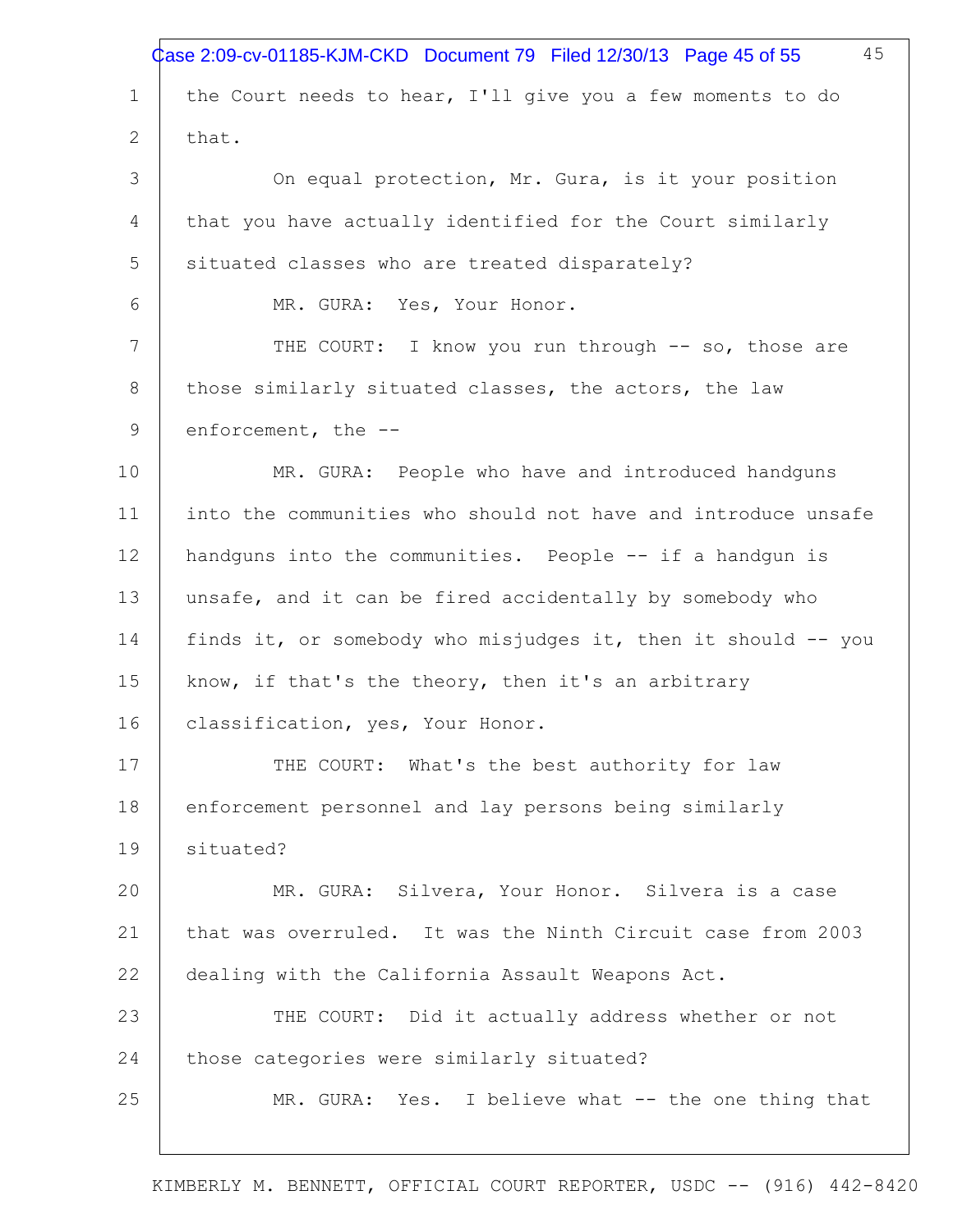|             | 46<br>Case 2:09-cv-01185-KJM-CKD Document 79 Filed 12/30/13 Page 46 of 55 |
|-------------|---------------------------------------------------------------------------|
| $\mathbf 1$ | Silvera did, at the very end of the opinion there is a long               |
| 2           | discussion of it, is it struck down the exemption for law                 |
| 3           | enforcement personnel to have so-called assault weapons for               |
| 4           | private purposes. The Court went into an extended discussion              |
| 5           | of the fact that the legislature had determined these guns to             |
| 6           | be unsafe, to be a danger to the public, to not be something              |
| 7           | that people should have, and there is no reason why a retired             |
| 8           | law enforcement person should have these for private purposes             |
| 9           | any more than someone who didn't retire from law enforcement.             |
| 10          | And they found that it was irrational.                                    |
| 11          | THE COURT: Rational basis.                                                |
| 12          | MR. GURA: It applied rational basis, because it found                     |
| 13          | no Second Amendment right exists, which of course is no                   |
| 14          | longer the law.                                                           |
| 15          | But the logic there, I think, at least with respect to                    |
| 16          | that exemption, is very telling.                                          |
| 17          | THE COURT: Is the plaintiffs' equal protection claim                      |
| 18          | coextensive with the Second Amendment claim?                              |
| 19          | MR. GURA: It is. And the way we arque it is,                              |
| 20          | obviously, as the Court knows, our primary Second Amendment               |
| 21          | argument is on common use. The heightened scrutiny argument               |
| 22          | is more of a secondary argument. But when it comes to equal               |
| 23          | protection, that's where we do look to see whether or not the             |
| 24          | state has some kind of heightened scrutiny rationale to treat             |
| 25          | similarly situated people differently in the exercise of                  |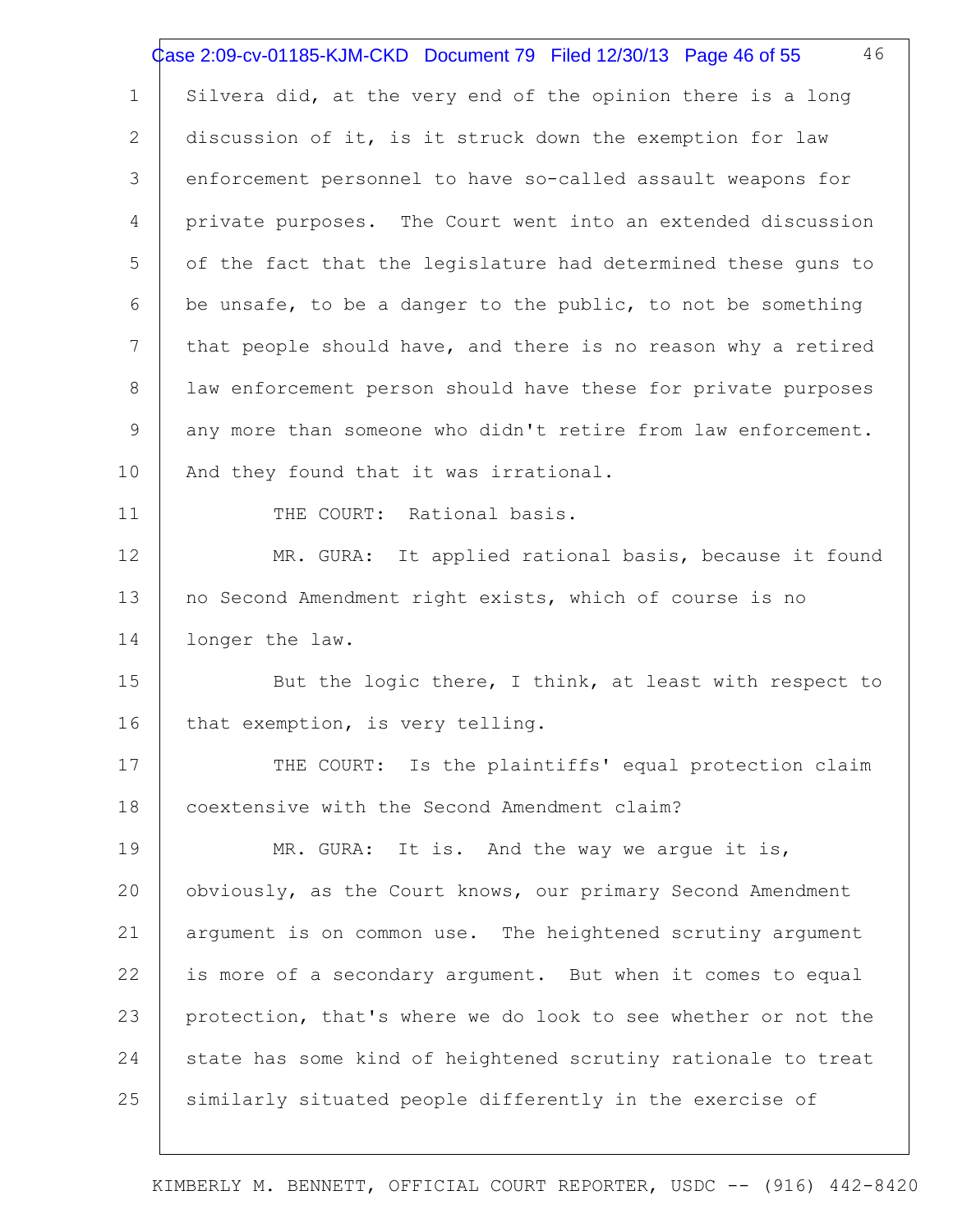|             | 47<br>Case 2:09-cv-01185-KJM-CKD Document 79 Filed 12/30/13 Page 47 of 55 |
|-------------|---------------------------------------------------------------------------|
| $\mathbf 1$ | fundamental rights. So, that brings it in.                                |
| 2           | But you're right, Your Honor, it's coextensive in that                    |
| 3           | sense.                                                                    |
| 4           | THE COURT: Anything to say in response to what you've                     |
| 5           | just heard, Mr. Hakl?                                                     |
| 6           | MR. HAKL: Just with respect to Silvera's discussion                       |
| 7           | of law enforcement officers is nuanced. They make                         |
| 8           | distinctions between retired law enforcement officers, law                |
| 9           | enforcement officers that are active duty, and things like                |
| 10          | that. So, it doesn't discuss law enforcement officers in a                |
| 11          | blanket fashion as petitioners may have just suggested.                   |
| 12          | There are distinctions in there. There are other cases in                 |
| 13          | our brief that demonstrate the difference between law                     |
| 14          | enforcement officers and lay persons.                                     |
| 15          | THE COURT: What's your best authority for the                             |
| 16          | exemption extending to off-duty law enforcement personnel?                |
| 17          | MR. HAKL: I would have to rely on the cases in my                         |
| 18          | brief for that, Your Honor.                                               |
| 19          | THE COURT: Just finally circling back on standing,                        |
| 20          | there was an additional question I had there.                             |
| 21          | Technically, should the Court be analyzing standing                       |
| 22          | looking at the as-applied challenge first? Because if the                 |
| 23          | law is constitutional in the face of an as-applied challenge,             |
| 24          | then there is no standing for a facial challenge. Isn't that              |
| 25          | the proper order?                                                         |
|             |                                                                           |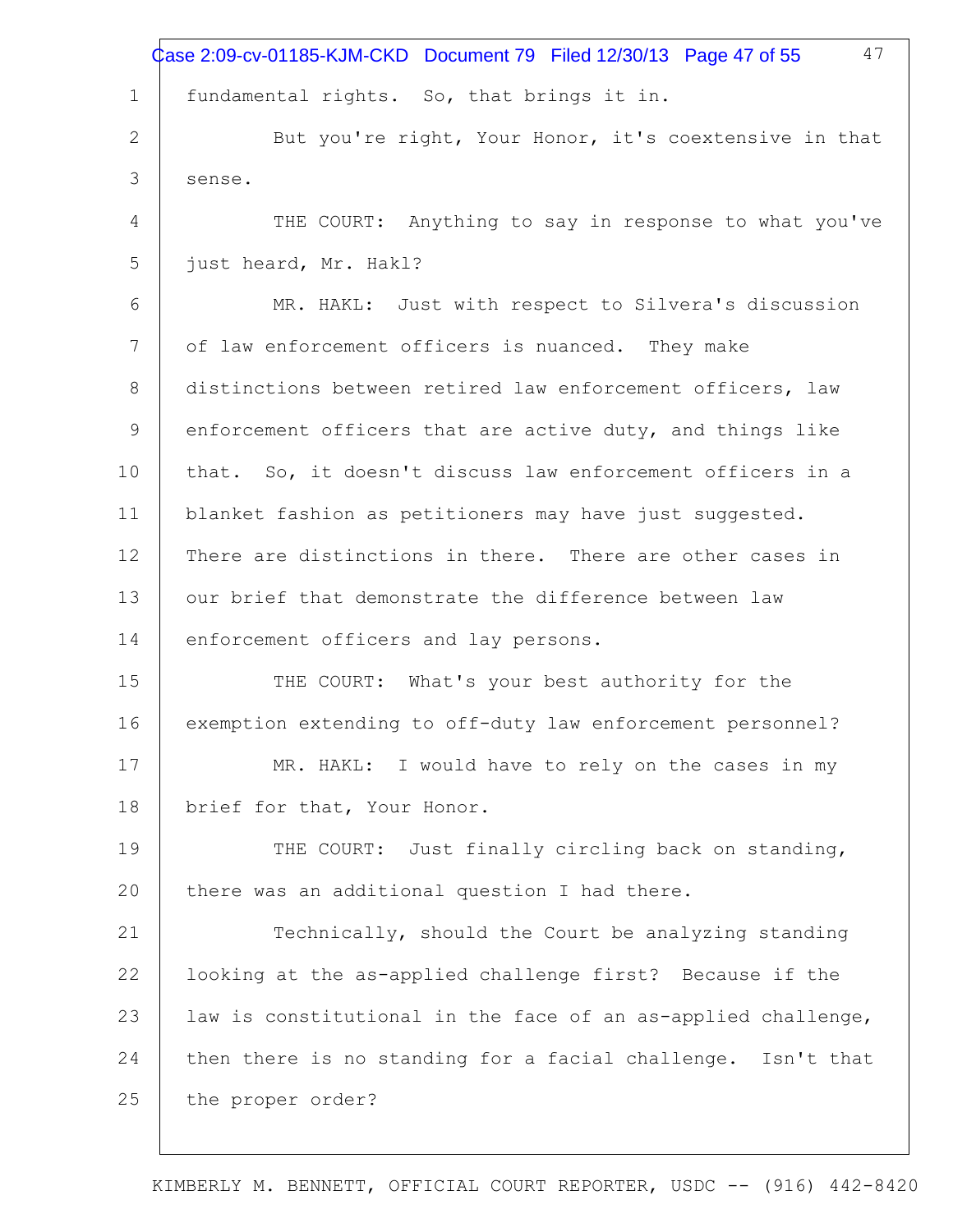Case 2:09-cv-01185-KJM-CKD Document 79 Filed 12/30/13 Page 48 of 55

1 2 3 4 MR. GURA: Your Honor, standing is a separate inquiry than the merits. If the law is constitutional or not is a different -- is a very different question than whether anyone has standing or not.

5 6 7 8 9 10 11 So, we believe that whether the Court wants to look at standing discretely first with respect to as-applied challenges and then with respect to facial challenges, or the other way around, in any event, standing should come first. And then once the Court gets through standing, if we have standing, then the Court can determine the merits of the claim.

12 13 14 15 16 17 18 19 20 But I don't -- I believe the Court should keep those two inquiries separate. That is, it's -- this is one of the critiques that the people had of the Ninth Circuit's former Second Amendment approach, where they viewed it as a standing question when they held there was no right, and that was very different than what had gone on even in the other circuits that didn't adopt the individual acts point of view. And I think that the other courts are a little bit more correct on that.

21 22 23 24 25 THE COURT: Is it possible that the analysis ends up being intertwined because the Court can't figure out the standing question without getting into the merits? MR. GURA: No. I think the Court can figure out standing without getting into the merits at all.

KIMBERLY M. BENNETT, OFFICIAL COURT REPORTER, USDC -- (916) 442-8420

48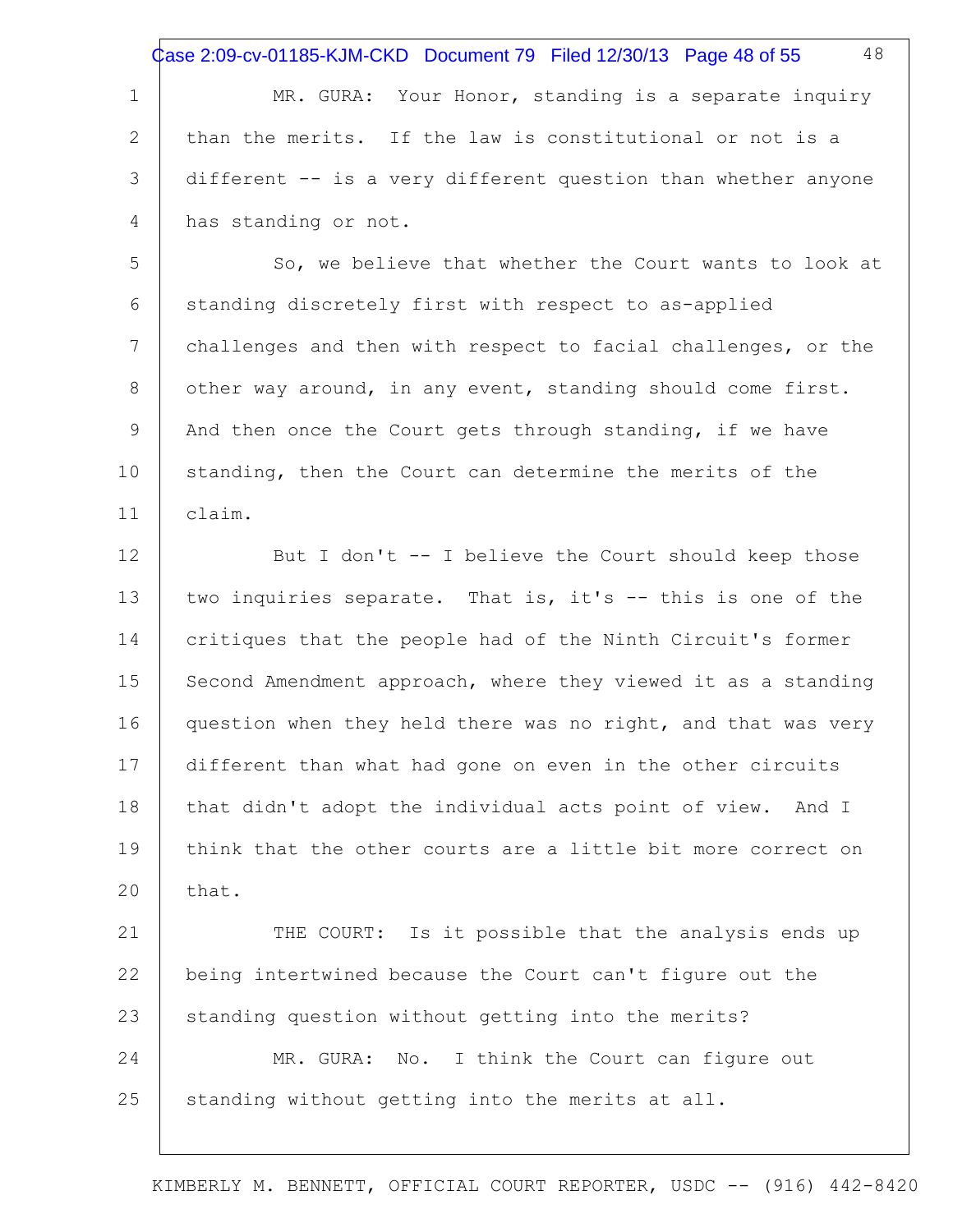Case 2:09-cv-01185-KJM-CKD Document 79 Filed 12/30/13 Page 49 of 55

49

1 2 3 4 The standing question is really quite distinct from the merits. The standing question is, is there an injury, is the injury redressable, and is it fairly traceable to the conduct of the defendants. That's Lujan.

5 6 7 8 9 10 11 And none of that has anything to do with whether or not the injury is a -- in fact, a constitutional violation. The injury is the inability to access an item, and it's the fact that people have less choice, and that they pay higher prices, and they're frustrated in their ability to engage in something that they claim to be within their right. That's the injury.

12 13 14 15 16 17 Now, it could well be, I hope it's not the case, but the Court could logically, even though we would disagree with the outcome, it could decide, yes, the plaintiffs are injured in that they are being frustrated in their access to these items, but based on the Court's analysis, that injury is not a constitutional injury, it's just an injury in fact.

18 19 That's an outcome that would be consistent, as much as we wouldn't like it.

20 THE COURT: All right.

22

21 Anything else on that, Mr. Hakl?

MR. HAKL: No, Your Honor.

23 24 25 THE COURT: All right. These are cross-motions so, you know, I'm not certain it matters who really goes first. But is there anything else you think we haven't covered that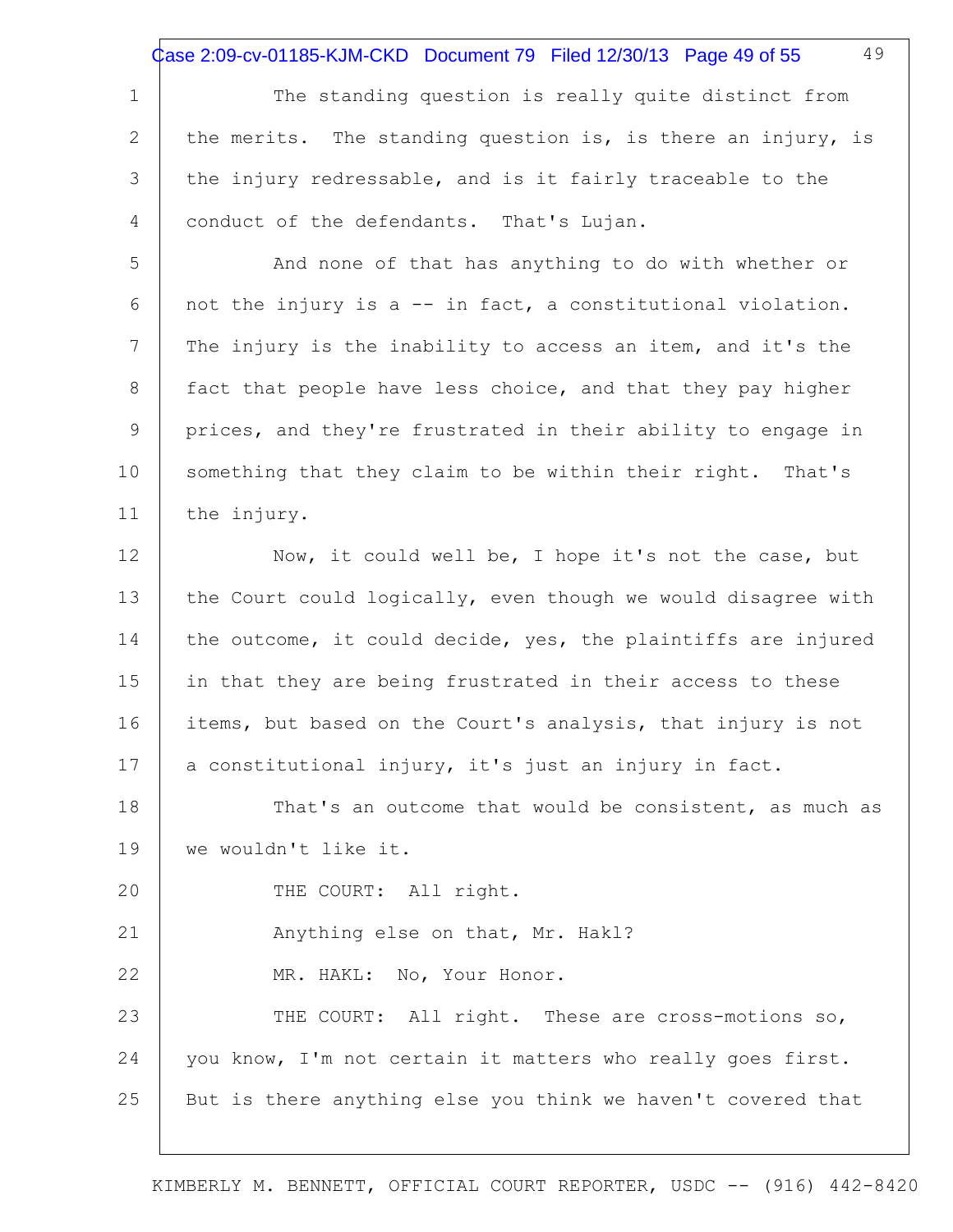|                 | 50<br>Case 2:09-cv-01185-KJM-CKD Document 79 Filed 12/30/13 Page 50 of 55 |
|-----------------|---------------------------------------------------------------------------|
| $\mathbf{1}$    | the Court needs to hear that you can tell me in a few                     |
| 2               | minutes?                                                                  |
| 3               | Mr. Gura?                                                                 |
| 4               | MR. GURA: Yes, Your Honor, just one thing briefly.                        |
| 5               | First of all, we do very much thank the Court for                         |
| 6               | obviously taking a lot of time to look at this carefully and              |
| $7\phantom{.0}$ | call us in here and have a very thorough hearing.                         |
| 8               | The only thing I wanted just to make sure we discussed                    |
| 9               | here today, if we needed to, is the fact that the record does             |
| 10              | indicate that these features are available only in 11 percent             |
| 11              | and 14 percent; that is, chamber loaded indicators and                    |
| 12              | magazine disconnect devices of handguns. Those are the facts              |
| 13              | that were found by the legislature. We would agree that                   |
| 14              | these are rare features, these are not common features.<br>More           |
| 15              | importantly, guns lacking these features are common.                      |
| 16              | The reason I bring this up again, Your Honor, we had                      |
| 17              | some discussion about what percentage of handguns were                    |
| 18              | semiautomatic, and what percentage had detachable magazines.              |
| 19              | We know that these particular features are required -- are                |
| 20              | quite rare, and we know that from the legislative findings,               |
| 21              | and I believe that's not disputed.                                        |
| 22              | THE COURT: Agreed, Mr. Hakl? That's both at the time                      |
| 23              | the law was passed and today?                                             |
| 24              | MR. GURA: We believe -- go ahead.                                         |
| 25              | MR. HAKL: That's what the legislative history                             |
|                 |                                                                           |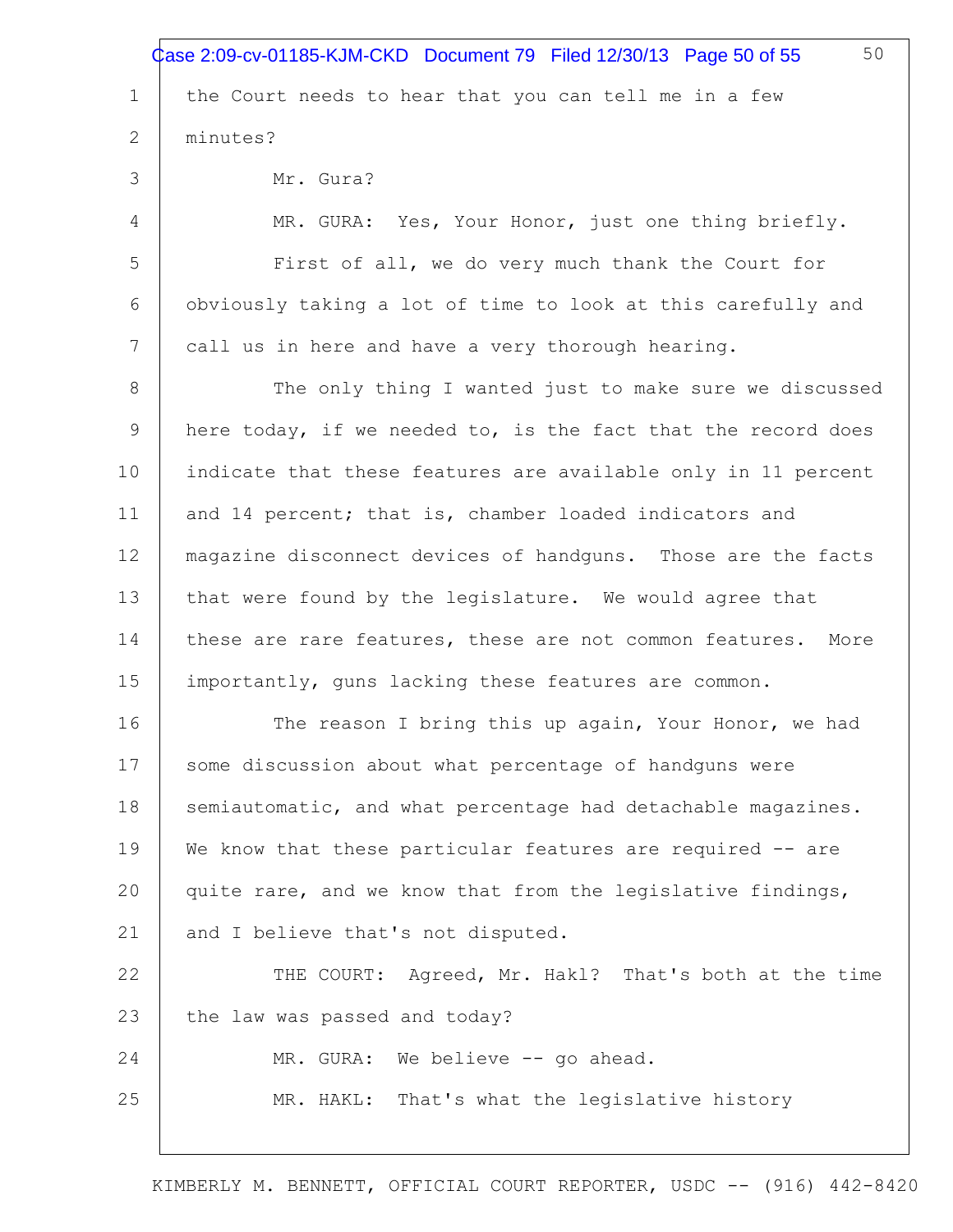|             | 51<br>Case 2:09-cv-01185-KJM-CKD Document 79 Filed 12/30/13 Page 51 of 55 |
|-------------|---------------------------------------------------------------------------|
| $\mathbf 1$ | indicates at the time that the legislative history was                    |
| 2           | written. I don't think there is any evidence in the record                |
| 3           | as to what the current percentages are.                                   |
| 4           | MR. GURA: We know that Glock Generation 4 handguns                        |
| 5           | are not available for sale in California. That is the latest              |
| 6           | version of the Glock that's been for sale for five years now              |
| 7           | in the United States. At some point we might surmise Glock                |
| 8           | will be tired of making the old and increasingly dated models             |
| 9           | just for the sake of this state. I mean, people here in                   |
| 10          | California should be able to access the 2008 models.                      |
| 11          | MR. HAKL: And --                                                          |
| 12          | THE COURT: All right. So, anything else, Mr. Gura?                        |
| 13          | MR. GURA:<br>No.                                                          |
| 14          | THE COURT: Mr. Hakl.                                                      |
| 15          | MR. HAKL: With respect to the percentages in the                          |
| 16          | legislative history, I think that's a reference to the                    |
| 17          | percentage of new handguns coming to market, not all of the               |
| 18          | handguns currently in the marketplace, whether new or used.               |
| 19          | So, I think that's what those percentages refer to. But I                 |
| 20          | would defer to what, exactly, the legislative history says on             |
| 21          | that.                                                                     |
| 22          | THE COURT: All right. Anything else you think the                         |
| 23          | Court needs to hear?                                                      |
| 24          | MR. HAKL: Not from defendant's perspective, other                         |
| 25          | than I'm not sure -- we think the Chovan case applies here.               |
|             |                                                                           |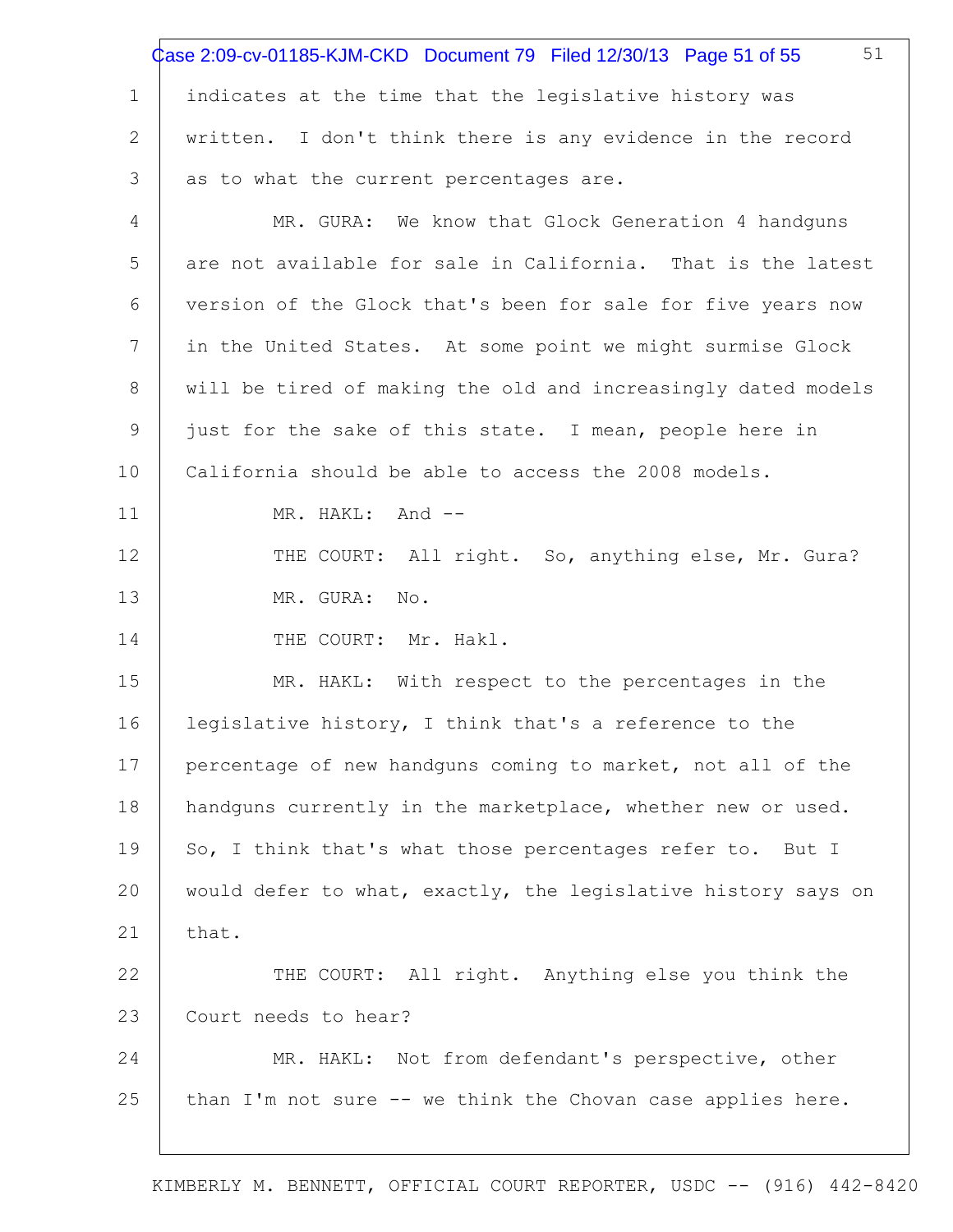|             | 52<br>Case 2:09-cv-01185-KJM-CKD Document 79 Filed 12/30/13 Page 52 of 55 |
|-------------|---------------------------------------------------------------------------|
| $\mathbf 1$ | And would -- you know -- so, we stand by what's in our brief              |
| 2           | in terms of the steps of the inquiry we think the Court                   |
| 3           | should take in evaluating the Act.                                        |
| 4           | The common use test, whether -- we don't think -- you                     |
| 5           | know, there may be gaps in the record as to what is in common             |
| 6           | use and what is not, but it -- we think that that's actually              |
| 7           | an immaterial question, because even when it comes to                     |
| 8           | handguns that are in common use, or handguns that are -- it               |
| 9           | doesn't mean they can't be regulated.                                     |
| 10          | So, that -- other than that, Your Honor, we have no                       |
| 11          | further comments today, unless Your Honor has questions.                  |
| 12          | THE COURT: Just one final question.                                       |
| 13          | I am not -- I don't know where I'm going with this,                       |
| 14          | but let's say I don't grant summary judgment in full for                  |
| 15          | either side, I think what I would do is set a status and we'd             |
| 16          | talk about a bench trial date.                                            |
| 17          | Does that sound right to you both? Mr. Gura?                              |
| 18          | MR. GURA: That's the procedure. If summary judgment                       |
| 19          | is denied to everybody, that's what you wind up with is a                 |
| 20          | trial, I suppose.                                                         |
| 21          | MR. HAKL: You --                                                          |
| 22          | THE COURT: Even with this kind of case? It seems to                       |
| 23          | me that's $--$                                                            |
| 24          | MR. HAKL: Well, I think --                                                |
| 25          | THE COURT: I don't know if that's where we end up,                        |
|             |                                                                           |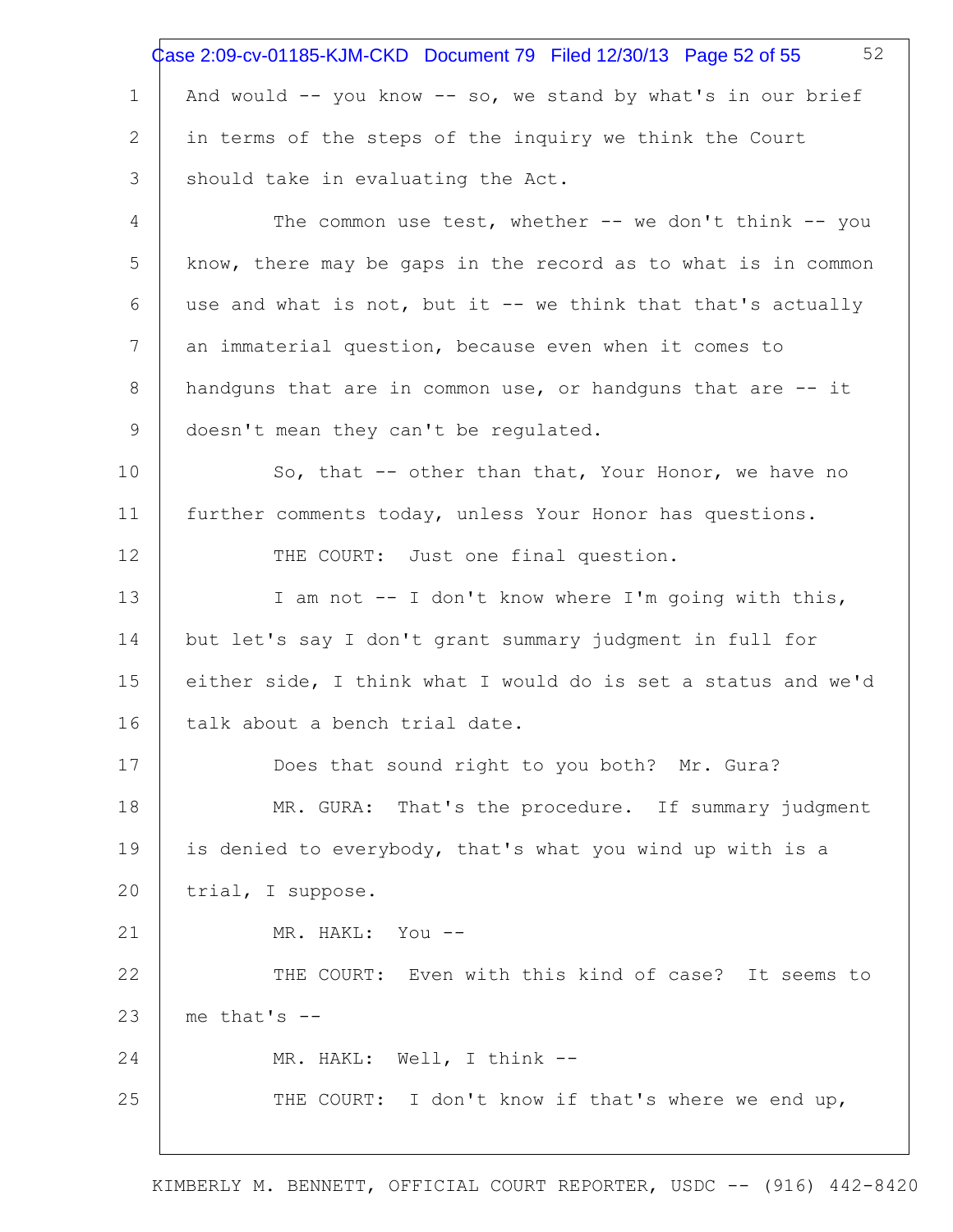|                 | 53<br>Case 2:09-cv-01185-KJM-CKD Document 79 Filed 12/30/13 Page 53 of 55 |
|-----------------|---------------------------------------------------------------------------|
| 1               | but I wanted to see if you had other thoughts about next                  |
| 2               | steps, if that's the Court's decision.                                    |
| 3               | MR. HAKL: That would -- I agree with Mr. Gura on                          |
| 4               | that, just generally that is the next step. I don't know --               |
| 5               | looking at plaintiffs' claim, I'm not sure what there is to               |
| 6               | try. I mean, for example, there is no evidence that, you                  |
| $7\phantom{.0}$ | know, chamber load indicators don't work. This isn't a case               |
| 8               | where $--$ I mean, the nature of the claim isn't that magazine            |
| 9               | disconnect mechanisms don't work. I mean, there is no                     |
| 10              | evidence of that. I mean, the claim is a straight ahead                   |
| 11              | legal constitutional claim that they have a constitutional                |
| 12              | right to buy these particular handguns, and that the state                |
| 13              | can't -- can't regulate them. I mean, I think it's a legal                |
| 14              | question before the Court. The facts before the Court go to               |
| 15              | the burden, and things like that.                                         |
| 16              | THE COURT: That's exactly right. The question is,                         |
| 17              | are burdens satisfied, or how does the Court scrutinize the               |
| 18              | law in light of burdens.                                                  |
| 19              | MR. GURA: One point I would raise, I suppose there is                     |
| 20              | one other option that we can have, we may have to research                |
| 21              | this a little bit, and perhaps we can both get back to the                |
| 22              | Court, if the Court is unprepared to give summary judgment to             |
| 23              | anybody, then the Court might be able to certificate an                   |
| 24              | appeal for one or both sides. If both sides believe that                  |
| 25              | they have submitted enough on the record to entitle them to               |
|                 |                                                                           |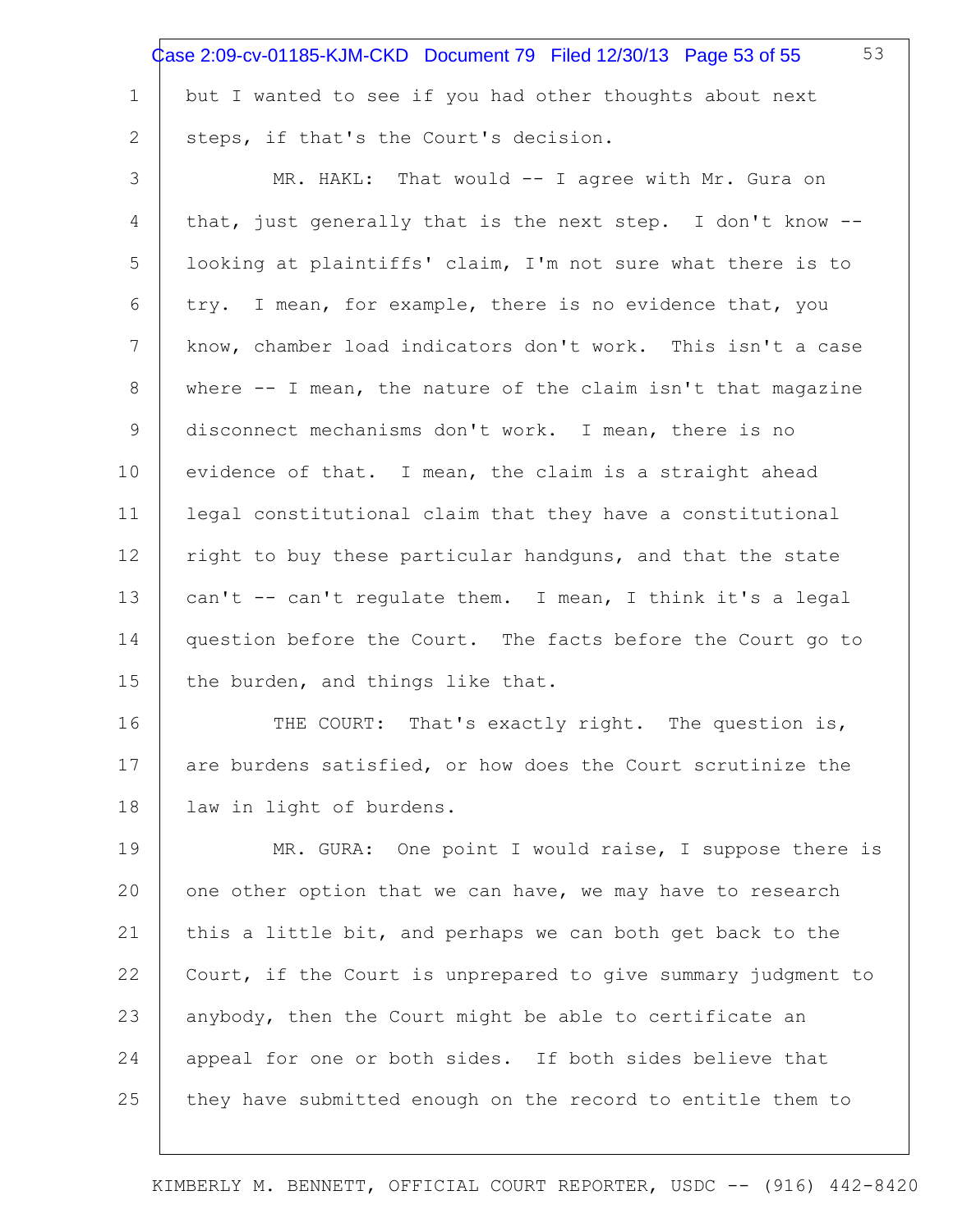1 2 3 4 5 6 7 8 9 10 11 12 13 14 15 16 17 18 19 20 21 22 23 24 25 54 summary judgment, and there is a dispute on that, I suppose that's one way we can proceed. I'm just thinking out loud here. The other thing, just to get back, it came to my mind, Your Honor, on the standing question, the NRA case in the Fifth Circuit lays out the framework; that is, first, they only discretely dealt with the injury issue as to whether or not there was a fairly traceable, redressable injury, and then they ruled against the plaintiffs on the Second Amendment question, but those were kept very separate. THE COURT: All right. Understood. All right. Don't think about next steps, I was just wondering if you had thought about that and had thoughts. So, you will -- in my order I will either invite your suggestions or set a status if I do not end up granting summary judgment. The matter is submitted. This was very helpful. Thank you. MR. HAKL: Thank you, Your Honor. MR. GURA: Thank you, Your Honor. THE CLERK: Court is in recess. (Proceedings adjourned, 11:15 a.m.)  $---000---$ Case 2:09-cv-01185-KJM-CKD Document 79 Filed 12/30/13 Page 54 of 55